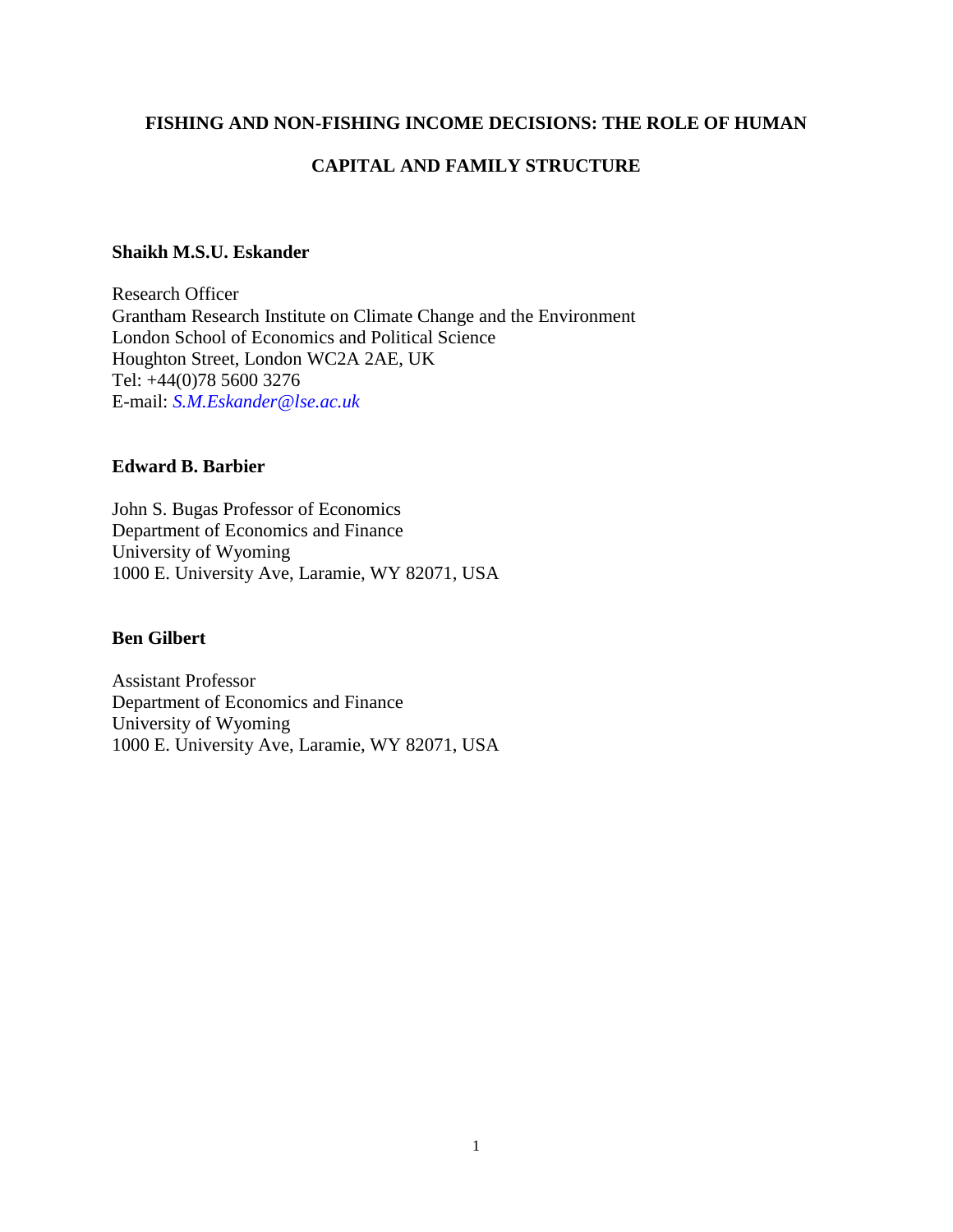#### **Abstract**

Resource-dependent households often diversify their income. We model demand for remittances and supply of off-resource labor as a joint decision, and discuss household tradeoffs. We extend the off-farm labor supply literature to a rural fishery, contrasting our results to common findings in the farm literature and providing empirical evidence of the interdependence between education and family structure in determining income diversification. Using a unique dataset from Malaysia, we find that more educated households are less likely to diversify their income, with caveats depending on family composition. Policy implications for resource management in a remittance economy with alternative livelihoods are discussed.

JEL Codes: Q22, J24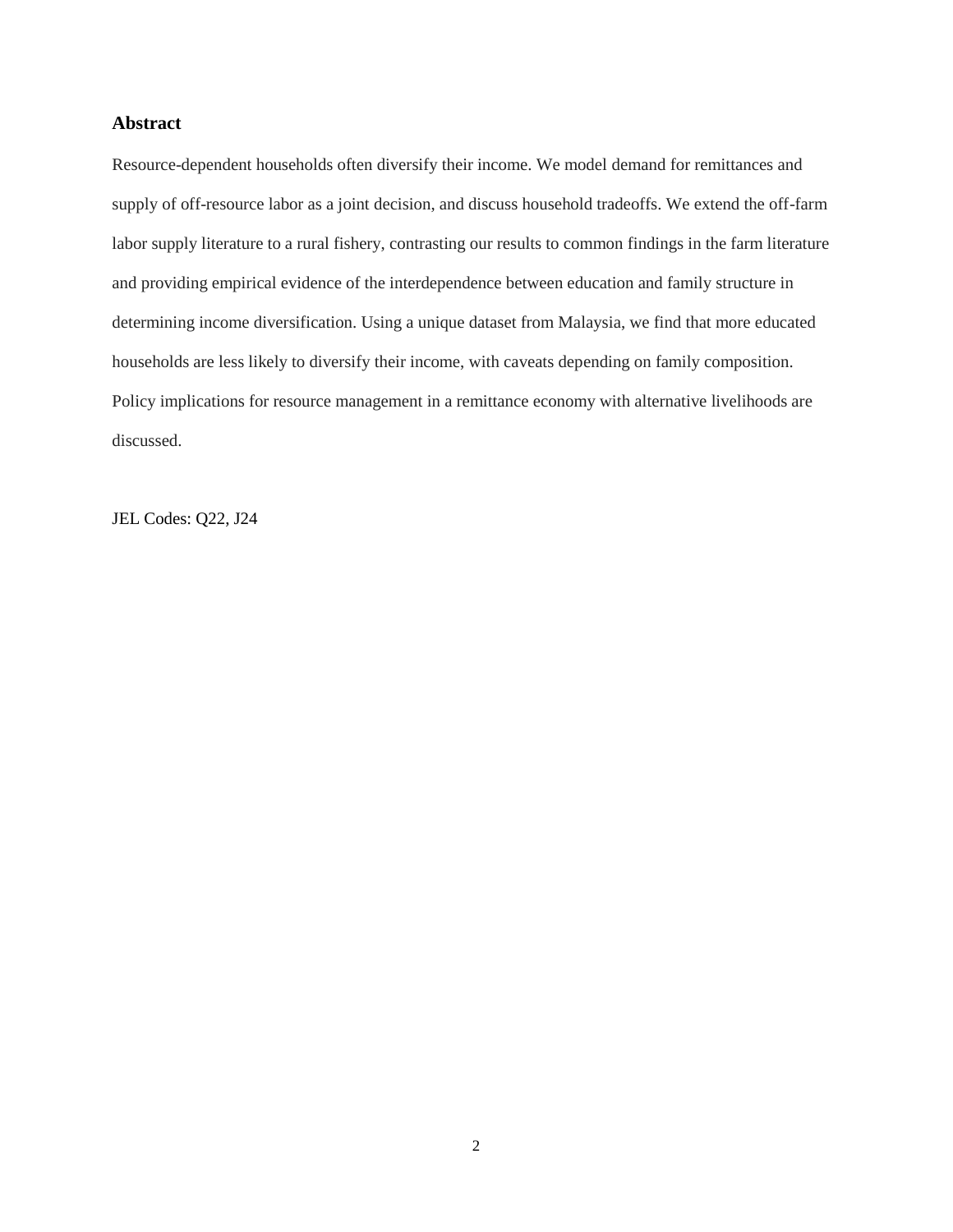#### **I. INTRODUCTION**

Resource-dependent households often diversify their income sources in response to resource scarcity and changing economic conditions. They may allocate labor to wage employment in local industries or receive financial support from working-age children, such as remittances from those living away from home or contributions from adult children living at home. A large literature dating back to [Huffman \(1980\)](#page-36-0) has studied the determinants of off-farm labor supply among farming households, particularly with respect to the importance of human capital and family composition. This literature often treats financial support from family members as an exogenous source of income rather than as part of the household's decision process; yet there is a tradeoff in allocating time between leisure and labor versus seeking financial support in order to finance consumption. However, since intra-household labor allocation between resourcedependent sectors and remittance-earning outside sectors is a joint decision made by the household and not by individual members [\(Abdulai and Delgado 1999\)](#page-32-0), labor supply decisions of the migrant or non-migrant extended family members who provide financial supports are incorporated in the household's integrated labor allocation decisions; whereas the consequent intra-family flow of remittances are included in household's utility maximization problem.

While such migration takes place for various reasons, new economics of labor migration (NELM) argues that relative deprivation within a community can force households or individuals to migrate [\(Stark and Bloom 1985\)](#page-38-0); whereas such deprivations can be triggered among the rural people, who have predominant dependence on natural-resource based livelihood mechanisms such as agriculture, fishing and forest-based activities. There may be opportunity costs to the household of the family member's time, pecuniary and non-pecuniary transactions costs associated with sending and receiving funds, and disutility associated with requesting funds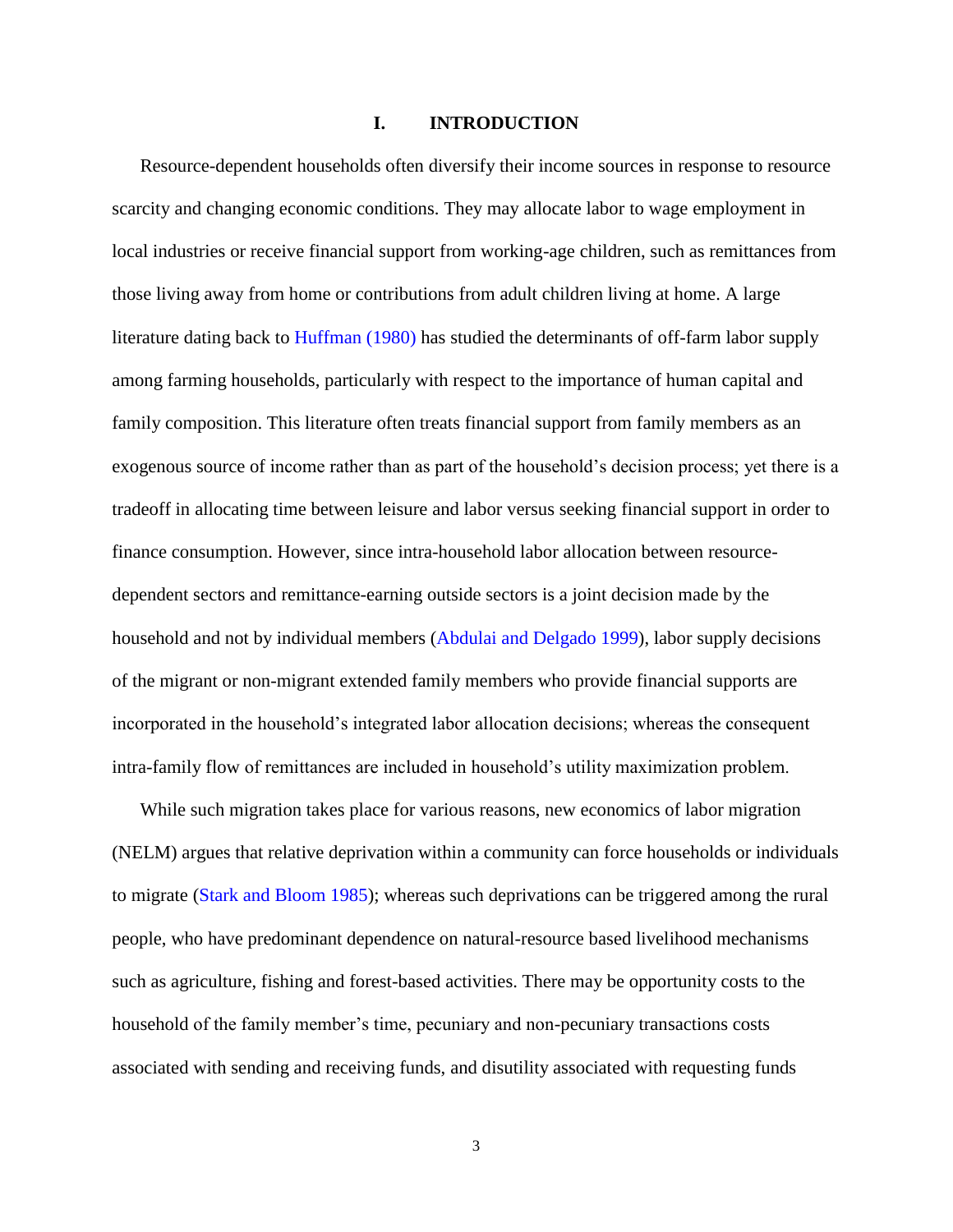and/or sending a family member away to work. Starting from Lucas [and Stark \(1985\),](#page-37-0) a related strand of literature has studied the determinants of remittance supply from migrated family members and the consequent macroeconomic impacts (e.g., [Rapoport and Docquier 2006;](#page-37-1) Yang [2011;](#page-40-0) [Brown and Jimenez-Soto 2014;](#page-33-0) [Funkhouser 1995;](#page-35-0) [McCormick and Wahba 2000\)](#page-37-2).

Especially the households living in marginal or frontier environment use natural resource extraction as insurance to smooth total income against income and livelihood risks [\(Takasaki,](#page-39-0)  [Barham, and Coomes 2010;](#page-39-0) [Takasaki, Barham, and Coomes 2004;](#page-39-1) [De Sherbinin](#page-34-0) *et al.* 2008; [Takasaki 2011\)](#page-39-2).<sup>1</sup> We argue that because both remittances and off-resource labor supply can be used to supplement resource-dependent incomes, they may share common determinants at the household level of the recipient. That is, the determinants of labor/leisure allocation decisions may also determine the demand for intra-family financial support. However, this has not been thoroughly investigated in the context of resource dependence and resource management, especially in the case of fisheries.<sup>2</sup>

In this article we investigate, in the tradition of [Huffman \(1980\),](#page-36-0) the role of human capital and family structure in the joint determination of demands for financial support and non-fishery labor incomes for rural fishery-dependent households in Malaysia. In doing so, we review and combine three related strands of literature on off-resource labor supply, intra-family financial support, and natural resource management. First, the off-farm labor supply literature commonly treats intra-household financial support as an exogenous control variable, and generally finds that human capital has important influences on off-farm employment. Rural households with higher human capital tend to look for off-farm wage employment or otherwise switch from farm to offfarm activities (e.g., [Huffman 1980;](#page-36-0) [Huffman and Lange 1989;](#page-37-3) [Fafchamps and Quisumbing](#page-35-1)  [1999;](#page-35-1) [Holden, Shiferaw, and Pender](#page-36-1) 2004; [Yang 1997a;](#page-40-1) [Taylor and Yunez-Naude 2000\)](#page-39-3).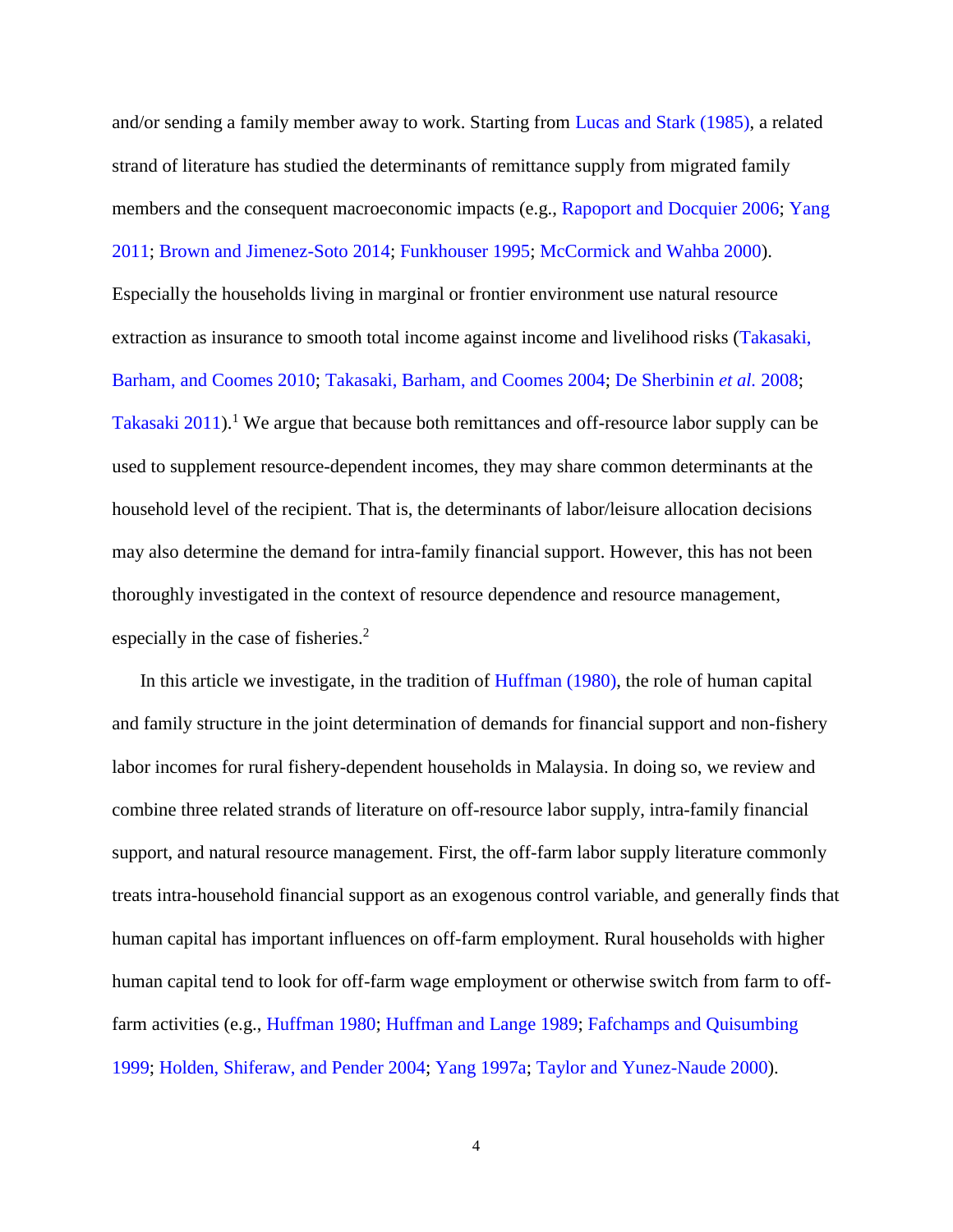Further, the lack of appropriate human capital can act as a barrier to non-farm employment [\(Abdulai and CroleRees 2001;](#page-32-1) [Escobal 2001;](#page-35-2) [Barrett, Reardon, and Webb](#page-33-1) 2001; [Barrett](#page-33-2) *et al.* [2005\)](#page-33-2). Education seems to have a greater impact on off-farm work opportunities than on the marginal product of farm labor, although an educated worker may generate knowledge spillovers onto farm productivity even while participating in off-farm work [\(Yang 1997a;](#page-40-1) [Yang 1997b;](#page-40-2) [Asadullah and Rahman 2009\)](#page-32-2). In contrast, we find that educated households are generally *less* likely to earn non-fishery labor income *or* receive remittances, with some exceptions related to family structure. The fisheries literature in general has conflicting findings about the relationship between education and fishing productivity.<sup>3</sup> In our empirical setting we find no evidence of education being associated with a shift in the marginal product of fishing labor, and we discuss alternative channels through which education may be related to off-fishery labor supply and remittance demand.

Second, human capital and family structure are among the microeconomic determinants of the urban-to-rural and international flow of remittances (e.g., [Lucas and Stark 1985;](#page-37-0) [Rapoport](#page-37-1)  [and Docquier 2006;](#page-37-1) [Yang 2011;](#page-40-0) [Brown and Jimenez-Soto 2014;](#page-33-0) [Funkhouser 1995\)](#page-35-0).<sup>4</sup> Much of this literature focuses on the migrant's decision to remit, or on macroeconomic issues such as brain-drain, migrant labor allocation and real exchange rates [\(Rapoport and Docquier 2006\)](#page-37-1),<sup>5</sup> and not on natural resources management as we know of. Papers investigating the interplay between remittance receipts and alternative local labor employment do not generally consider them as simultaneously determined sources of supplementary income. For example, [Yang \(2008\)](#page-40-3) considers remittances as insurance against income vulnerability in a decaying resource stock industry, and his results imply a positive relationship between remittances and non-resourcebased incomes. In contrast, we observe very few fishing households in our setting with both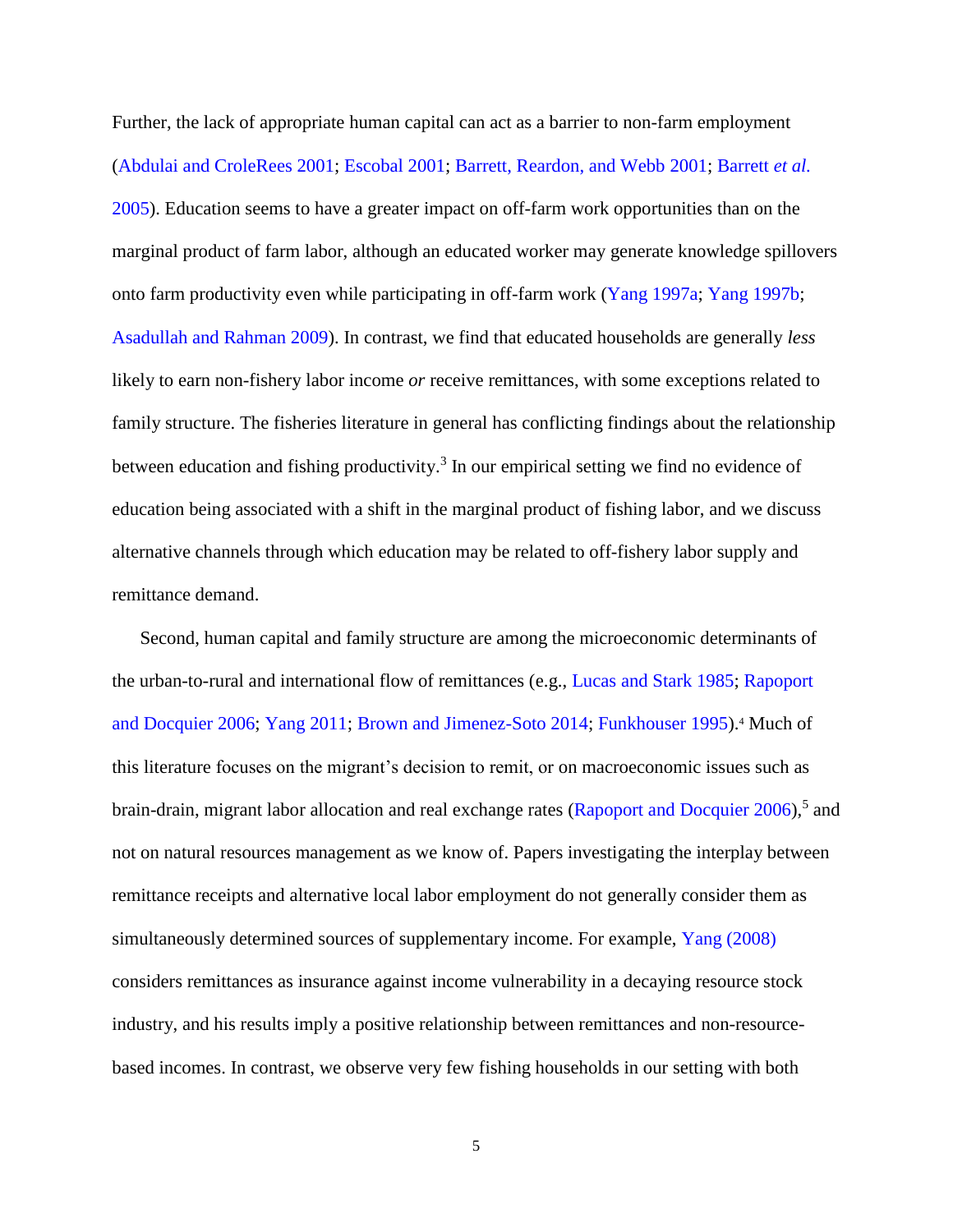remittance income and non-fishing labor income. Another strand of this literature investigates the causal effect of remittance receipts on labor supply and finds that the effect can be positive or negative depending on family structure and human capital (e.g., [Amuedo-Dorantes and Pozo](#page-32-3)  [2006;](#page-32-3) [Grigorian and Melkonyan 2011\)](#page-35-3); the net effect on household labor supply may depend on whether the lost income from out-migrating children is replaced by new remittance income – and this in turn can depend on human capital levels. Our study complements and extends this literature by jointly estimating the human capital and family structure determinants of offresource labor earnings and receipts of financial support, rather than the causal effect of remittances on labor, treating the demands for financial support and non-fishery incomes as a joint decision.

Third, the literature on resource management with respect to off-resource labor supply primarily explores the relationship between resource dependence and labor allocation again assuming intra-family financial support is exogenous to resource exploitation and labor supply (e.g., [Barbier 2007;](#page-32-4) [Barbier 2010\)](#page-33-3). For example, [Barbier \(2007\)](#page-32-4) considers exogenous remittances when studying the labor allocation decisions of mangrove-dependent rural households, whereas [Barbier \(2010\)](#page-33-3) focuses on the impact of resource abundance on labor allocation to explore implications for poverty traps and resource degradation. We provide a detailed discussion of the implications of our theoretical model and empirical results for resource management.

This is the first such investigation for fishing households that we know of. Many rural fishing households lack formal or well-functioning credit and insurance markets (e.g., [Abdulai and](#page-32-1)  [CroleRees 2001;](#page-32-1) [Barbier 2010\)](#page-33-3), so supplementary income sources are important for the household's well-being. Although global fish production has exceeded population growth over the past several decades, the vast majority of this growth has come from aquaculture while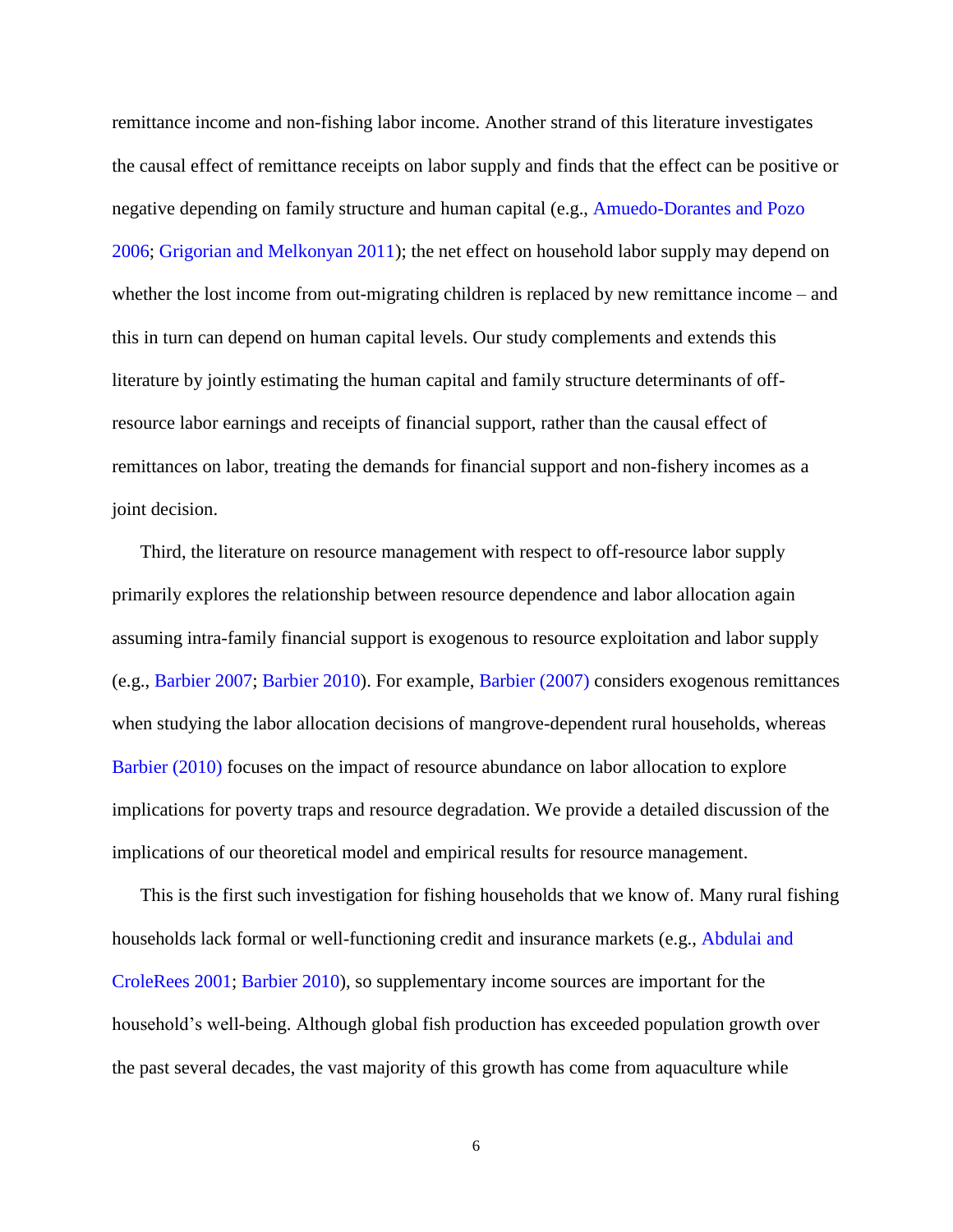production from marine capture fisheries has declined due to resource stock degradation, and employment in capture fisheries has declined even more dramatically [\(FAO 2014\)](#page-35-4). This poses a global conservation and development problem when it comes to supporting livelihoods and conserving or rebuilding stocks. Traditionally, fishing was thought of as an occupation of last resort in which fishers are among the poorest people who may switch their occupation with minimal incentives, but a more recent literature has shown that some fishers enjoy their occupation and are reluctant to permanently change livelihoods even with potentially drastic resource stock declines (e.g., [Pollnac, Pomeroy, and Harkes 2001;](#page-37-4) [Cinner, Daw, and](#page-34-1)  [McClanahan 2009;](#page-34-1) [Muallil 2009;](#page-37-5) [Daw](#page-34-2) *et al.* 2012; [Slater, Napigkit, and Stead 2013;](#page-38-1) [Reddy,](#page-38-2)  [Groves, and Nagavarapu 2014\)](#page-38-2).

For empirical investigation, we use a uniquely detailed survey dataset of individual fishing captains from the east coast of Peninsular Malaysia which separately measures the households' receipts of financial support from working-age children who live in the home versus outside the home – an important detail not present in many rural household surveys that gather information about remittances – in addition to fishing revenue and non-fishery labor income. Using a series of lognormal hurdle (LH) models for non-fishery labor income and financial support,<sup>6</sup> we find that human capital (i.e., schooling status of the household head) and family size influence the demands for financial support (i.e., receipts of contributions from live-in children and remittances from live-away children) and non-fishery incomes. More educated households are less likely to earn non-fishing labor income or receive intra-family financial support, unless they have large families. In general, larger families are more likely to receive intra-family transfers and less likely to have non-fishery labor incomes. We discuss the implications for fisheries management of policies that reduce remittance transactions costs or develop non-fishing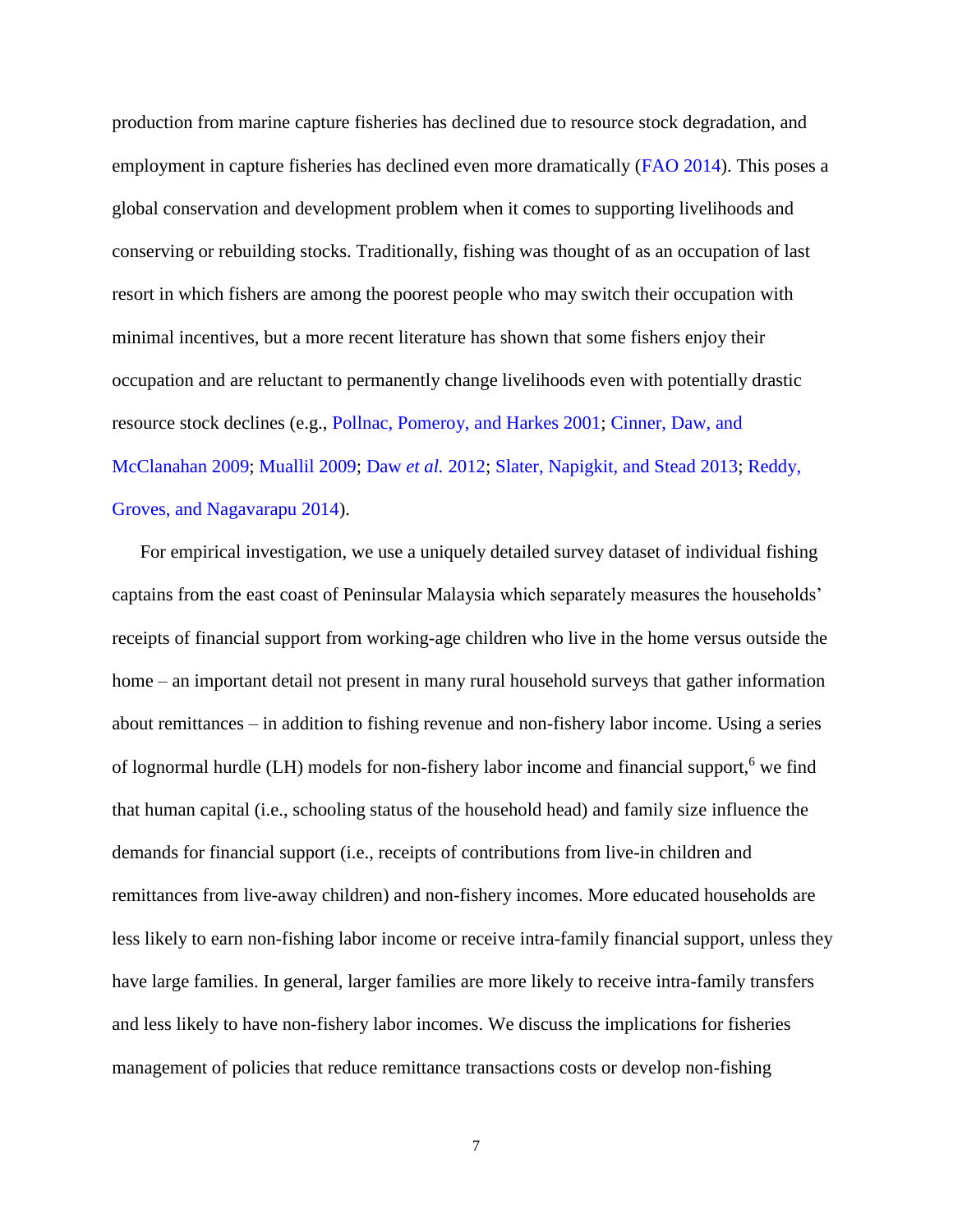employment sectors as alternatives to standard policies that attempt to limit or otherwise regulate fishing inputs.

#### **II. AN ANALYTICAL MODEL OF RURAL FISHING HOUSEHOLDS**

Consider a representative fishery-dependent household that maximizes utility subject to time, income, and fishing harvest constraints. The household's primary income source is the market sale of harvested fish, but members may also participate in non-fishing wage employment and may seek financial support from working-age children. For simplicity, we assume that workingage family members' labor is homogeneous and the household makes joint allocation decisions over the total labor endowment  $L$ , which potentially includes allocating members' time to distant labor markets for the purpose of sending remittances back home.<sup>7</sup> The household head runs the fishing operation, including operating the fishing boat as its captain and managing production, sales, etc, and therefore the labor allocated to fishing is always positive. In our empirical setting, the household head is also the fishing captain and the head of the fishing business, so we will use these terms interchangeably.

Household utility is assumed to be determined by a market-purchased composite consumption good x, the amount of labor allocated to remittance-earning activities  $l^R$ , and leisure  $l^u$ , broadly defined to include production and consumption of nonmarket goods within the household [\(Barnum and Squire 1979\)](#page-33-4). Note that the representative household makes a joint decision for all its working-age members about the allocation of labor between fishing and nonfishing activities in the same locality as well as remittance-earning activities outside the locality. The demand for financial support is met through household's choice of  $l^R$  at an increasing and convex cost to household utility. The disutility of remittances can arise from worry over the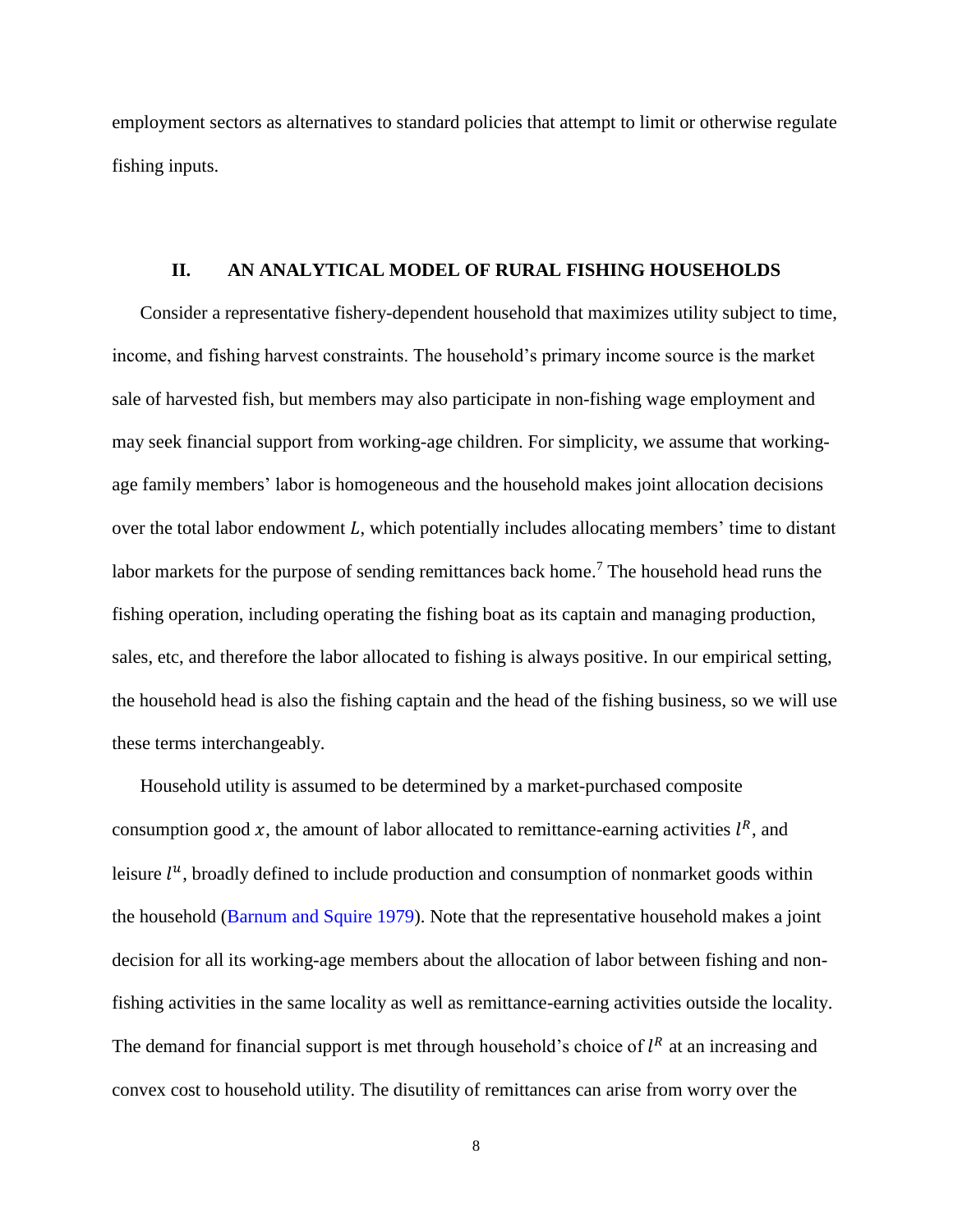migrant family member's well-being, or from shame or reduction in status from requesting financial support.<sup>8</sup> If the household actively selects a family member to out-migrate for the purpose of remitting, they may experience both sources of disutility as well as an opportunity cost of foregone labor in the fishing operation and in home production. It is also possible that family members migrate for personal reasons rather than as part of a joint household decision, but the household may subsequently request financial support. In this case, the household may still experience the second source of disutility, and we can think of  $l^R$  as a monetary request that does not enter the household's labor endowment. Our empirical evidence is consistent with both a direct disutility of remittance requests and an indirect opportunity cost to the household, so we allow for both channels in the model. $9, 10$  The household maximizes

<span id="page-8-0"></span>
$$
U(x, l^u, l^h; \psi, h) = u(x, l^u; \psi, h) - v(l^h; \psi, h),
$$
\n[1]

where h is the level of human capital attained by the household head, and  $\psi$  is a vector of household characteristics, such as the age of the household head and family size.<sup>11</sup> We assume that u is strictly concave and twice continuously differentiable in its arguments:  $u_x$ ,  $u_{l}u$ 0,  $u_{xx}$ ,  $u_{l}u_{l}$  < 0; whereas v is strictly convex and twice continuously differentiable,  $v_R$  $0, v_{RR} > 0$ , so that the overall utility function U is well-behaved.

The marginal utility of consumption and leisure, and the marginal disutility of requesting financial support, in general depend on both family composition and human capital attained. For example, the marginal utility of consumption and leisure (or home production) may depend on the number of school-aged children supported within the home, and the satisfaction of supporting their education may depend on the education level of the household head. To the extent that there are educational spillovers from parent to child, however, educated households may produce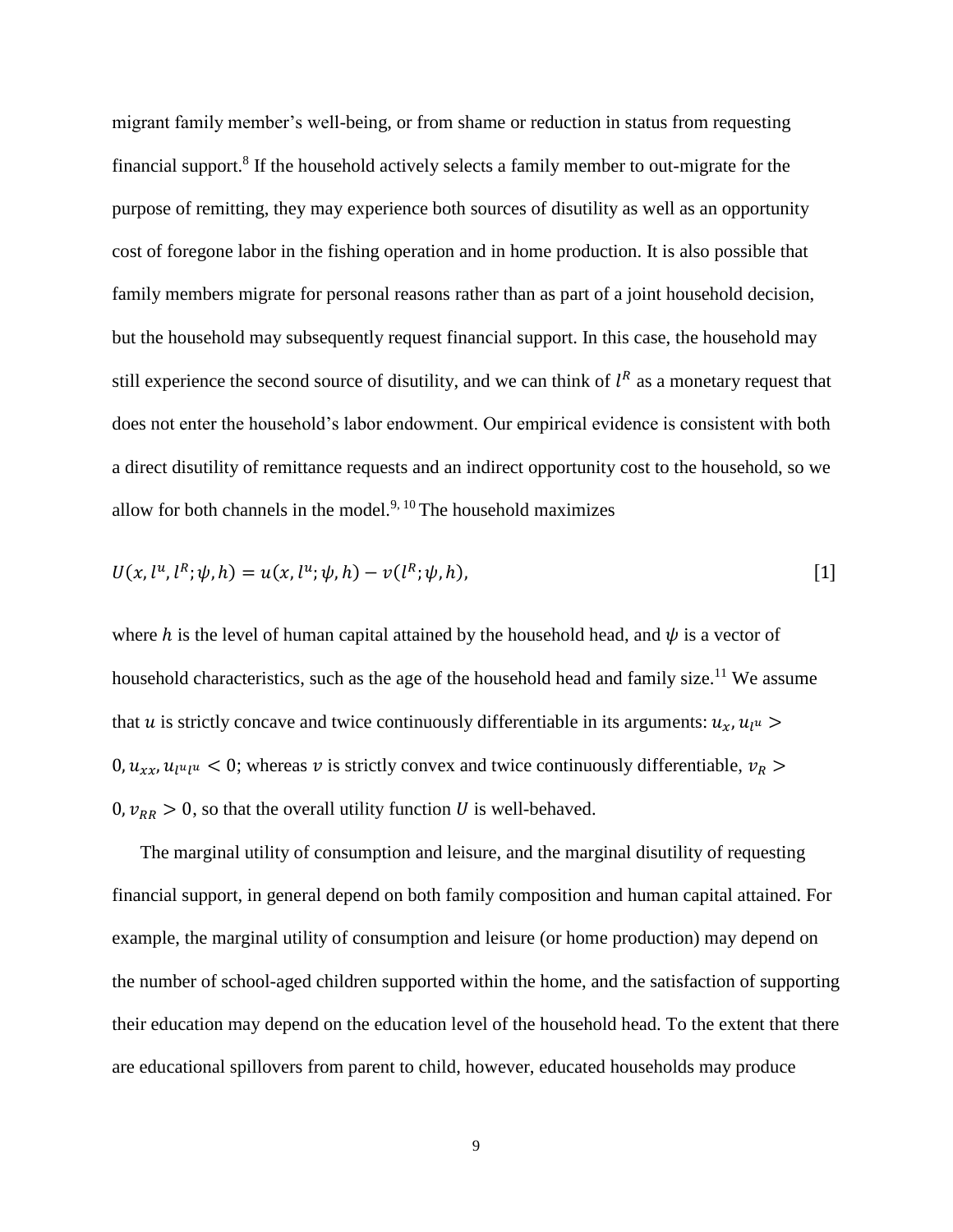children with greater income-earning potential, which could reduce the marginal disutility of requesting financial support. We will return to this discussion in the analysis of the model.

The household harvests fish according to the concave and twice continuously differentiable production technology:

<span id="page-9-0"></span>
$$
y = f(l; N, c, \psi, h), \quad f_l > 0, f_{ll} < 0,
$$
 [2]

where  $l$  denotes household labor employed in fishing activities,  $N$  represents characteristics of the fishery such as resource stocks and regulatory structures that are exogenous to and common across individual fishing households, and  $c$  is a composite predetermined fixed input such as the type of boat available to the household.<sup>12</sup> We allow for the possibility that family size affects fishing productivity, such as the number of working-age children available to assist with fishing operations. Because the household head is also the fishing captain and business manager, age and human capital attainment can also affect fishing productivity.

The household allocates its labor endowment between fishing, local wage employment, leisure or home production, and distant labor markets according to:

<span id="page-9-1"></span>
$$
L = l + l^{w} + l^{u} + l^{R}, \quad l > 0, l^{u} > 0, l^{w} \ge 0, l^{R} \ge 0.
$$
\n
$$
\tag{3}
$$

We assume positive fishing labor,  $l > 0$ , because fishing is the primary occupation of the household. The household may also supply  $l^w \geq 0$  for paid employment at the local market wage rate w to earn non-fishing income  $wl<sup>w</sup>$ . While we treat wages as exogenous, wage rates may differ with more educated household heads able to attain higher-paying non-fishing employment so that  $w = w(h)$ ,  $w_h > 0$ .<sup>13</sup> Since h is predetermined in a static framework, and is not a choice variable, and we continue using the notation  $w$  instead of  $w(h)$ .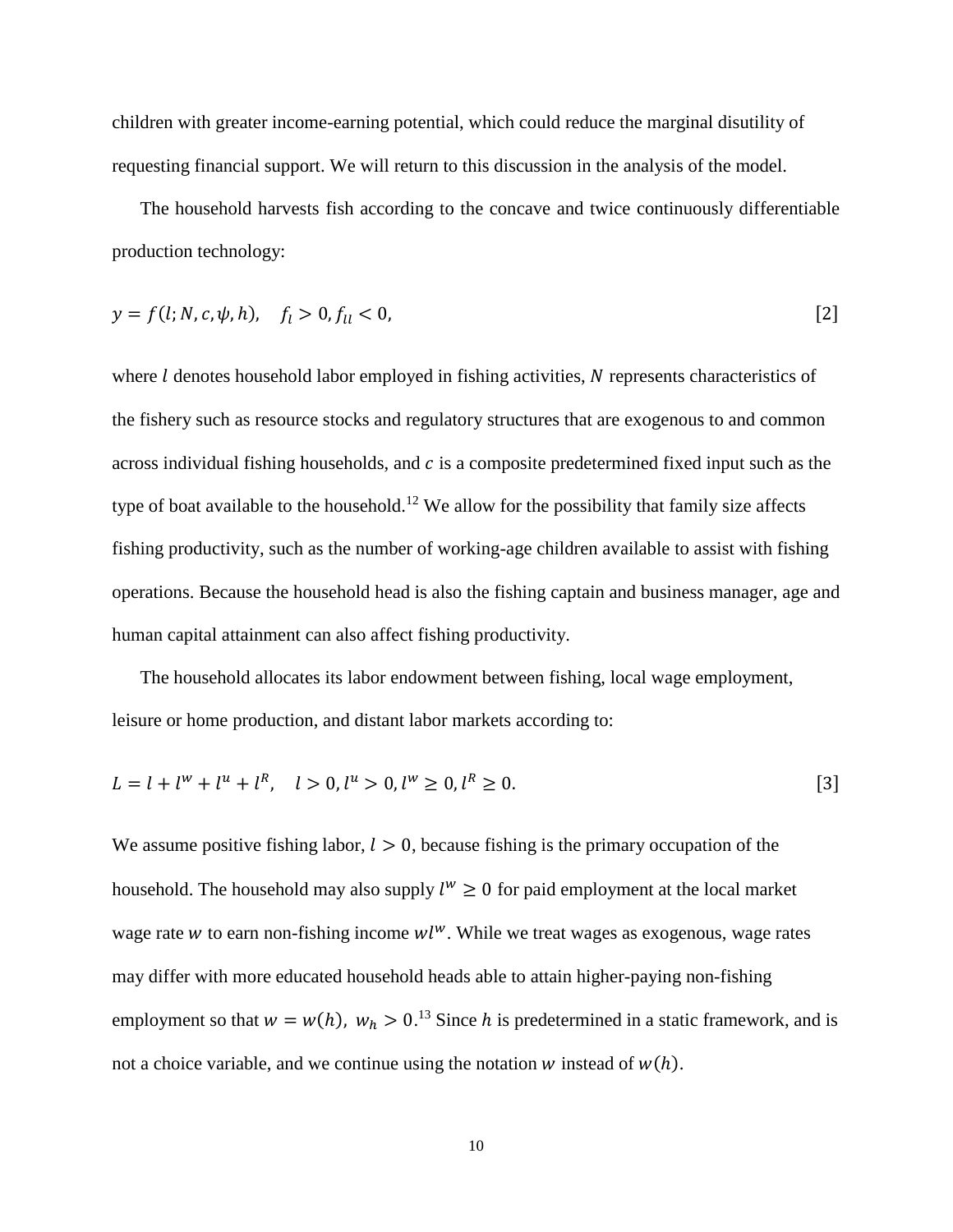We normalize the price of  $x$  to unity and let  $p$  denote the market price of fish. The household earns  $py + w l^w$  from fishing and non-fishing employment, spends x on consumption, and may receive financial support  $\alpha l^R$ . Here  $\alpha$  is the fraction of the family member's income received by the household, summarizing wages in the distant labor market and transactions costs of financial transfers. Plugging [\[2\]](#page-9-0) in for fish harvest, equation [\[4\]](#page-10-0) expresses the income constraint as:

<span id="page-10-0"></span>
$$
x = pf(l; N, c, \psi, h) + w l^{w} + \alpha l^{R}, \quad x > 0, f(l; N, c, \psi, h) > 0, l^{R} \ge 0.
$$
 [4]

The household maximizes equation [\[1\]](#page-8-0) subject to [\[3\]](#page-9-1), [\[4\]](#page-10-0) and the inequality constraints  $l^w \geq$ 0 and  $l^R \geq 0$ :

$$
\max_{x,l^{u},l^{R},l^{w},l} u(x,l^{u};\psi,h) - v(l^{R};\psi,h) - \lambda[x - pf(l;N,c,\psi,h) - wl^{w} - \alpha l^{R}]
$$
  

$$
- \mu(l + l^{w} + l^{u} + l^{R} - L) - \gamma_{w}l^{w} - \gamma_{R}l^{R}, \ \gamma_{w}l^{w} = 0, \gamma_{R}l^{R} = 0,
$$

where  $\gamma_w$ ,  $\gamma_R$  are the shadow values of the inequality constraints and  $\lambda$ ,  $\mu$  are the shadow values of the income and time constraints, respectively. The first-order conditions for an interior optimum ( $\gamma_w = \gamma_R = 0$ ) are given by [\[3\]](#page-9-1), [\[4\]](#page-10-0), and:

$$
u_x = \lambda
$$
  
\n
$$
u_{l^u} = \mu
$$
  
\n
$$
v_R = \alpha \lambda - \mu
$$
  
\n
$$
w\lambda = \mu
$$
  
\n
$$
\lambda p f_l = \mu.
$$

Together these imply that  $w = \frac{u_l u}{v_l}$  $\frac{u_l u}{u_x} = p f_l = \alpha - \frac{v_R}{u_x}$  $\frac{\partial R}{\partial u_x}$ , or that when nonzero amounts of household labor are optimally allocated to all activities, this allocation equates the marginal value of time across activities: the local non-fishing labor wage, the marginal rate of substitution between leisure and consumption, the marginal value product of fishing labor, and the remittance rate less the relative disutility of requesting financial support from family members. One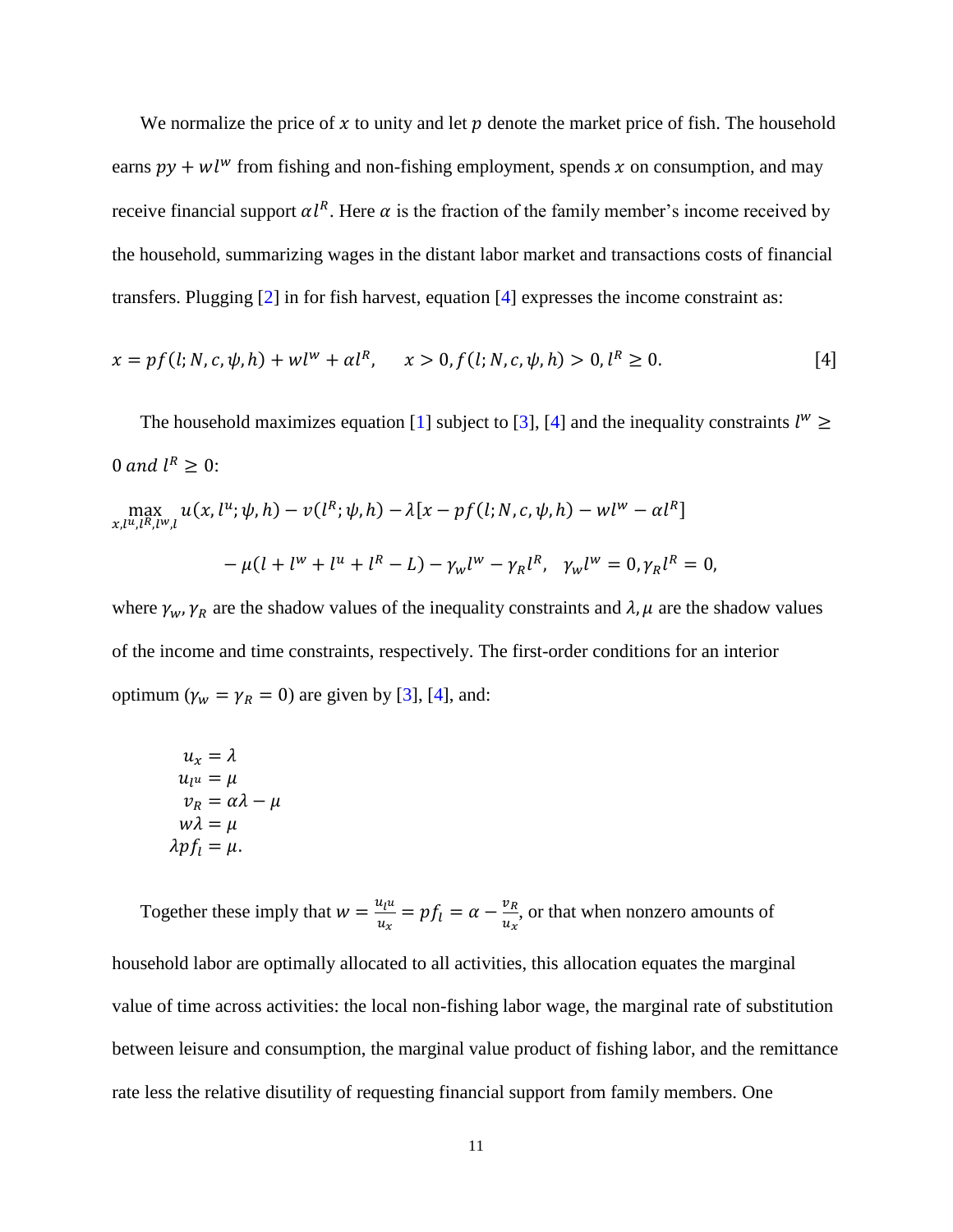implication of this is that the distant labor market must pay a premium in order to induce migration, which covers the marginal rate of substitution between household consumption and the disutility of requesting support. This can be seen by solving the marginal condition for  $\alpha =$ 

$$
\frac{v_R + u_{l}u}{u_x} = \frac{v_R}{u_x} + pf_l = \frac{v_R}{u_x} + w.
$$

The conditions for a more general solution in which  $l^w$  and/or  $l^R$  may be at a corner solution are summarized by:

<span id="page-11-0"></span>
$$
w \le u_{l} u / u_x = pf_l \quad \text{and} \quad \alpha \le \frac{v_R + u_{l} u}{u_x}.
$$

That is, the marginal value product of fishing labor and the marginal rate of substitution between consumption and leisure or home production are always equated at the optimum, which is consistent with the NELM literature. For example, [Stark \(1991\)](#page-38-3) hypothesized that migrant's remittances enable rural households to overcome credit and risk constraints related to their production decisions. Consistent with this, we assume that migration of members is a joint decision made by the household. However, we do not explicitly model the migration decision since our dataset does not contain detailed information on migrant household members. Although migrants might be a non-random sub-sample of the rural population [\(Hoddinott 1994\)](#page-36-2), the process that determines out-migration may be unrelated to labor supply decisions [\(Dustmann](#page-35-5)  [and Görlach 2016b\)](#page-35-5). Especially since many migrations are temporary [\(Dustmann and Görlach](#page-34-3)  [2016a\)](#page-34-3), and since we only focus on labor allocation decisions, we do not model migration explicitly, rather we use proxies such as education and levels of income from fishing which characterize the household decision to send a migrant [\(Haberfeld](#page-36-3) *et al.* 1999).

However, our model indirectly captures the increased income of the migrant household members relative to the origin. Consistent with [Rozelle, Taylor, and deBrauw \(1999\),](#page-38-4)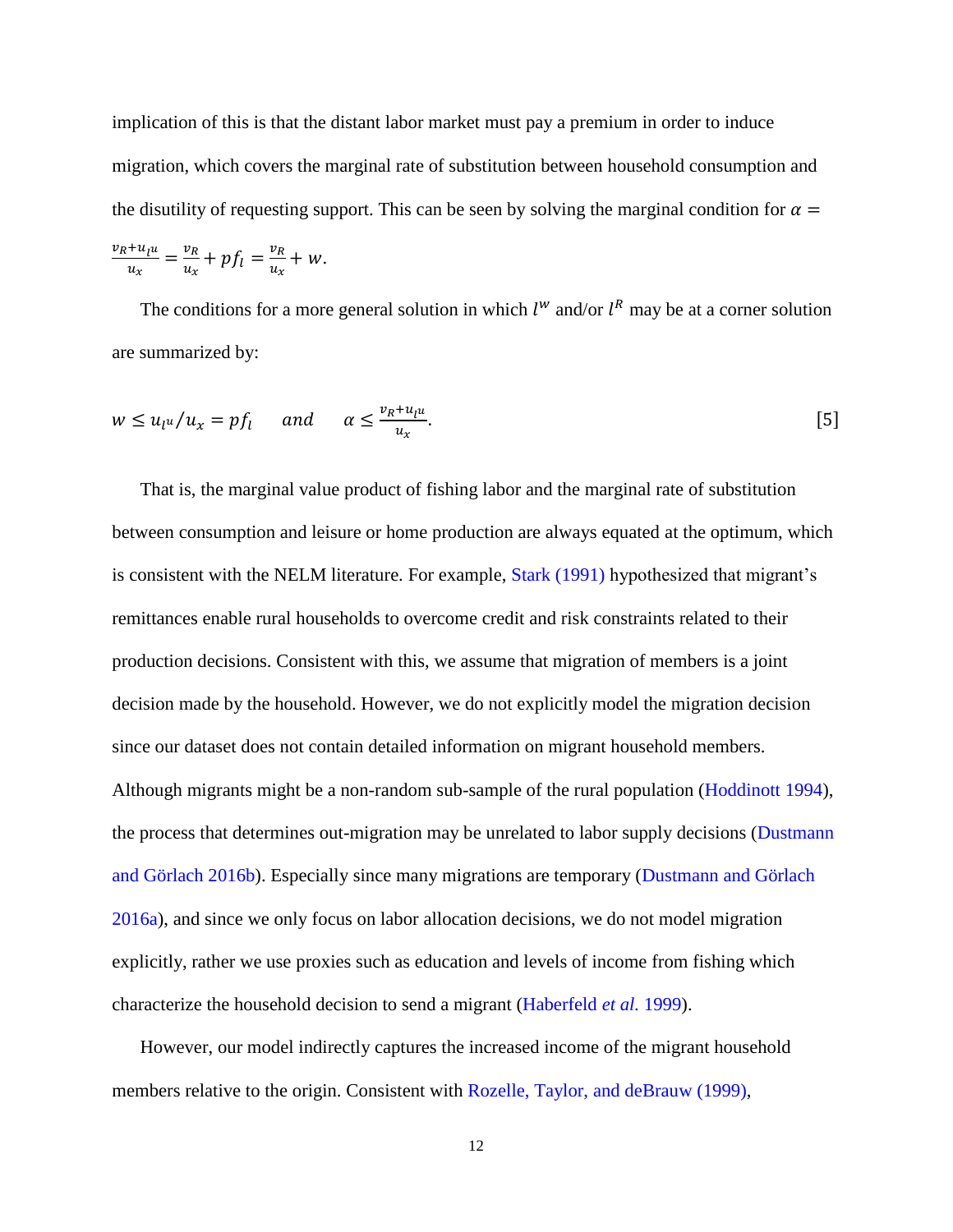remittances received from migrant family members may have positive or negative effects on local non-fishing income: positive effects if they are complements, and negative effects if they are substitutes. Furthermore, the stylized fact we observe in our data is that almost all households are at a corner solution for either  $l^w$  or  $l^R$ . Therefore, corner solutions,  $l^{w^*} \geq 0$  and  $l^{R^*} \geq 0$ , to our optimization problem are important. If the marginal value of time in fishing and leisure exceeds the marginal value of time in the local labor market, no labor will be supplied for local wage employment. Likewise, if the marginal rate of substitution between consumption and combined remittance opportunity costs exceeds the remittance rate  $\alpha$ , no financial support will be requested. The combined remittance opportunity cost includes the direct disutility of requesting financial support and/or sending away a migrant, and the household opportunity cost of the migrant's labor.

If there is no disutility from remittances, then we have:

<span id="page-12-0"></span>
$$
w \le u_{l} u / u_x = pf_l \quad \text{and} \quad \alpha \le u_{l} u / u_x = pf_l , \tag{5'}
$$

in which case local non-fishing labor income and remittances are perfect substitutes and households choose the most remunerative non-fishing income opportunity, or none at all.

If, on the other hand, a family member makes a private decision to migrate which is independent of the household's joint decision and labor endowment, and the household experiences disutility from requesting financial support from that person, then we have:

<span id="page-12-1"></span>
$$
w \le u_{l} u / u_x = pf_l \quad \text{and} \quad u_x \le v_R \quad \Rightarrow \quad u_{l} u / v_R \le u_{l} u / u_x = pf_l, \tag{5''}
$$

determining the optimal labor allocation and financial support demand, and households may choose either, both, or neither sources of supplementary income. This scenario is depicted in Figure [1.](#page-46-0)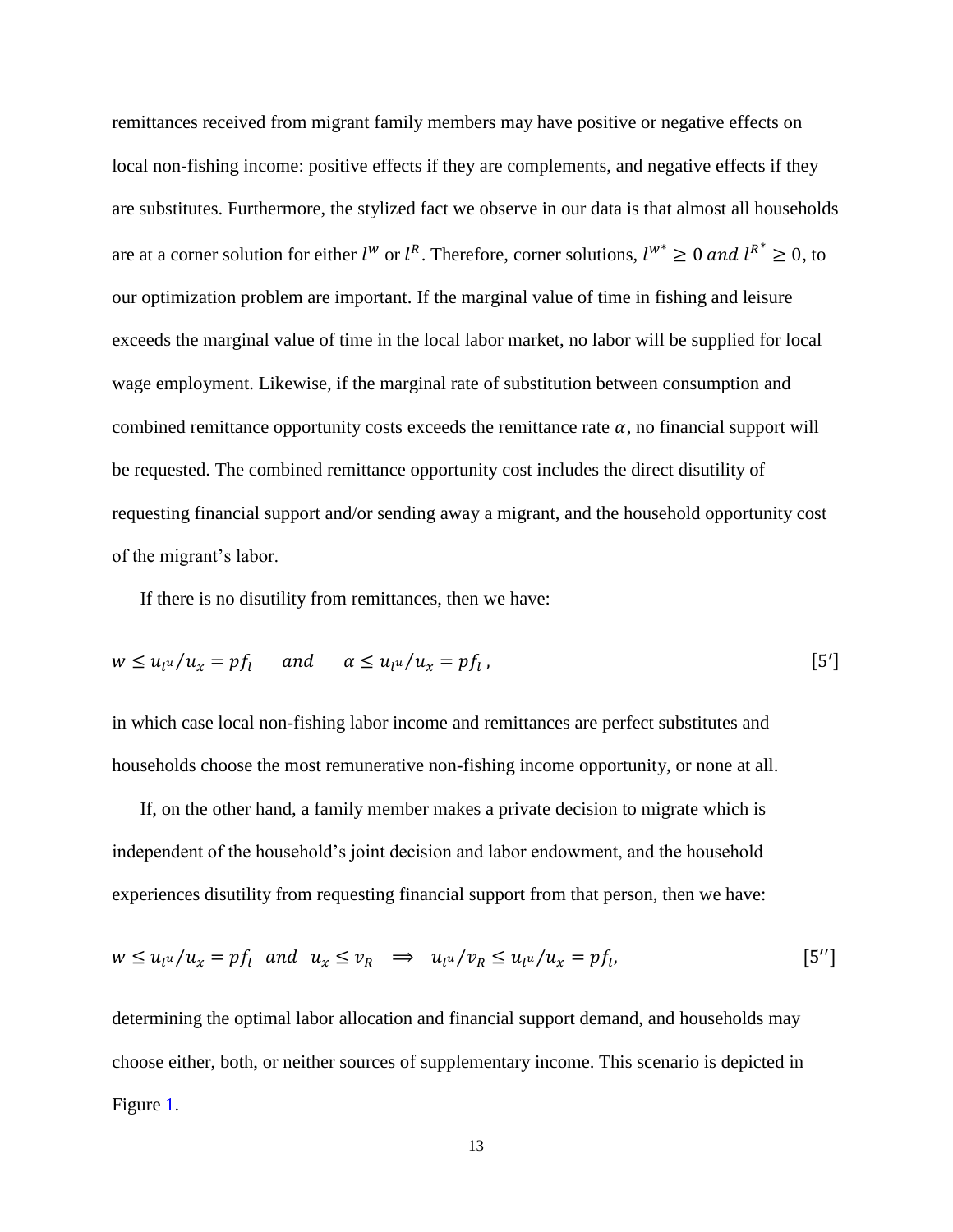We will focus on the model with [\[5\]](#page-11-0) because it captures the special cases of [\[5'\]](#page-12-0) and [5'']. Let  $\overline{w} \equiv [u_{l}u/u_{x} = pf_{l}]$  define the reservation wage at which the household does not supply labor for outside employment, and  $\bar{\alpha} \equiv \frac{v_R + u_l u_l}{\sigma}$  $\frac{u_l u}{u_x}$  $l^R=0$ define the reservation remittance rate at which the household does not supply labor to distant markets. The household's non-fishing labor supply and financial support demand functions are therefore given by:

<span id="page-13-0"></span>
$$
l^{w*}(\Lambda) = \begin{cases} l^{w**}(\Lambda) & \text{if } w \ge \overline{w} \\ 0 & \text{if } w < \overline{w} \end{cases} \text{ and } l^{R^*}(\Lambda) = \begin{cases} l^{R^{**}}(\Lambda) & \text{if } \alpha \ge \overline{\alpha} \\ 0 & \text{if } \alpha < \overline{\alpha} \end{cases},
$$
 [6]

where  $\Lambda = {\psi, h, N, c, p, w}$ . Both the functions,  $l^{w*}(\Lambda)$  and  $l^{R*}(\Lambda)$ , are censored at zero what would be the optimal choices  $l^{w**}(\Lambda)$  and  $l^{R^{**}}(\Lambda)$  absent non-negativity constraints. Optimal decisions fall into one of four cases: a corner solution for local labor supply and financial support demand, an interior solution for both, and a corner solution for one of the supplemental income sources with an interior solution for the other. Although each of these cases is technically possible, an interior solution for both may be less likely because of the opportunity cost of the household labor; increasing one supplemental income source generally implies a reduction in the other. These tradeoffs are illustrated in Figure [2.](#page-46-1)

The comparative statics of  $l^{w*}$  and  $l^{R*}$  cannot be signed in general because of the potential for human capital attainment and family characteristics to interact as they affect multiple sources of income and utility. To see this, consider Figure [2.](#page-46-1) At the initial remittance rate  $\alpha$  and wage w, there is an interior solution for both sources of supplementary income. An increase in education could raise  $\alpha$  to  $\alpha'$  as shown in Panel A by improving the income-earning opportunities in a distant urban labor market. Some family members are then more likely to migrate, increasing the marginal utility of leisure and home production and reducing the time allocated to local labor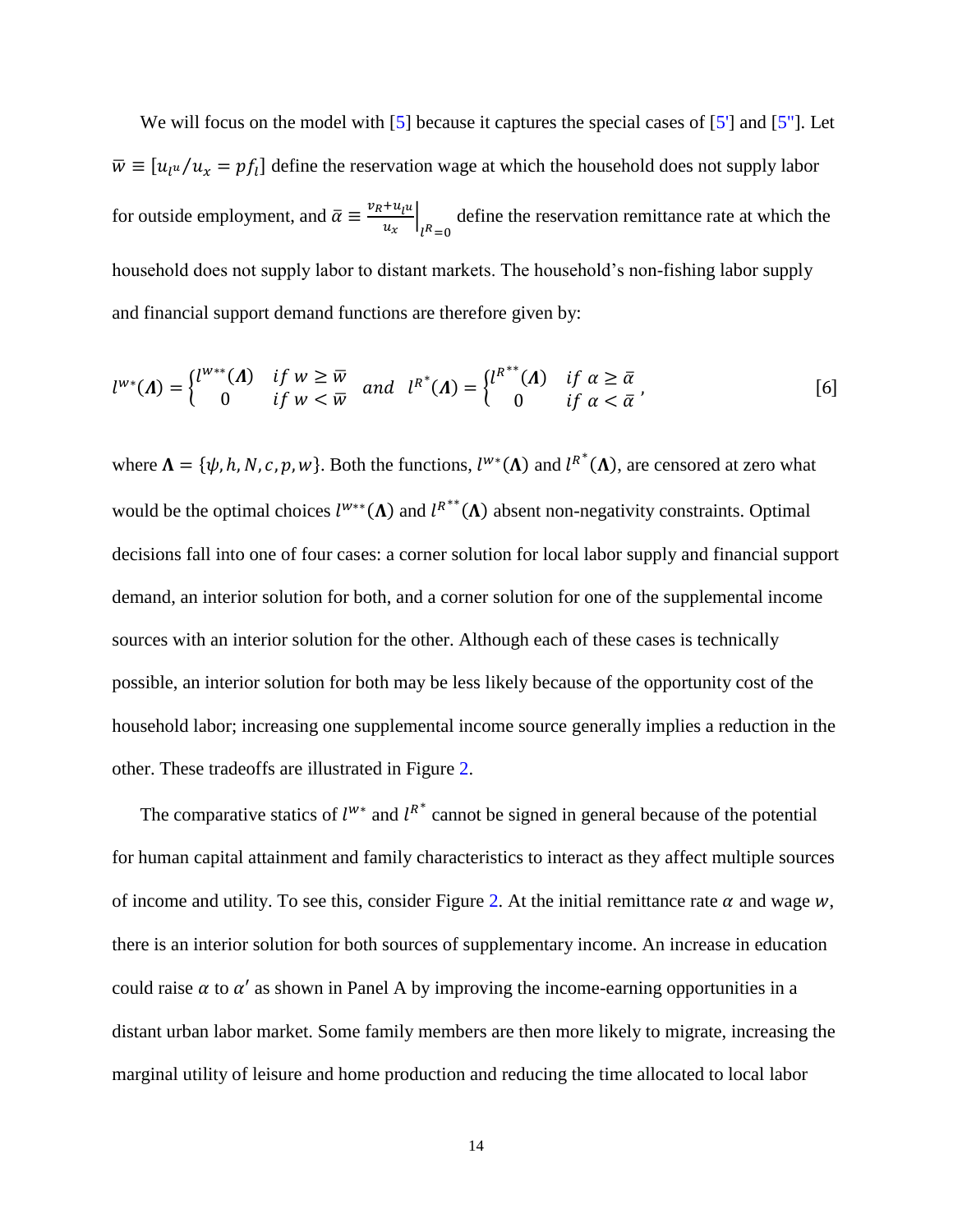markets and/or fishing. Note that we would also observe an increase in  $\alpha$  when distant labor markets are booming, or if there are fewer transactions costs, such as lower banking and transfer fees or more money transfer institutions in proximity to the rural household. Education could also make the household eligible for better local employment, raising the wage from  $w$  to  $w'$  as in Panel B and increasing the household's supply of local wage labor, but also raising the marginal utility of leisure and shifting in the supply of labor to the distant market. Local alternative livelihoods programs could have a similar impact on  $w$ , drawing labor out of the fishery but also potentially out of leisure as well as reducing out-migration. These competing effects are further complicated by the potential for human capital to change the marginal productivity of home production, which here is captured by the marginal utility of leisure. This would shift up the labor supply curve for both local and distant markets, reducing the likelihood of any income diversification. Likewise, education could improve the productivity of fishing, shifting out the fishing labor demand curve  $(pf_l)$ . This directly reduces the local wage labor supply, and eventually increases the marginal utility of leisure, which also reduces remittances. The net effect of an increase in human capital on labor allocation therefore depends on the relative impacts on marginal utilities, marginal fishing productivity, and outside opportunities.

The effect of family characteristics is similarly ambiguous. Consider, for example, the effect of an increase in the number of working-age children living outside the home. How this impacts the marginal disutility of requesting financial support  $(v_R)$  depends on the employment success of these children. Raising more children may leave fewer resources available for the education of each child, making the children less able to provide financial support in adulthood. This could increase the household's marginal disutility of requesting financial support and shift in the supply of labor to remittance-earning activities. If the household head is well-educated, and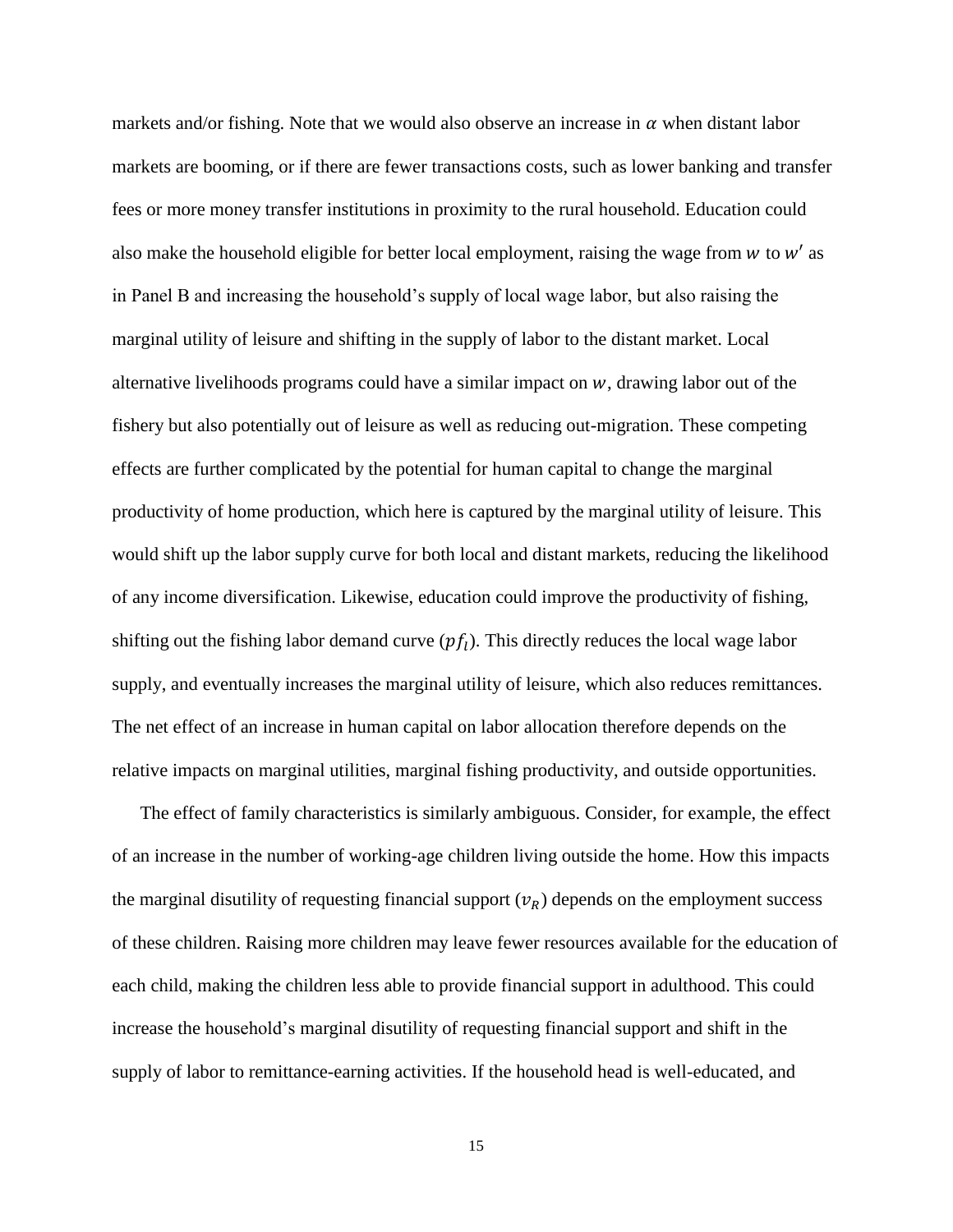education spills over to the children, then the opposite may be true – having more adult children may decrease  $v_R$ , increasing the likelihood of positive financial support. However, while an increase in education may have an indirect positive effect on  $v_R$  as described, it may also have a direct negative effect if requesting financial support is more shameful for a more educated household head.

As the goal of this paper is to provide econometric evidence for which of these competing effects is empirically important in determining the composition of income sources, we turn now to the details of the empirical approach.<sup>14</sup>

#### **III. EMPIRICAL APPROACH AND DATA**

#### **Empirical strategy**

The conceptual model shows that the optimal decisions of supplementary income sources can be described by two simultaneous binary choices of whether or not to supply local wage labor and whether or not to request financial support, as well as an outside labor supply function and a financial support demand function that are both left-censored at zero. Let  $dnf$  be an indicator for the household's decision to supply outside labor or not, and let  $dfs$  be an indicator for the decision to request financial support or not. The household's decision is described by one of four possible cases:

Case 1: A corner solution for local wage labor supply and financial support demand:  $dnf =$ 

 $0, dfs = 0$  if  $w < \overline{w}$  and  $\alpha < \overline{\alpha}, l^{w*}(\Lambda) = 0, l^{R*}(\Lambda) = 0.$ 

Case **2**: An interior solution for local labor supply and a corner solution for financial support:

 $dnf = 1, dfs = 0$  if  $w = \overline{w}$  and  $\alpha < \overline{\alpha}, l^{w*}(A) > 0, l^{R*}(A) = 0.$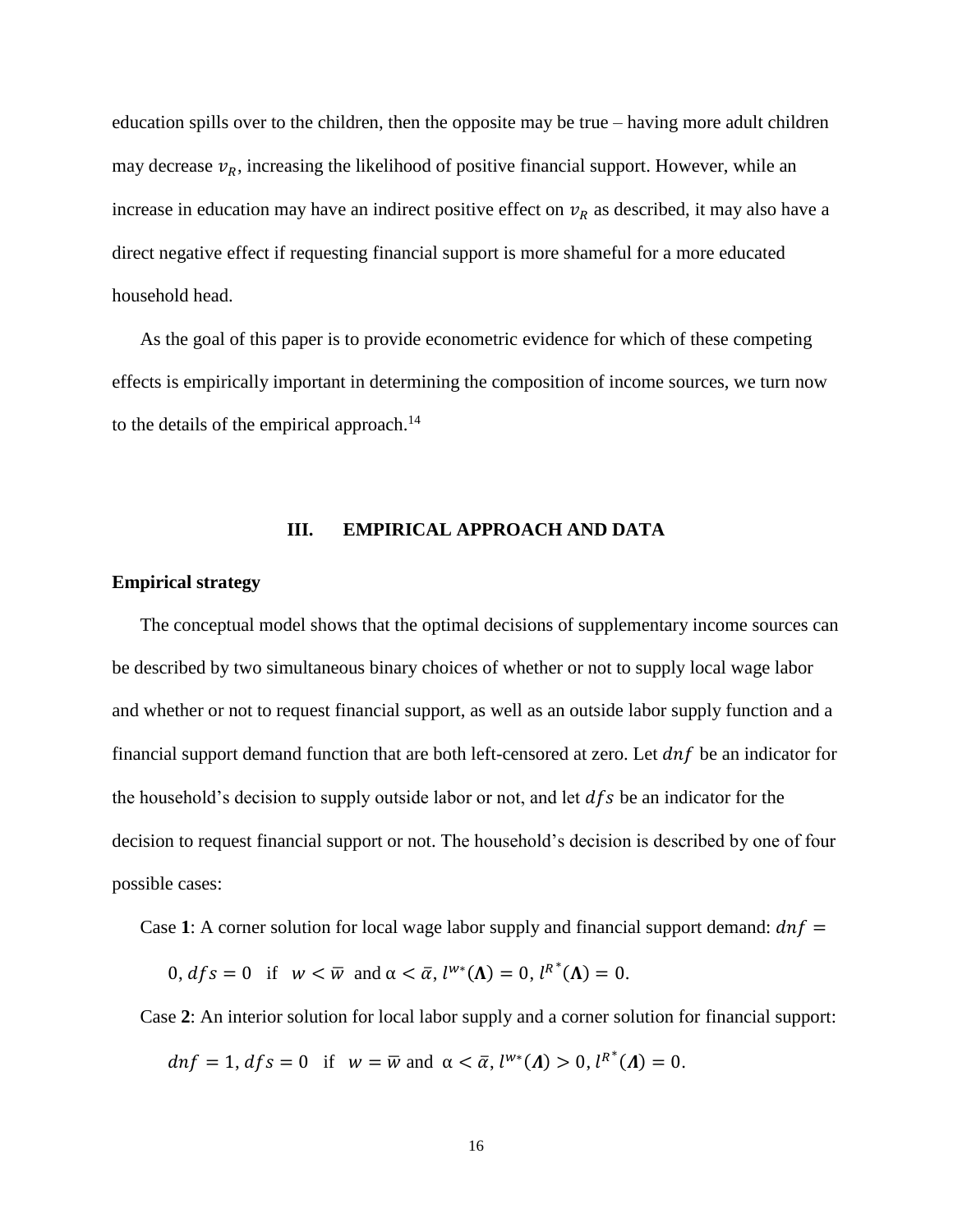Case **3**: A corner solution for local labor supply and an interior solution for financial support:

$$
dnf = 0, dfs = 1
$$
 if  $w < \overline{w}$  and  $\alpha = \overline{\alpha}, l^{w*}(A) = 0, l^{R*}(A) > 0$ .

Case 4: An interior solution for local labor supply and financial support demand:  $dnf =$ 

1, 
$$
dfs = 1
$$
 if  $w = \overline{w}$  and  $\alpha = \overline{\alpha}$ ,  $l^{w*}(\Lambda) > 0$ ,  $l^{R*}(\Lambda) > 0$ .

The conceptual model and subsequent discussion indicate that the choice between outside employment and financial support depends on the strength of interactions between human capital and family composition. Based on this theoretical discussion, our objective is to provide econometric evidence of the empirical determinants of income composition.

Equation [\[6\]](#page-13-0) indicates that the optimal choice of non-fishing labor earnings and financial support follows a system of equations in which corner solutions are possible. In our sample, almost all fishermen are at a corner solution for one or both sources of non-fishing income. We therefore employ a two-part lognormal hurdle model that is appropriate for the presence of corner solutions [\(Wooldridge 2010\)](#page-39-4).<sup>15</sup> This model simultaneously estimates the probabilities of earning positive non-fishing labor income and/or financial support (the participation decision in equation [\[7\]](#page-16-0)), along with the quantities of both income sources (the amount decision in equation [\[7\]](#page-16-0)),<sup>16</sup> as functions of a vector of schooling and family composition variables  $x_i$ , and a vector of control variables  $z_i$ . Following [Wooldridge \(2010\),](#page-39-4) we can formally express the empirical model of non-fishing labor income and financial support for household  $i$  as

<span id="page-16-0"></span>
$$
nf_i = \mathbf{1}(x_i'\alpha_1 + z_i'\beta_1 + \epsilon_{1i} > 0) \cdot exp(x_i'\gamma_1 + z_i'\delta_1 + u_{1i})
$$
  
\n
$$
fs_i = \mathbf{1}(x_i'\alpha_2 + z_i'\beta_2 + \epsilon_{2i} > 0) \cdot exp(x_i'\gamma_2 + z_i'\delta_2 + u_{2i})'
$$
\n[7]

where  $\mathbf{1}(.)$  is an indicator variable determined by a probit model. We assume  $(\epsilon, u)$  are independent of  $(x, z)$ , and that  $\epsilon$  and  $u$  are independent of each other in each equation.<sup>17</sup> We make two further assumptions to reflect the fact that we observe very few fishermen at an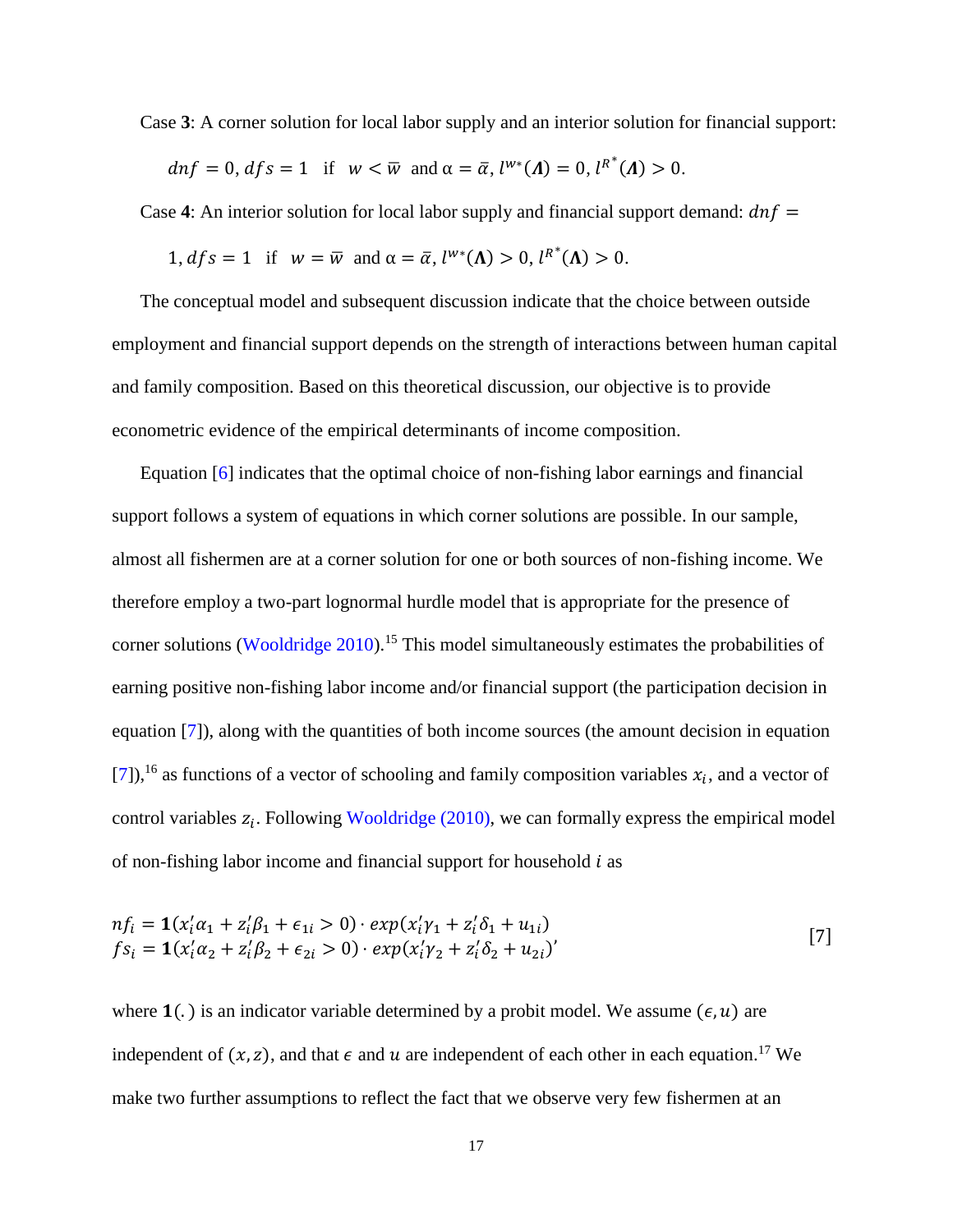interior solution for both sources of non-fishing income. First, we assume that  $(u_1, u_2)$  are independent of each other, which captures the absence of marginal tradeoffs in the "amount" decisions if one "amount" is always zero when the other is positive. Second, we allow ( $\epsilon_1$ ,  $\epsilon_2$ ) to follow a standard bivariate normal distribution with correlation parameter  $\rho$ , which captures the decreased likelihood of earning non-fishing labor income if financial support is not zero, and vice versa (and we therefore expect a negative estimate of  $\rho$ ). This is formally equivalent to estimating a bivariate probit model on the participation dummy variables  $dnf_i$  and  $dfs_i$  and estimating separate linear models on the natural log of the non-zero income amounts  $ln f_i$  and  $lfs_i$  by maximum likelihood.<sup>18, 19</sup>

The parameters of interest are coefficients on the schooling and family composition variables,  $\alpha_1, \alpha_2, \gamma_1$ , and  $\gamma_2$ . The vector  $x_i$  includes schooling, family size, and their interaction. We define schooling as 1 if the household head has at least a secondary education and 0 if not.<sup>20</sup> The vector of control variables  $z_i$  includes quadratic terms for the fishing captain's age, boat ownership status, boat type, and professional membership in fishermen's associations. We use the number of years living in the village as a proxy for age because the fishermen surveyed were not asked their age directly. Mobility among Malaysian fishing captains is very low, and the distribution of our age proxy is what would be expected from an age variable, with less than 10% of respondents reporting fewer than 15 years in the village, and 10% reporting more than 55 years. We define boat ownership as 1 if the fisherman owns the boat he operates and 0 otherwise, boat type as 1 if the boat is in a larger commercial class suitable for offshore fishing and 0 if the boat is in the smaller category suitable for inshore fishing, and membership as 1 if the fisherman is a member of a fishermen's association and 0 otherwise. These control variables generally capture the fishing captain's attachment to the fishing profession.<sup>21</sup> Finally, we include a vector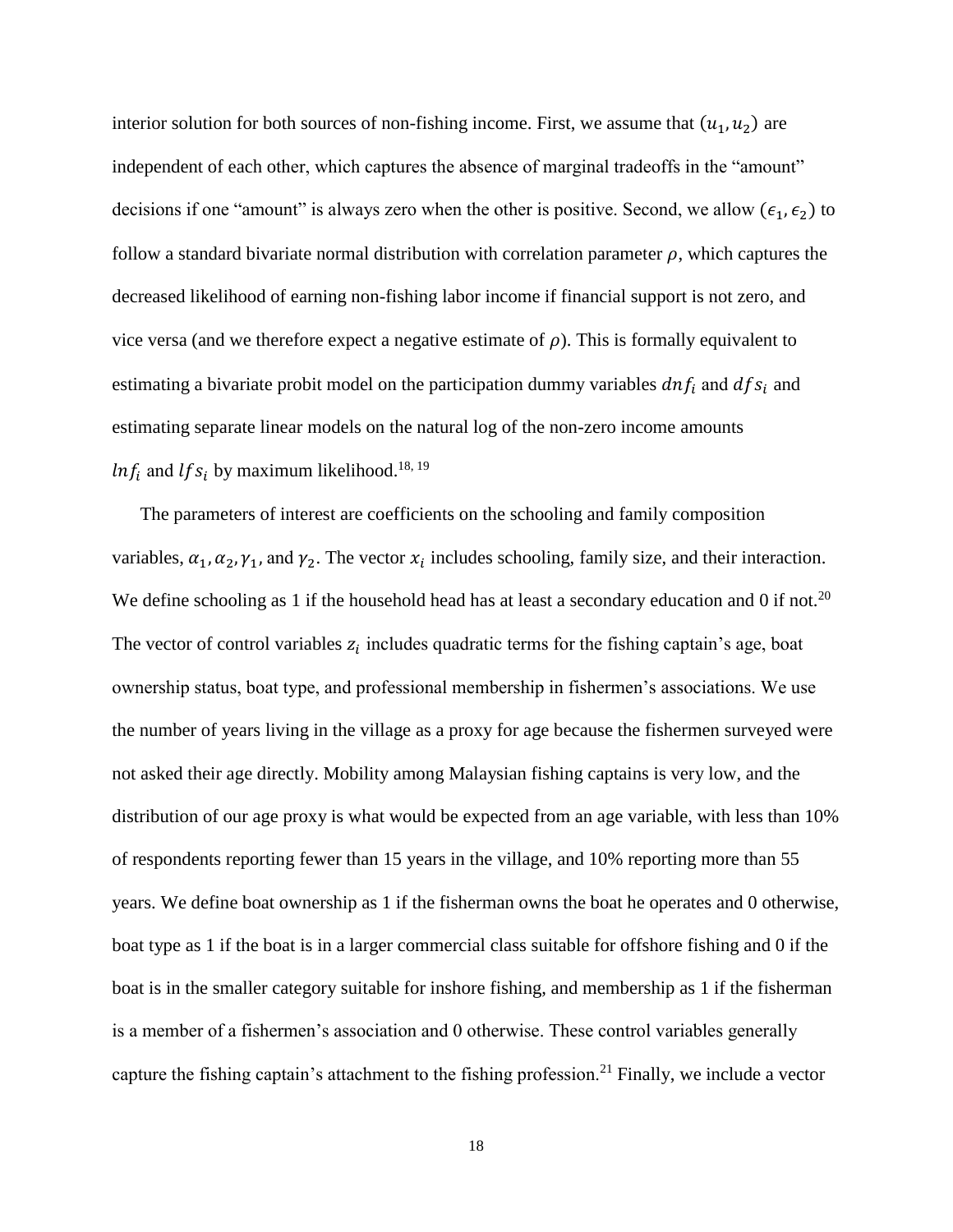of district dummy variables,  $\Delta_d$ , to control for regional variation in market access and resource stock quality or abundance. We could not control for gender or ethnicity because all the surveyed fishermen are males, and 353 out of 354 are of Malay descent.

#### **Data and Variables**

We use the Malaysian Turtle Survey 2005, hereafter MTS-2005, which was conducted from September 20, 2005 to March 24, 2006. The survey was designed, supervised and administered by the Malaysian Department of Fisheries, the Turtle and Marine Ecosystem Centre, World Wildlife Fund-Malaysia, the National Oceanic and Atmospheric Administration-Fisheries, the Department of Economics at University of California San Diego, and The WorldFish Center (Yeo *et al.* [2007\)](#page-40-4). Altogether, MTS-2005 surveyed a stratified random sample of 354 fishing captains from three states on the east coast of peninsular Malaysia. The survey sites begin near Kuantan in the state of Pahang up to the Besut district in the state of Terengganu and the Pasir Puteh district in the state of Kelantan. Respondents were asked questions about socioeconomic status, household characteristics, fishing operations and conservation attitudes, making it a uniquely detailed data source with which to empirically investigate the tradeoffs delineated in the previous section.<sup>22</sup> We assume that a fisherman, who is the principal income earner and the head of household, represents his corresponding household as the survey respondent.

Table [1](#page-41-0) describes and summarizes the variables we use in the empirical analysis. Despite investing in new technologies and capital to maintain fishing productivity, many of the respondents state that they do not want their children involved in fishing, and that limitations in their own education or opportunity set prevent them from switching occupations permanently [\(Gilbert and Yeo 2014\)](#page-35-6). Consistent with this notion, we find that the total household income comprises fishing and non-fishing incomes as well as financial support from live-in and live-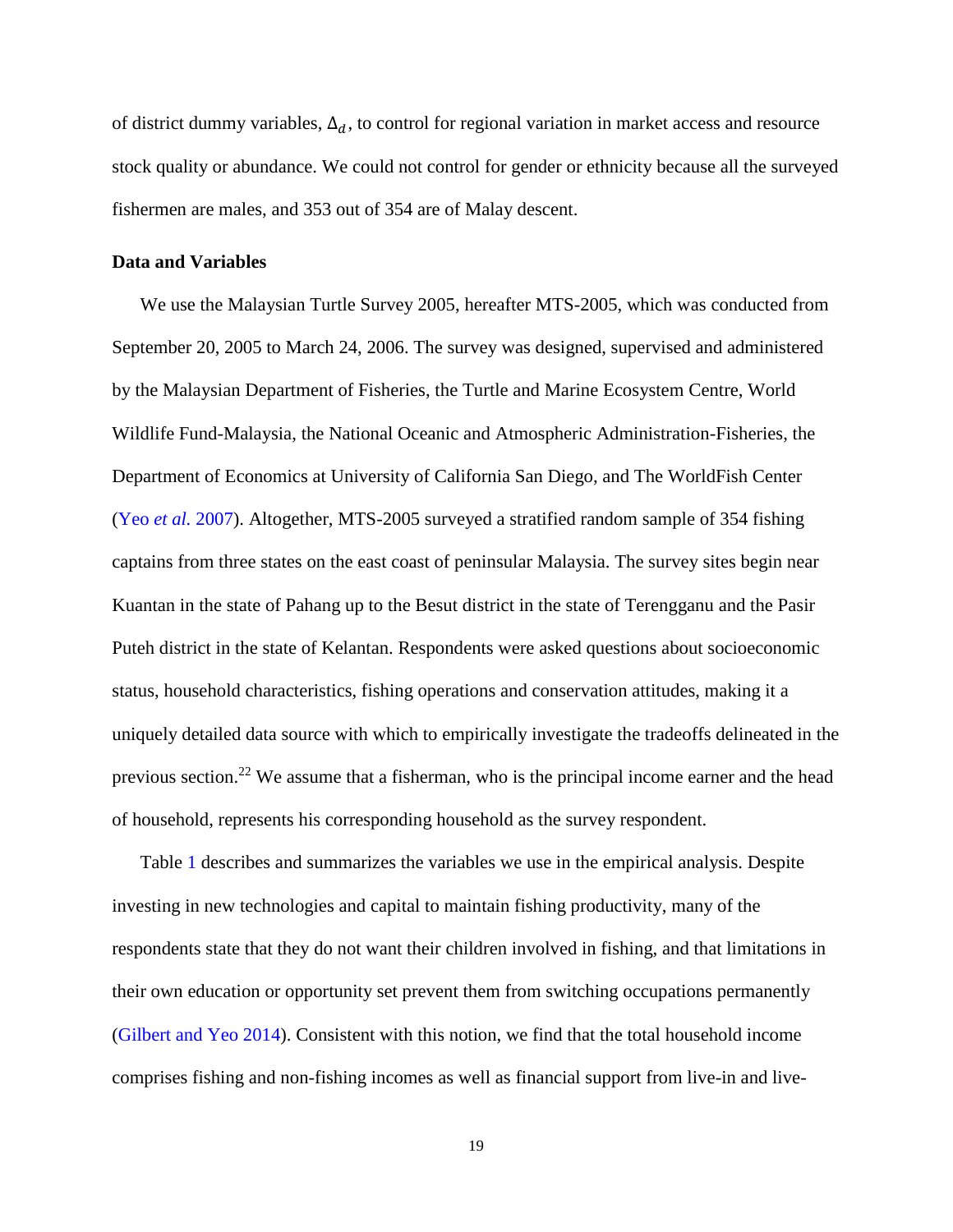away children. All the monetary units are expressed in Malaysian Ringgit (MYR), which was equivalent to USD 0.265 per unit on January 1, 2006. A typical fishing household earns MYR 816 and MYR 248 from fishing and non-fishing employments, and receives MYR 34 in financial supports from children, making its average household income of MYR 1,147. The average household size is 7.64. We find that although 74% of the fishermen have their own fishing boats, only 41% of those boats are larger vessels suitable for deep-sea fishing. Therefore, we control for both ownership and size of fishing boats in all our regressions to capture the potential variations in remittance and non-fishing employment seeking behaviors resulting from them.

The MTS-2005 dataset did not collect fishermen's age and years of schooling. However, since the fishermen typically do not move between villages, we use the number of years living in their villages of current residence as a proxy for their corresponding ages. This is a valid assumption since we find that, on average, fishermen live in their villages for more than 36 years. Next, in absence of any continuous measure of the years of schooling, we use secondary schooling, defined as 1 if the fisherman completed at least  $10<sup>th</sup>$  grade and 0 if not, as a measure of human capital influencing their non-fishing income earning capability. We find that only 30% of the surveyed fishermen have secondary schooling, which is consistent with their remittanceseeking behavior. Finally, we also control for fishermen's professional affiliations that might influence their likeliness to get access to income earning opportunities beyond fishing especially during the lean seasons. Table [1](#page-41-0) shows that 84% of fishermen have membership in some kind of fisherman's association.

The MTS-2005 dataset also provides information on total fishing revenue, itemized costs of production, peak and lean season catches and earnings, properties of fishing vessels, and share of catch. Table [1](#page-41-0) shows that the total revenue from the latest fishing trip amounts to MYR 2,952,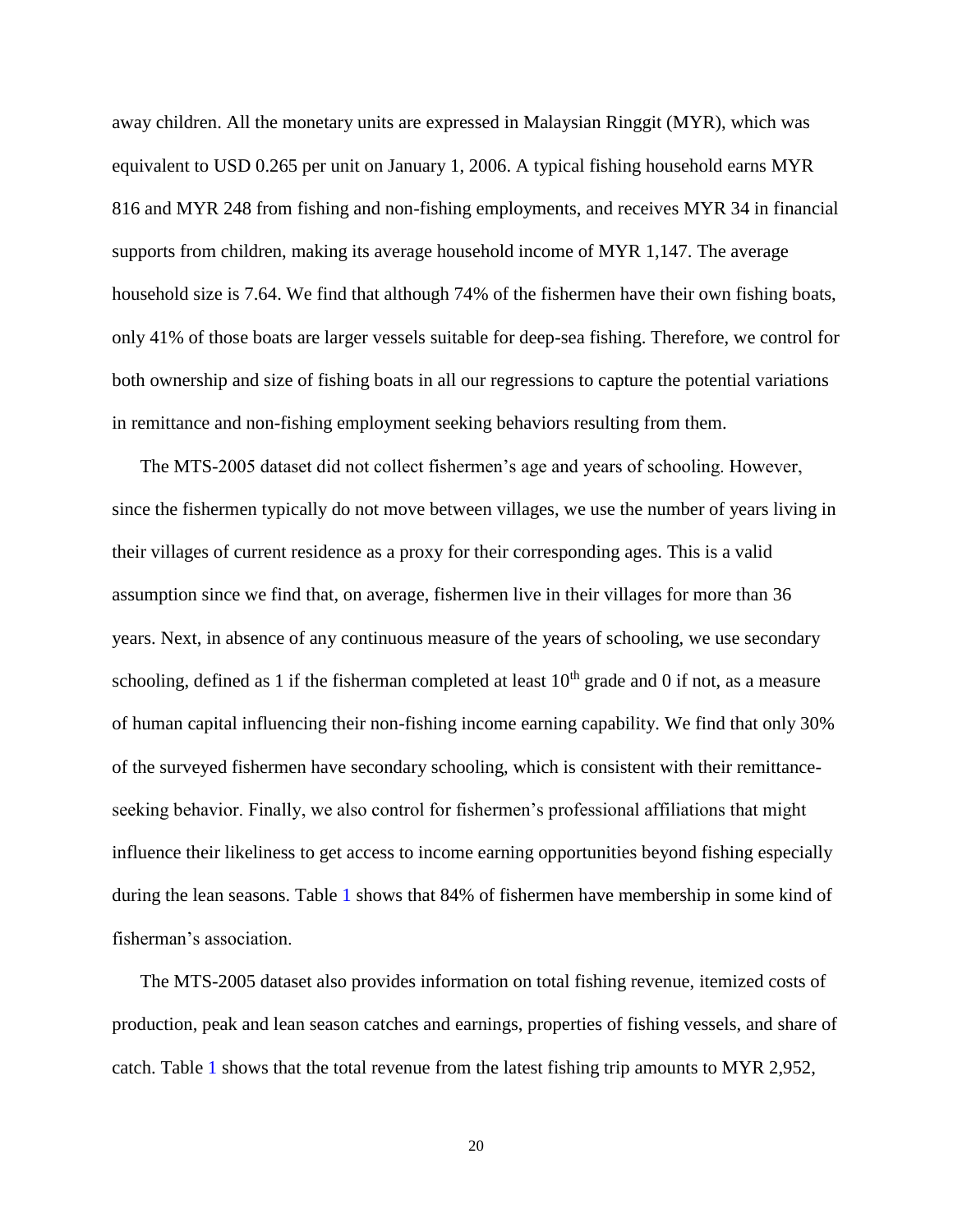which includes the shares for crews (27%), owners (54%), and the captain (14%), respectively. Besides, the total cost is MYR 254. In addition, there are considerable differences between peak and lean season earnings and catches: fishermen catch 2,508 kgs of fish during the peak seasons and earn MYR 4,898; whereas the corresponding figures stand only at 444 kgs and MYR 658 during the lean seasons. Average duration of the latest fishing trip was 26 hours, whereas the average number of people involved was 6. Moreover, average size of the fishing boats used were 11.42 feet in length and 3.34 feet in width; whereas those boats were equipped with 116hpb and 10.26 ton engines.

Next, Table [2](#page-42-0) provides summary statistics for four categories of fishing households by their supplemental income decisions. The majority of the sample (60%) receives no outside income or financial support, while slightly more households earn local wage income than receive financial support (22% versus 16%). Only 2% of households receive both sources of supplemental income, which is consistent with our model's prediction that each source incurs a household opportunity cost. The calculation of financial support includes contributions from both the working-age children living with and away from their parents. For comparison purposes we estimate our econometric specifications using this total financial support calculation (Table [3\)](#page-43-0), as well as the breakdown of financial support (remittances from live-away children versus contributions from live-in children as reported in Table [4\)](#page-44-0).

The summary statics describing the profile of fishermen in different income-earning categories are consistent with previous literature (e.g., [Abdulai and CroleRees 2001;](#page-32-1) [Carter and](#page-33-5)  [Barrett 2006;](#page-33-5) [Corral and Reardon 2001;](#page-34-4) [Escobal 2001;](#page-35-2) [Narain, Gupta, and van't Veld 2008\)](#page-37-6). In general, financial support recipients (i.e., NF=0, FS>0) are the poorest in terms of total household income and outside income earners (i.e., NF>0, FS=0) are the richest. In addition,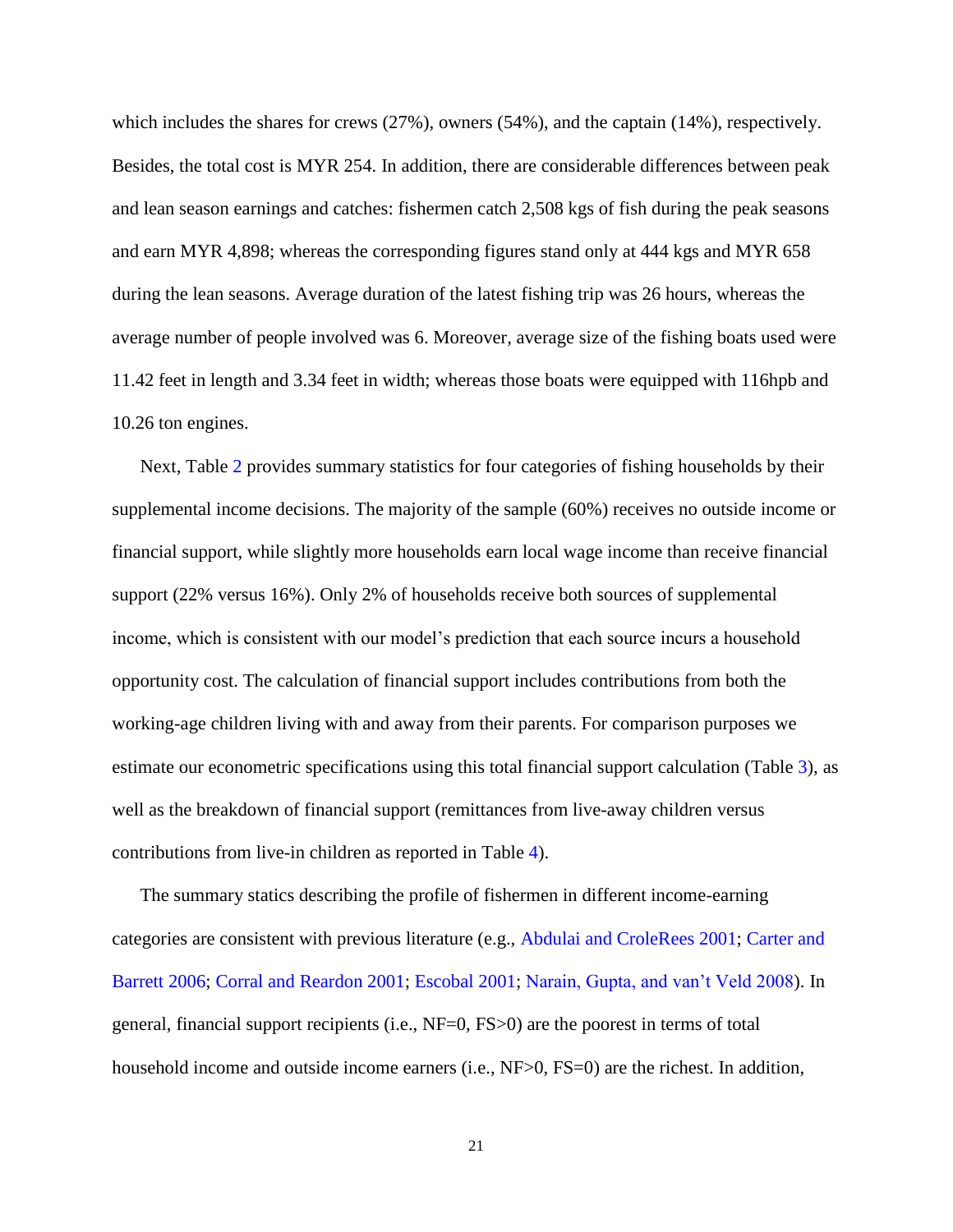financial support recipients have lower schooling and greater family size than the outside income earners.

#### **IV. REGRESSION RESULTS**

#### **Main Results**

Table [3](#page-43-0) reports the key parameter estimates and marginal effects from bivariate probit regressions based on equation [\[7\]](#page-16-0).<sup>23</sup> A statistically significant value of  $\rho$  verifies the presence of cross-equation correlation in the participation decisions, justifying the use of bivariate probit models. The statistically significant  $\chi^2$  value of 170.5 verifies that the regressors are jointly significant. Further, the predicted probabilities of each of the four cases evaluated at the mean value of the regressors are very close to the corresponding sample frequencies in Table [2,](#page-42-0) validating our fitted models [\(Cameron and Trivedi 2010\)](#page-33-6): 60% that no income diversification occurs, 15.9% that financial support is received but non-fishing labor income is not earned, 21.8% that non-fishing labor income is earned but no financial support is received, and 2.3% that both supplementary income sources are received. The following discussion of results focuses mainly on the relationship between schooling, family characteristics, and the choice between outside labor income and family financial support.

Columns (1) and (2) of Table [3](#page-43-0) report participation decisions using family size as the single measure of family characteristics.<sup>24</sup> The estimated coefficients indicate that fishermen with larger families are more likely to receive financial support, but their likelihood of earning non-fishing labor income depends on their secondary schooling status; larger families decrease the likelihood of non-fishing labor earnings if the household head is not educated, but the opposite is true for educated household heads. The marginal effects show that educated households are 28.4% more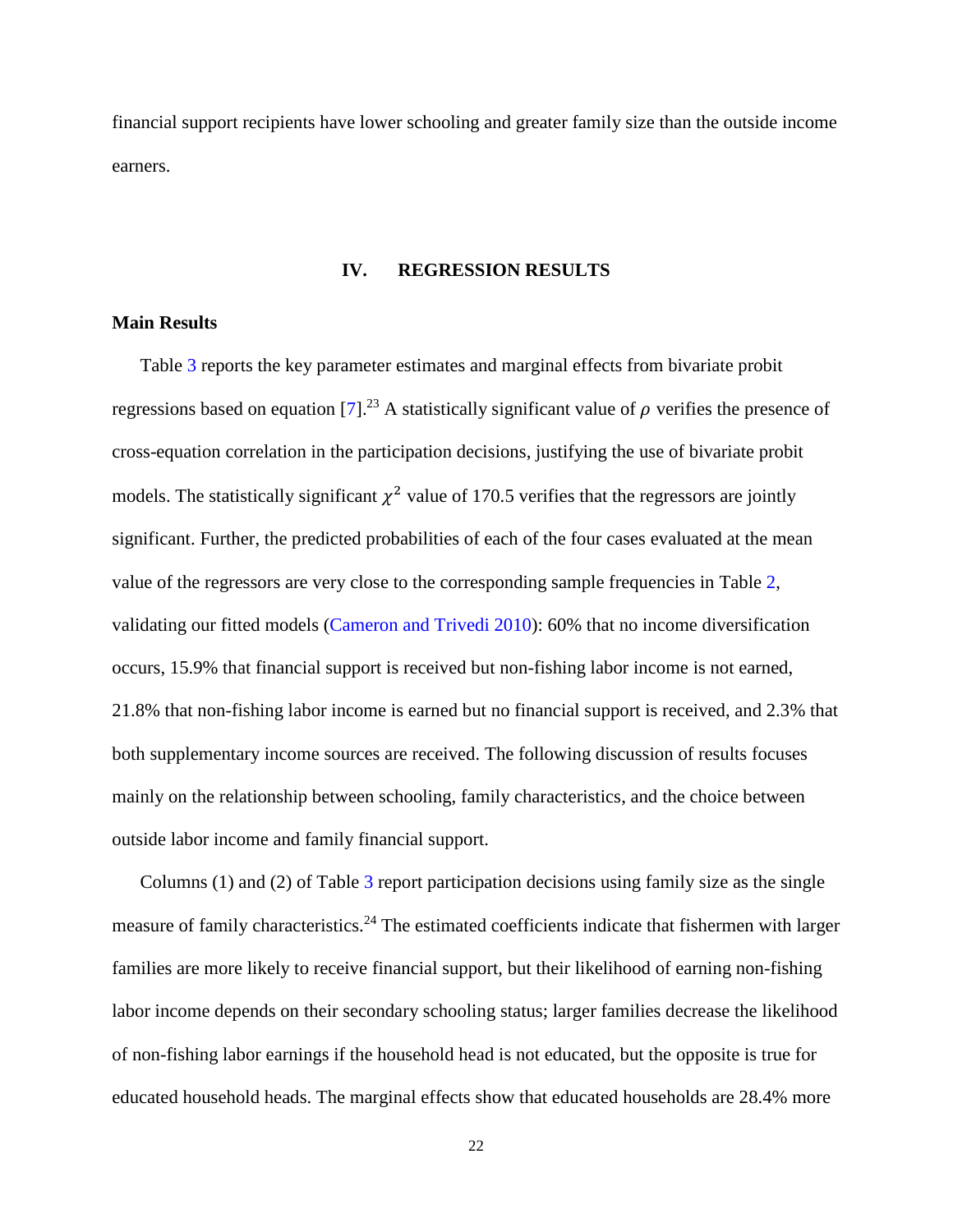likely to not diversify away from fishing income, but that likelihood decreases by 3.6% for each additional family member. An additional family member raises the probability of receiving financial support by 1.5%. Further, each additional family member decreases the likelihood of earning non-fishing labor income by 2.2% if the household head does not have secondary schooling – but this effect is more than offset by a 4.8% if the household head is educated.

Results in Table [3](#page-43-0) are consistent with the possibility that financial support relaxes the household budget constraint and reduces the need for wage labor earnings by household members, as has been found under some conditions in [Amuedo-Dorantes and Pozo \(2006\)](#page-32-3) and [Grigorian and Melkonyan \(2011\).](#page-35-3) In this specification, financial support is calculated as the sum of contributions to household income from working age children living both inside and outside the home. In rural fishing households, working-age children living at home are often employed in the family fishing enterprise, so a greater family labor pool is likely to lead to more intensive fishing activities and fewer non-fishing work activities; those children are also likely to contribute some of their fishing income to the total household income, which would explain this result.

Columns  $(3)$  and  $(4)$  of Table [3](#page-43-0) report estimated relationships with the amount decisions – the natural log of non-fishing labor income and family financial support. For non-fishing labor income, the signs of the coefficients generally match those of the participation decision; educated household heads are not only less likely to earn non-fishing labor income unless they have large families, but conditional on participating they also earn less, again unless they have large families. For financial support, however, educated household heads receive significantly more than uneducated ones unless they have large families. This may reflect educated household heads investing more in the human capital of their children, who are then better able to exit the fishery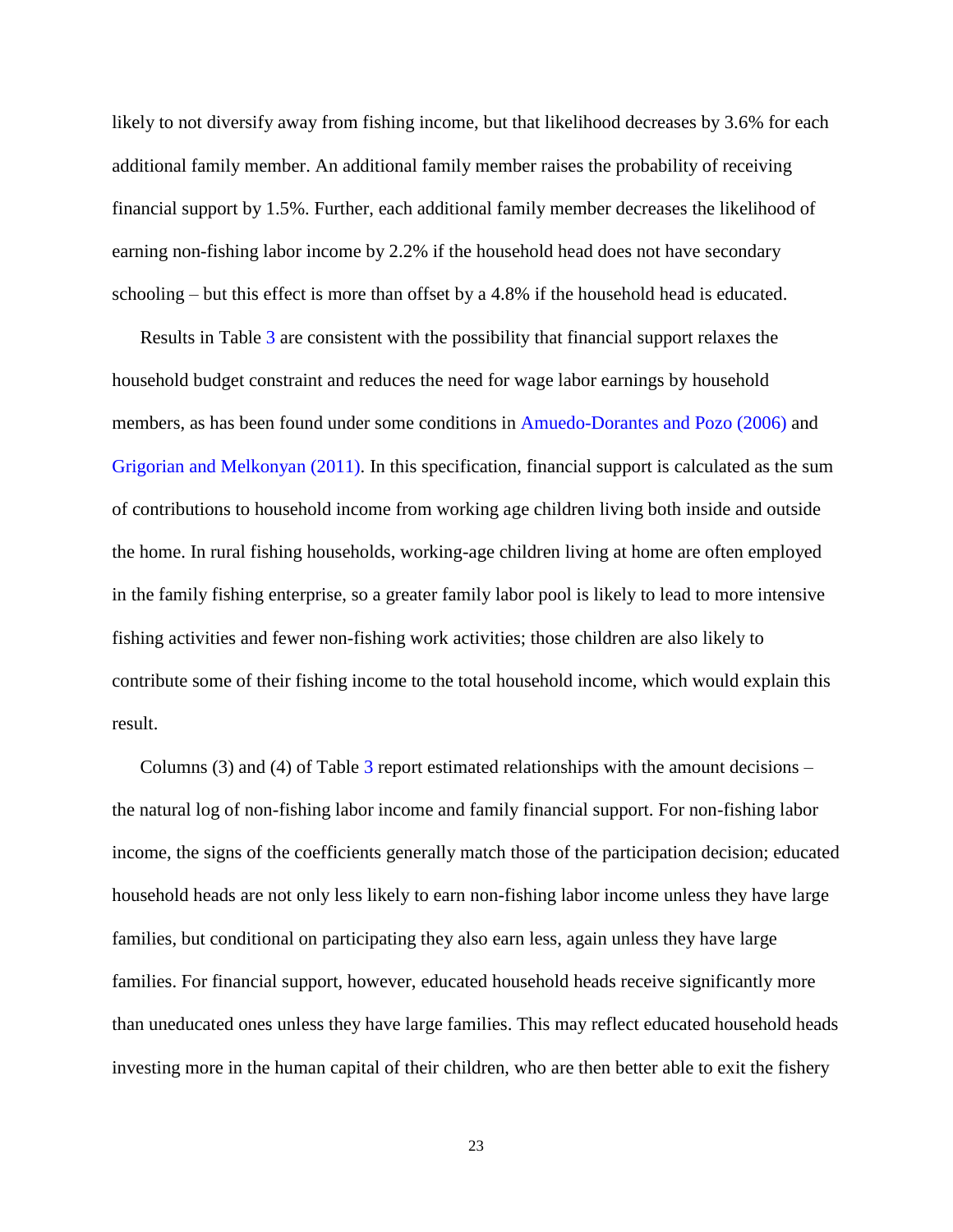for better livelihoods. In fact, educated household heads are more likely to invest on the betterment of the future generations due to their higher allocative efficiency through higher degree of technology adoption [\(Abdulai and Huffman 2014;](#page-32-5) [Abdulai and Huffman 2005;](#page-32-6) [Huffman 1974;](#page-36-4) [Wozniak 1984;](#page-40-5) [Wozniak 1993\)](#page-40-6). Large families, on the other hand, may have fewer resources to educate and/or fund the migration of their children, so their children may be more likely to work in the family fishing enterprise or in other local positions.<sup>25</sup>

We can see this more clearly by dividing the financial support variable into contributions from live-in working-age children and true remittances from migrants. Table [4](#page-44-0) reports results obtained by allowing the models from Table [3](#page-43-0) to have three participation equations and three amount equations in order to account for these two types of family financial support. Rather than a biprobit for the participation equations, we now estimate a triprobit model for the three binary dependent variables: whether or not the household earns non-fishing labor income as before, whether or not the household receives live-in contributions (denoted  $dfs1$ ), and whether or not the household receives live-away remittances (denoted  $dfs2$ ). Each amount equation is linear, with the natural log of the non-zero amounts of each income source as the dependent variable, estimated by maximum likelihood. As before, Table [4](#page-44-0) reports the results with family size as the only measure of family characteristics. Note that the amount equations have fewer observations than previously because few households receive both types of family financial support. We therefore dropped several control variables in order to reduce the number of parameters estimated.

The results in Table [4](#page-44-0) mostly corroborate those reported in Table [3,](#page-43-0) but help to clarify the channels. These results are again consistent with the interpretation that educated households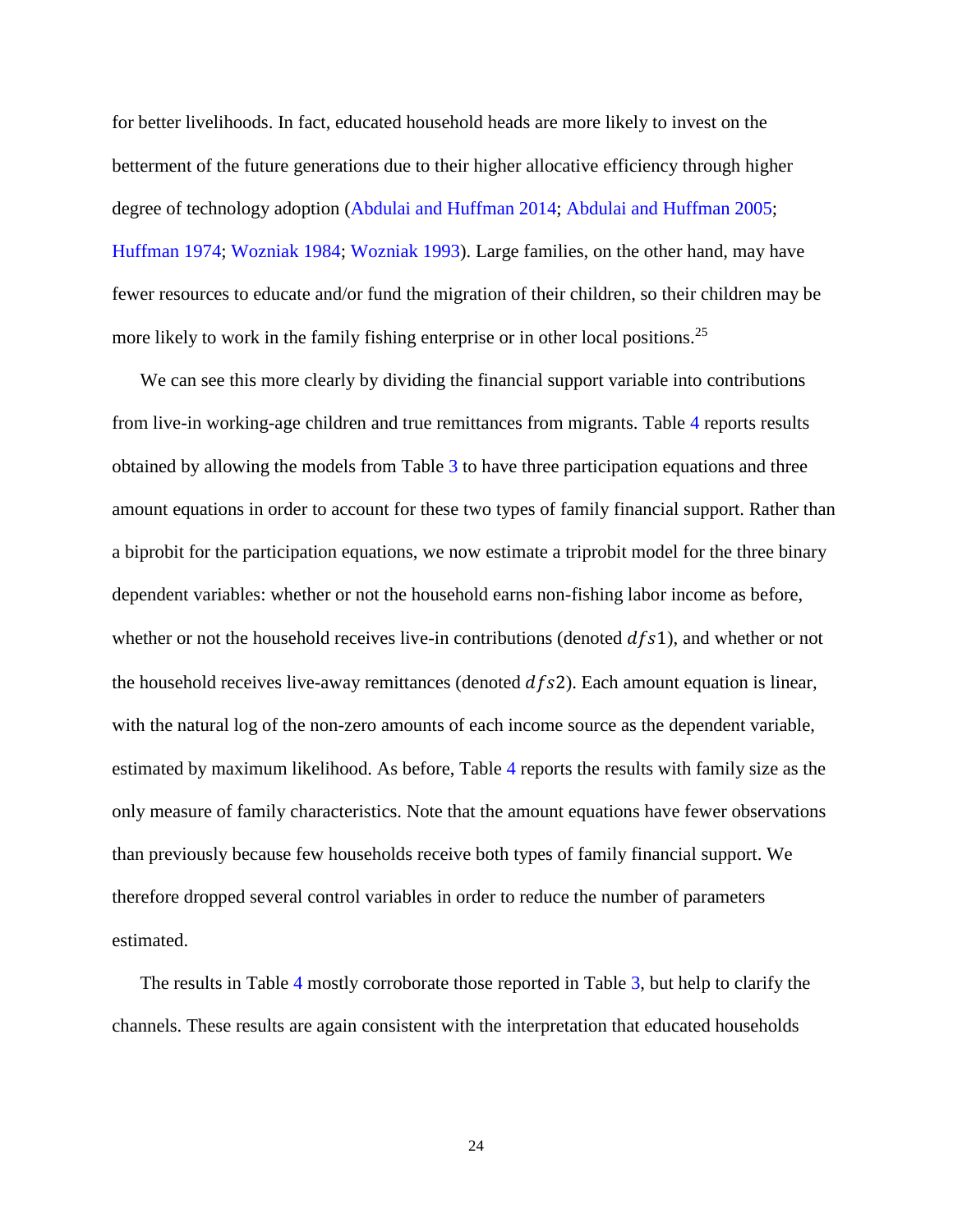prefer to invest in the human capital of a few potential migrants rather than seek local nonfishing labor earnings. Specifically, we see that:

- 1) a larger family size increases the *likelihood* of receiving any financial support from live-in working-age children (column (2) of Table [4\)](#page-44-0);
- 2) however, a larger family size also decreases the *amount* of that type of support (column  $(5)$  of Table [4\)](#page-44-0);
- 3) educated households are less likely to earn non-fishing labor income and they earn less of it – while they receive *more* in migrant remittances, unless they have large families (columns  $(1)$ ,  $(4)$ , and  $(6)$  of Table [4\)](#page-44-0).

#### **Education, Family Structure, and the Marginal Product of Fishing Labor**

In this section, we investigate one channel through which human capital and family structure can affect income diversification: fishing productivity. As our model shows, human capital and family structure can affect non-fishing income decisions through either the marginal value product of fishing labor, or through the utility function (i.e., through shifts in the curves in Figures [1](#page-46-0) and [2\)](#page-46-1). For example, our finding that educated households are less likely to earn nonfishing labor income could result from an outward shift in the marginal value product of fishing labor, e.g., if educated captains are better fishermen. The same result could also be driven by an increase in the marginal utility of leisure, however, if education increases the value of home production. Similarly, differences in remittance receipts by education status could be driven by shifts in the marginal product of fishing labor or an increase in the marginal disutility of requesting financial support, e.g., if educated households feel more shame or guilt from relying on their adult children. In order to distinguish between these channels, we estimate the relationship between fishing productivity and education, fishing experience, and various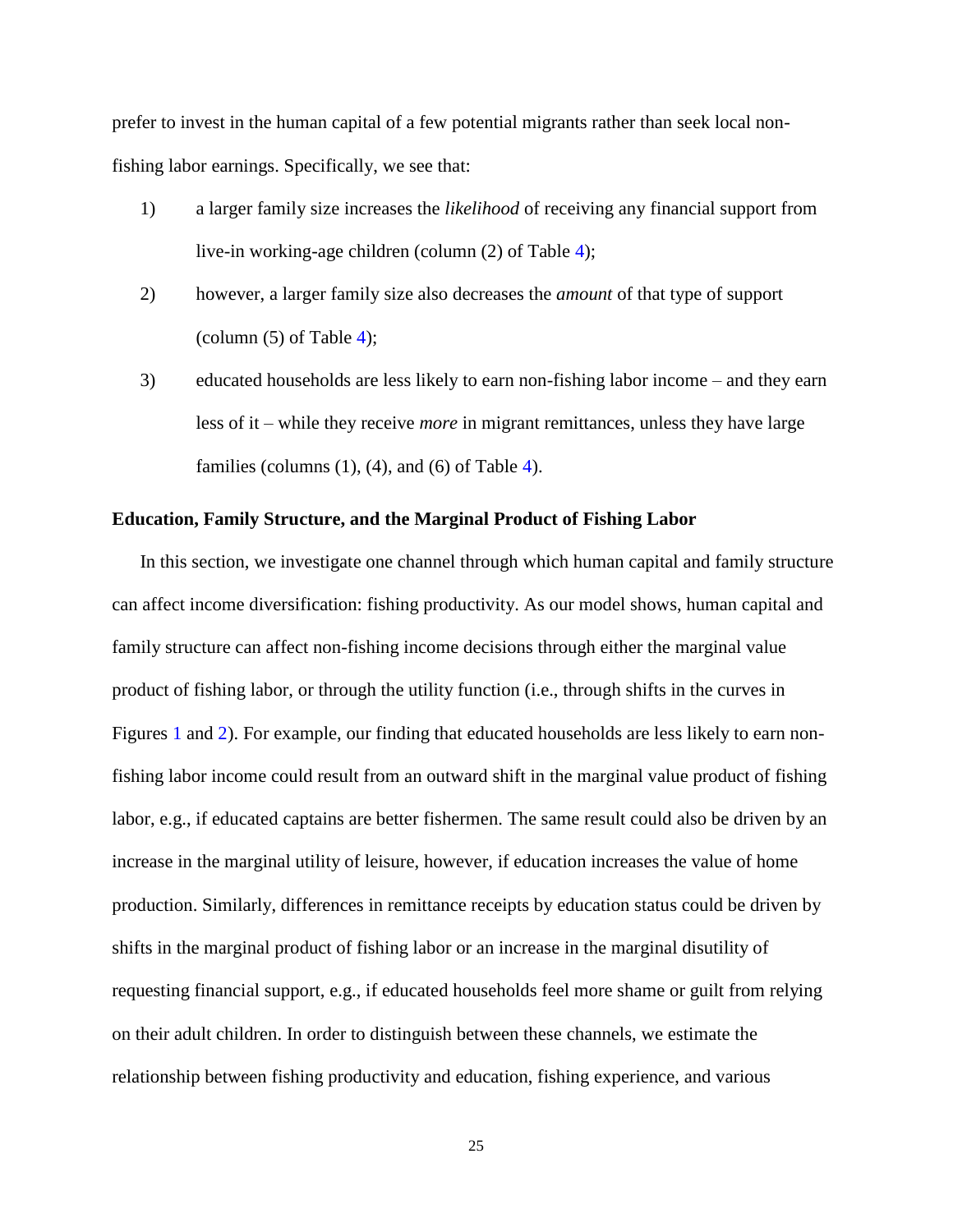measures of family labor. We estimate a log-linearized Cobb-Douglas production function of the form:

<span id="page-25-0"></span>
$$
ln y_i = \alpha + \mathbf{w}_i' \boldsymbol{\theta}_w + \mathbf{x}_i' \boldsymbol{\theta}_x + \mathbf{z}_i' \boldsymbol{\theta}_z + v_i,
$$
 [8]

where  $y_i$  is the fishing revenue from the most recent fishing trip,  $w_i$  is a vector of the natural log of production inputs from the most recent fishing trip,  $x_i$  is a vector of human capital and family labor variables, and  $z_i$  is a vector of control variables.<sup>26</sup> Production inputs include a flow measure of labor services and two measures of the vessel capital stock: total vessel size (calculated as the product of length and width in square meters) and engine horsepower. For labor services, we multiply the total number of workers on the fishing vessel during the most recent trip (including the captain) by the duration in hours of that trip. The vector  $x_i$  includes the secondary school attainment dummy, the number of years of fishing experience, and a measure of family labor constructed similarly to the total labor services variable. Because captains may employ their non-migrated adult working-age children on the boat, we calculate family labor services as the natural log of the product of the "Live-in Members" variable with the duration of the most recent trip.<sup>27</sup> The vector  $z_i$  includes district dummy variables.<sup>28</sup>

Table [5](#page-45-0) reports regression estimates of our preferred specification for equation [\[8\]](#page-25-0), without and with the human capital and family labor variables. The statistically significant output elasticities approximately sum to one in all specifications, indicating a constant returns to scale technology. The human capital and family labor variables are neither individually nor jointly statistically significant, as shown in column (2). This null result is robust in the specification that we estimated, including many not reported here. Although these results must be interpreted with caution because household labor allocation is endogenous to *expected* outcomes, the result is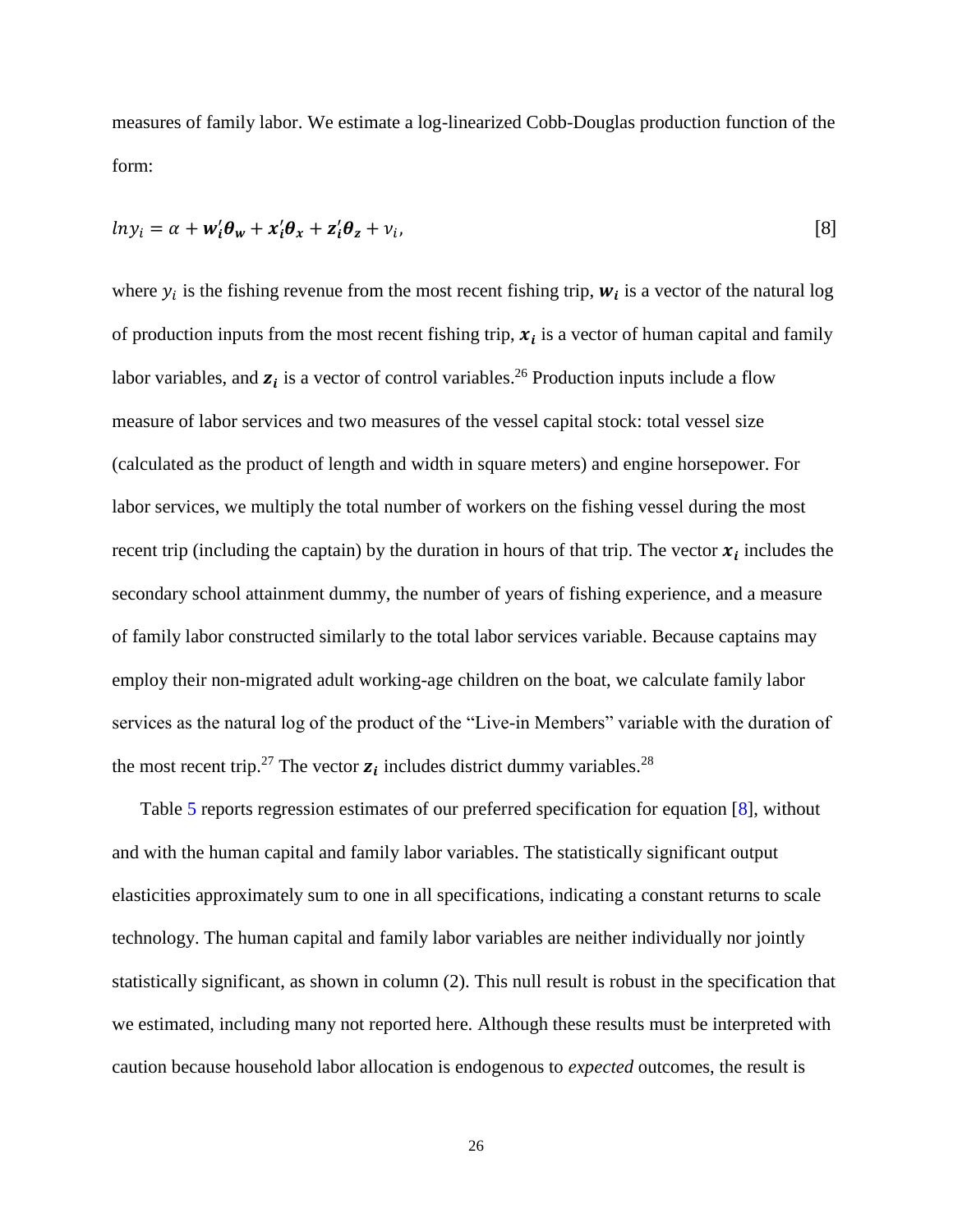consistent with a large body of literature on productivity and skill in fisheries showing that systematic productivity differences between boats are not robustly explained by observables. Rather, some captains are simply more talented than others, or have private information about productive fishing locations.<sup>29</sup>

The evidence is therefore not consistent with the hypothesis that fishing productivity is the channel through which education and family structure affect income diversification. Interactions between human capital and family structure in the household utility function or educational spillovers from parents to migrant children are most likely driving income diversification.

#### **V. DISCUSSION**

Our results overall suggest that education and family size are determinants of non-fishing income decisions. It is more likely that education and family size interact in the household utility function, or affect potential non-fishing wages, than that they affect the fishing operations in a way that influences non-fishing income decisions. For example, the finding that educated households are less likely to receive any remittances unless they have a large family size is consistent with a shame or disutility of requesting remittances – if that shame is greater for educated households, but having more potential migrants (and potentially educated migrants if there are spillovers from parent to child) reduces the shame. Further, because education is associated with more remittances among households who receive positive remittances, education may increase the migrant's earning potential and therefore the amount that they remit. However, there are other possibilities for how education and family size interact to determine marginal utilities and we cannot disentangle competing explanations.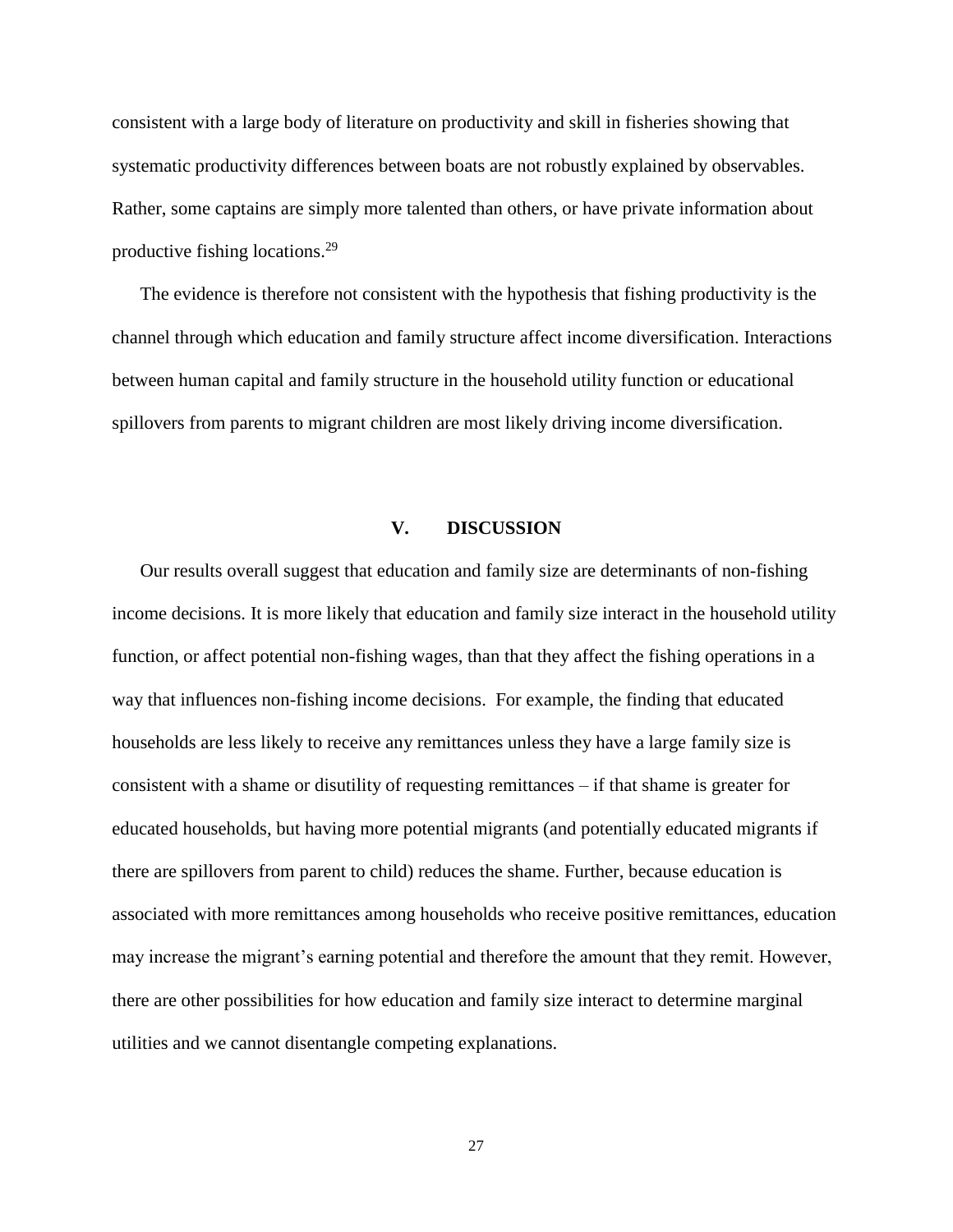We can, however, consider a thought experiment on a set of policies that affect market variables exogenous to the household. For example, a typical fishing regulatory policy to conserve resources is to restrict fishing inputs through vessel size limitations, or seasonal or spatial closures. Such regulations are often less costly to implement and enforce than direct harvest restrictions, and are therefore common in both developing and developed country fisheries. [Squires \(2016\)](#page-38-5) gives a detailed accounting of the consequences of such regulations in Malaysia, finding strong complementarities between fishing inputs. An enforced reduction in one input is therefore likely to reduce the marginal product of labor and shift in the fishing labor demand curve depicted in Figure [2.](#page-46-1) This has two possible consequences: first, to induce the household to supply more wage labor to the local market than was previously optimal, at a potentially lower reservation wage, and second, to reduce the marginal utility of leisure, which shifts out the supply curve of labor to distant markets, potentially inducing more out-migration even at low remittance rates.

An alternative policy could be to reduce the transactions costs of migrating and remitting. Urban centers in Malaysia are a major source of remittances to rural populations throughout Southeast Asia. Often migrants use informal, unlicensed, or illegal channels to transfer money back home, either to avoid transactions costs such as high banking fees, or as a result of scams or coercion by their employers ([Hernandez-Coss](#page-36-5) *et al.* 2008). Migrating to an urban center in order to send remittances involves significant risks, particularly for international migrants moving to places where non-citizens and guest workers have few legal protections. Similarly, [Amuedo-](#page-32-3)[Dorantes and Pozo \(2006\)](#page-32-3) show that transactions costs for the home household also matter; the distance to a Western Union office or similar money transfer institution can affect remittance volume. Panel A of Figure [2](#page-46-1) shows how reducing these transactions costs and effectively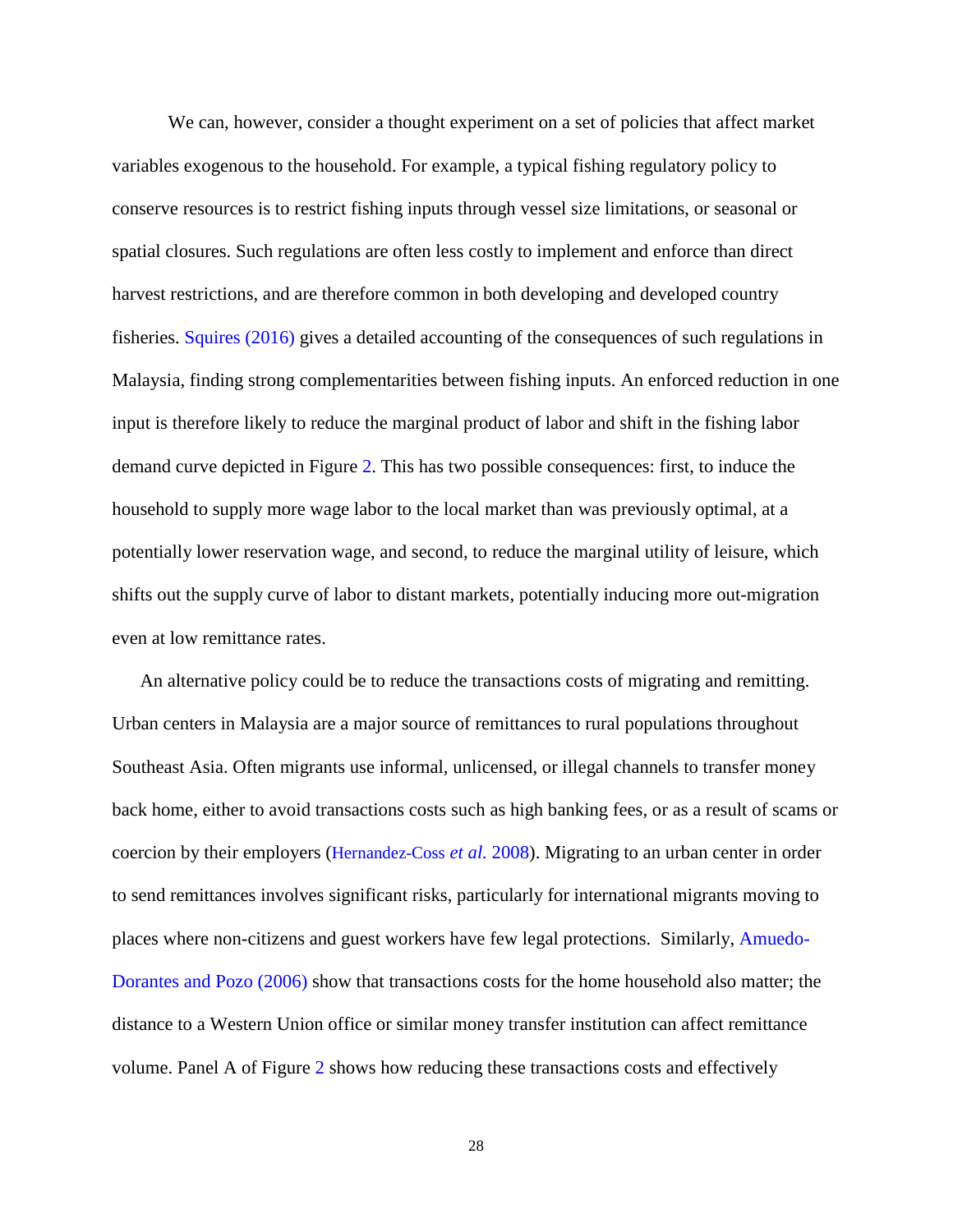increasing the remittance rate for a given amount of migrant labor could reduce fishing activity in a way that improves household welfare, according to our model. If more family members migrate and remit, this raises the shadow cost of household labor and reduces the shadow cost of income, increasing the reservation wage for local wage work and lowering the equilibrium labor allocated to fishing. Consistent with this, [Amuedo-Dorantes and Pozo \(2006\)](#page-32-3) find that the causal effect of remittances is to reduce both formal sector work and self-employment of men, which could be interpreted as fishing in our context. However, they also find an offsetting increase in informal sector work among men, which is wage employment without a contract. The bulk of non-fishing labor income in our setting likely falls in this category. Amuedo-Dorantes and Pozo interpret this as possibly being driven by disruptive costs of migrating that may affect the shadow value of income, but there may also be preferences over job type that are not captured by our model.

#### **VI. SUMMARY AND CONCLUSIONS**

By considering jointly-determined financial support as an alternative to non-fishing labor income, we find that schooling and family size are important determinants of income diversification by a household to supplement its fishing income. Fishing households may earn supplementary income from supplying labor to local wage employment, or request financial support from family members including income-earning children. Non-fishing labor supply directly adjusts both the time constraint and the income constraint, whereas financial support also affects household utility. Assuming leisure is a normal good, greater diversification in income may transfer labor from low-rewarding fishing activities to better-rewarding non-fishing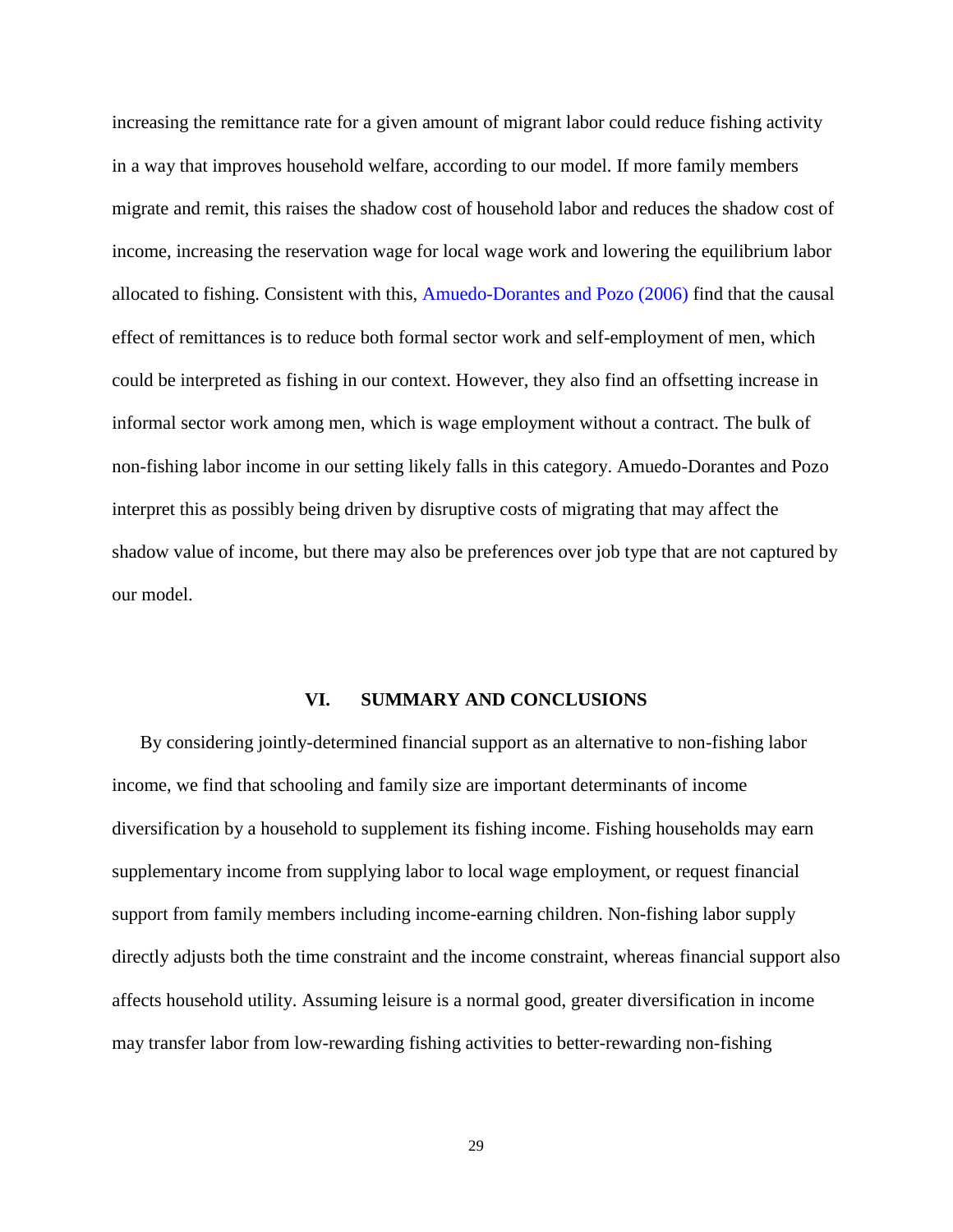activities, thereby increasing utility (e.g., [Fafchamps and Quisumbing 1999;](#page-35-1) [Holden, Shiferaw,](#page-36-1)  [and Pender](#page-36-1) 2004; [Yang 1997a;](#page-40-1) [Taylor and Yunez-Naude 2000\)](#page-39-3).

We find that the effect of family size on this choice depends on the education level of the household head and vice versa. Uneducated fishermen with larger families have a lower probability of earning non-fishing labor income, and are more likely to receive contributions from live-in adult children who are most likely employed in the family fishing enterprise. Educated fishermen with fewer children, on the other hand, receive a greater volume of migrant remittances and are less likely to earn non-fishing labor income. This trend reverses for educated fishermen with larger families. Therefore, although education alone does not induce diversification away from fishing for the current generation, it does potentially enhance the reallocation of labor away from fishing at least for their children and may therefore have larger long-run effects on resource conservation. The important implications of our empirical findings are that educated households may more highly value, and invest in, the education of their children, which further alters the pattern of income diversification of resource-dependent households.

Thus, any policy intervention targeting either the conservation of the fishing sector or the development of non-fishing employment sectors, or more generally, employment sectors not dependent on natural resources, must focus on the development of education and family characteristics in the targeted community. In addition, our results suggest caution in basing policies on simple assumptions concerning the impacts of outside employment opportunities and financial support on the allocation of household labor to fishing. For example, given that outside employment and remittances increase income, it is tempting to conclude that an increased flow of financial support or a better opportunity of outside employment may lower a household's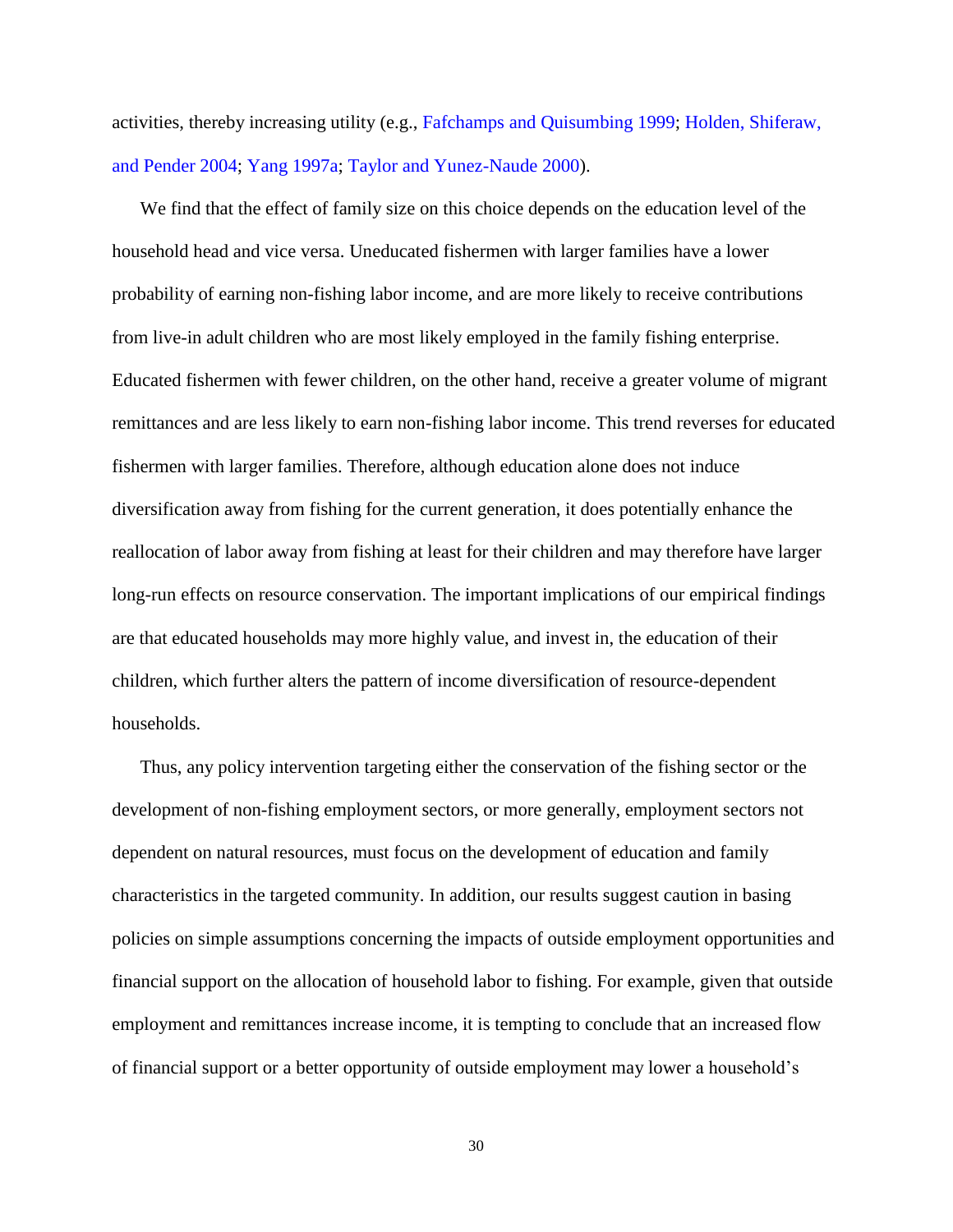dependency on fishing. However, such a conclusion is too simplistic. As previous work has found, household members reallocate their resources, including labor time, in response to changes in economic conditions and the value of work they do [\(Huffman 1980;](#page-36-0) [Shively and](#page-38-6)  [Fisher 2004\)](#page-38-6). Our results suggest that this is certainly the case for fishing-dependent households in Malaysia, and that there is a major difference in the behavioral response of educated fishermen with smaller families as opposed to uneducated fishermen with larger households. If the overall objective is to reduce the dependence of poor households on fishing, then policies should be targeted at increasing the sources of income for uneducated fishermen with larger families. Furthermore, education and training policies should be considered on a generational time scale particularly if state-provided education can supplement parent-to-child human capital spillovers. Bringing down the cost of remittances has become a major policy objective of G20 nations in recent years [\(World Bank 2014\)](#page-39-5) and the Central Bank of Malaysia has also made recent moves to regulate the remittance transfer industry and reduce remittance costs [\(bin Ibrahim 2015\)](#page-33-7). More research is needed on the impact of such policies on rural natural resource management in recipient communities.

#### **Acknowledgments:**

Several institutions collaborated to design and implement the Malaysian fishing household survey and we are grateful to them for making the data available for this analysis: the Malaysian Department of Fisheries, the Turtle and Marine Ecosystem Centre, World Wildlife Fund-Malaysia, the National Oceanic and Atmospheric Administration-Fisheries, the Department of Economics at UC San Diego, The WorldFish Center, and in particular Ted Groves, Dale Squires, and Bee Hong Yeo. We thank [Thorsten Janus,](http://www.uwyo.edu/econfin/people/faculty/thorsten-janus.html) [Ben Rashford](http://www.uwagec.org/facultypages/brashford/RashfordUWYO/Welcome.html) and Alexandre Skiba for helpful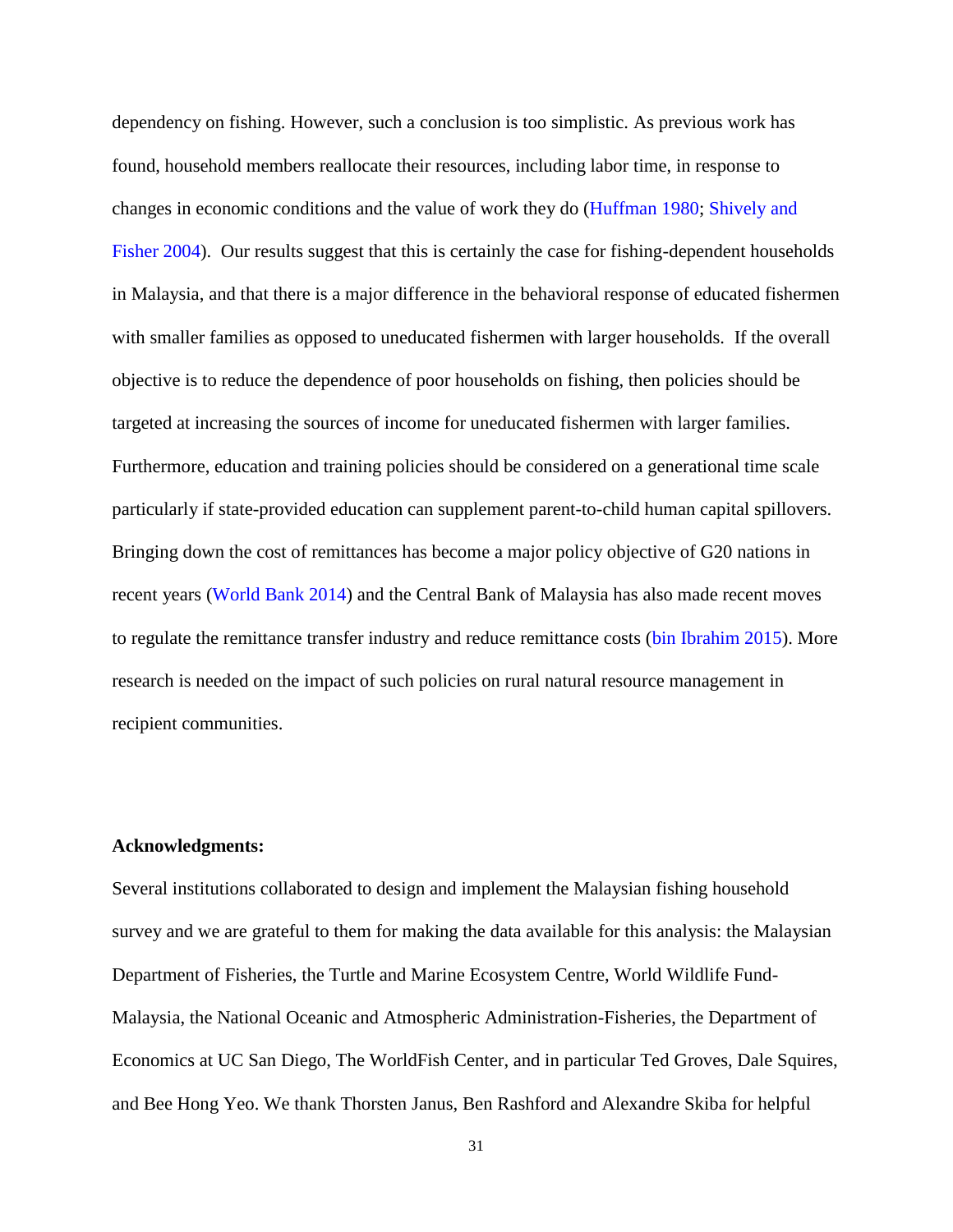comments on the analysis. All errors are our own.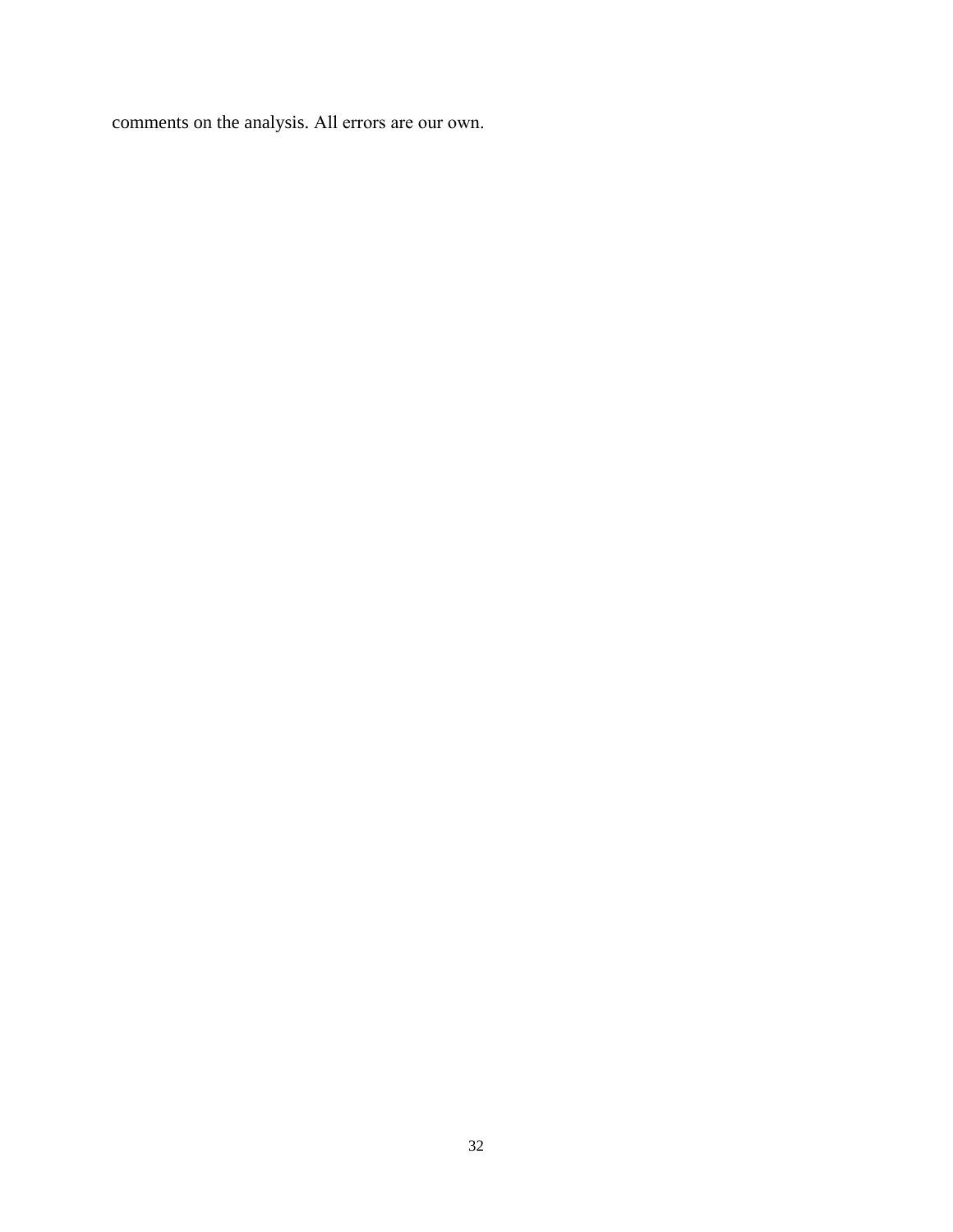#### **REFERENCES**

- <span id="page-32-1"></span>Abdulai, Awudu, and Anna CroleRees. 2001. ["Determinants of income diversification amongst](http://www.sciencedirect.com/science/article/pii/S0306919201000136)  [rural households in Southern Mali.](http://www.sciencedirect.com/science/article/pii/S0306919201000136)" *Food Policy* 26 (4): 437-452.
- <span id="page-32-0"></span>Abdulai, Awudu, and Christopher L. Delgado. 1999. ["Determinants of nonfarm earnings of](http://ajae.oxfordjournals.org/content/81/1/117.short)  [farm-based husbands and wives in Northern Ghana.](http://ajae.oxfordjournals.org/content/81/1/117.short)" *American Journal of Agricultural Economics* 81 (1): 117-130.
- <span id="page-32-6"></span>Abdulai, Awudu, and Wallace E. Huffman. 2005. ["The diffusion of new agricultural](https://academic.oup.com/ajae/article/87/3/645/48468/The-Diffusion-of-New-Agricultural-Technologies-The)  [technologies: The case of crossbred-cow technology in Tanzania.](https://academic.oup.com/ajae/article/87/3/645/48468/The-Diffusion-of-New-Agricultural-Technologies-The)" *American Journal of Agricultural Economics* 87 (3): 645-659.
- <span id="page-32-5"></span>Abdulai, Awudu, and Wallace E. Huffman. 2014. ["The adoption and impact of soil and water](http://le.uwpress.org/content/90/1/26.short)  [conservation technology: An endogenous switching regression application.](http://le.uwpress.org/content/90/1/26.short)" *Land Economics* 90 (1): 26-43.
- <span id="page-32-3"></span>Amuedo-Dorantes, Catalina, and Susan Pozo. 2006. ["Migration, remittances, and male and](http://www.jstor.org/stable/30034646?seq=1#page_scan_tab_contents)  [female employment patterns.](http://www.jstor.org/stable/30034646?seq=1#page_scan_tab_contents)" *The American Economic Review 96 (2)*: 222-226.
- <span id="page-32-7"></span>Amuedo-Dorantes, Catalina, and Susan Pozo. 2011. "Remittances [and income smoothing.](http://www.ingentaconnect.com/content/aea/aer/2011/00000101/00000003/art00106)" *The American Economic Review* 101 (3): 582-587.
- <span id="page-32-2"></span>Asadullah, M. Niaz, and Sanzidur Rahman. 2009. ["Farm productivity and efficiency in rural](http://www.tandfonline.com/doi/abs/10.1080/00036840601019125)  [Bangladesh: the role of education revisited.](http://www.tandfonline.com/doi/abs/10.1080/00036840601019125)" *Applied Economics* 41 (1): 17-33.
- <span id="page-32-8"></span>Banerjee, Abhijit V., and Andrew F. Newman. 1998. ["Information, the dual economy, and](http://restud.oxfordjournals.org/content/65/4/631.short)  [development.](http://restud.oxfordjournals.org/content/65/4/631.short)" *The Review of Economic Studies* 65 (4): 631-653.
- <span id="page-32-4"></span>Barbier, Edward B. 2007. ["Natural capital and labor allocation: mangrove-dependent households](http://jed.sagepub.com/content/16/4/398.short)  [in Thailand.](http://jed.sagepub.com/content/16/4/398.short)" *The Journal of Environment and Development* 16: 398–431.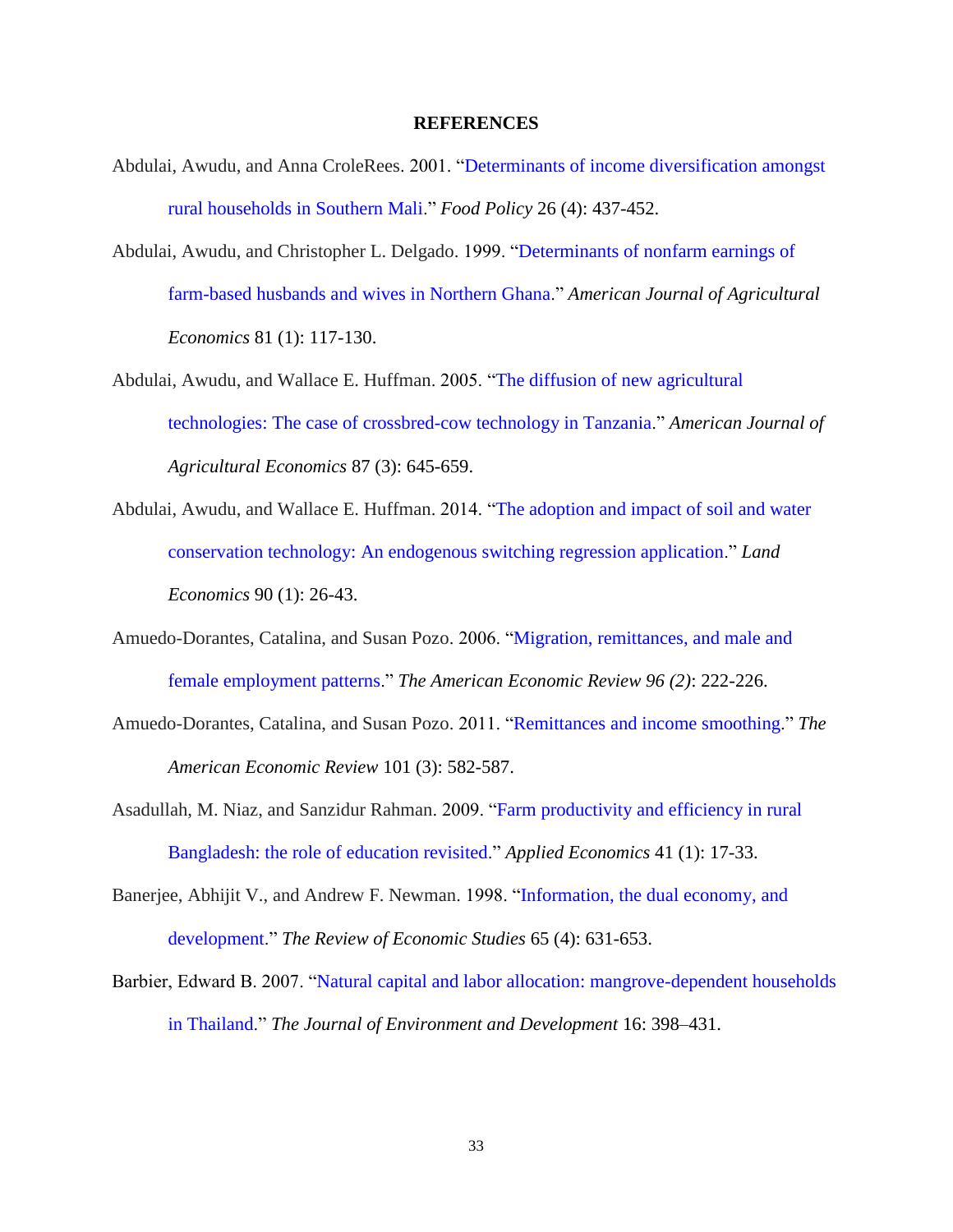- <span id="page-33-3"></span>Barbier, Edward B. 2010. ["Poverty, development, and environment.](http://journals.cambridge.org/action/displayAbstract?fromPage=online&aid=7923023&fileId=S1355770X1000032X)" *Environment and Development Economics* 15 (06): 635-660.
- <span id="page-33-4"></span>Barnum, Howard N., and Lyn Squire. 1979. ["A Model of an Agricultural Household: Theory and](http://www.cabdirect.org/abstracts/19796731008.html;jsessionid=F58FD6CE944FC3BED8E340C2A9FF1A21?freeview=true)  [Evidence.](http://www.cabdirect.org/abstracts/19796731008.html;jsessionid=F58FD6CE944FC3BED8E340C2A9FF1A21?freeview=true)" Technical Report, The World Bank Occasional Papers No. 27.
- <span id="page-33-2"></span>Barrett, Christopher B., Mesfin Bezuneh Clark, Daniel C. Clay, and Thomas Reardon. 2005. ["Heterogeneous constraints, incentives and income diversification strategies in rural](http://pdf.usaid.gov/pdf_docs/PNACL435.pdf)  [Africa.](http://pdf.usaid.gov/pdf_docs/PNACL435.pdf)" *Quarterly Journal of International Agriculture* 44 (1): 37-60.
- <span id="page-33-1"></span>Barrett, Christopher B., Thomas Reardon, and Patrick Webb. 2001. ["Nonfarm income](http://www.sciencedirect.com/science/article/pii/S0306919201000148)  [diversification and household livelihood strategies in rural Africa: concepts, dynamics,](http://www.sciencedirect.com/science/article/pii/S0306919201000148)  [and policy implications.](http://www.sciencedirect.com/science/article/pii/S0306919201000148)" *Food Policy* 26 (4): 315-331.
- <span id="page-33-7"></span>Bin Ibrahim, D. M. 2015. *Deputy Governor's Keynote Address*. Speech presented at Money Transfer Asia Pacific Conference, November 24, 2015 in Malaysia, Kuala Lumpur. Retrieved February 20, 2016, from [www.bnm.gov.my](http://www.bnm.gov.my/)
- <span id="page-33-0"></span>Brown, Richard PC, and Eliana Jimenez-Soto. 2014. ["Migration and Remittances."](https://www.researchgate.net/profile/Richard_Brown39/publication/11118855_Migration_and_Remittances_in_the_South_Pacific_Towards_New_Perspectives/links/53d716c30cf228d363ead27c.pdf) *Handbook of the Economics of International Migration, v1B: The Impact, 1,* 1077.
- <span id="page-33-6"></span>Cameron, Adrian Colin, and Pravin K. Trivedi. 2010. *Microeconometrics Using Stata*. 3rd edition, Stata Press books.
- <span id="page-33-8"></span>Carling, Jørgen. 2008. ["The determinants of migrant remittances.](http://oxrep.oxfordjournals.org/content/24/3/581.short)" *Oxford Review of Economic Policy* 24 (3): 581-598.
- <span id="page-33-5"></span>Carter, Michael R., and Christopher B. Barrett. 2006. ["The economics of poverty traps and](http://www.tandfonline.com/doi/abs/10.1080/00220380500405261#.VSBTpOGKKXc)  [persistent poverty: An asset-based approach.](http://www.tandfonline.com/doi/abs/10.1080/00220380500405261#.VSBTpOGKKXc)" *The Journal of Development Studies* 42 (2): 178-199.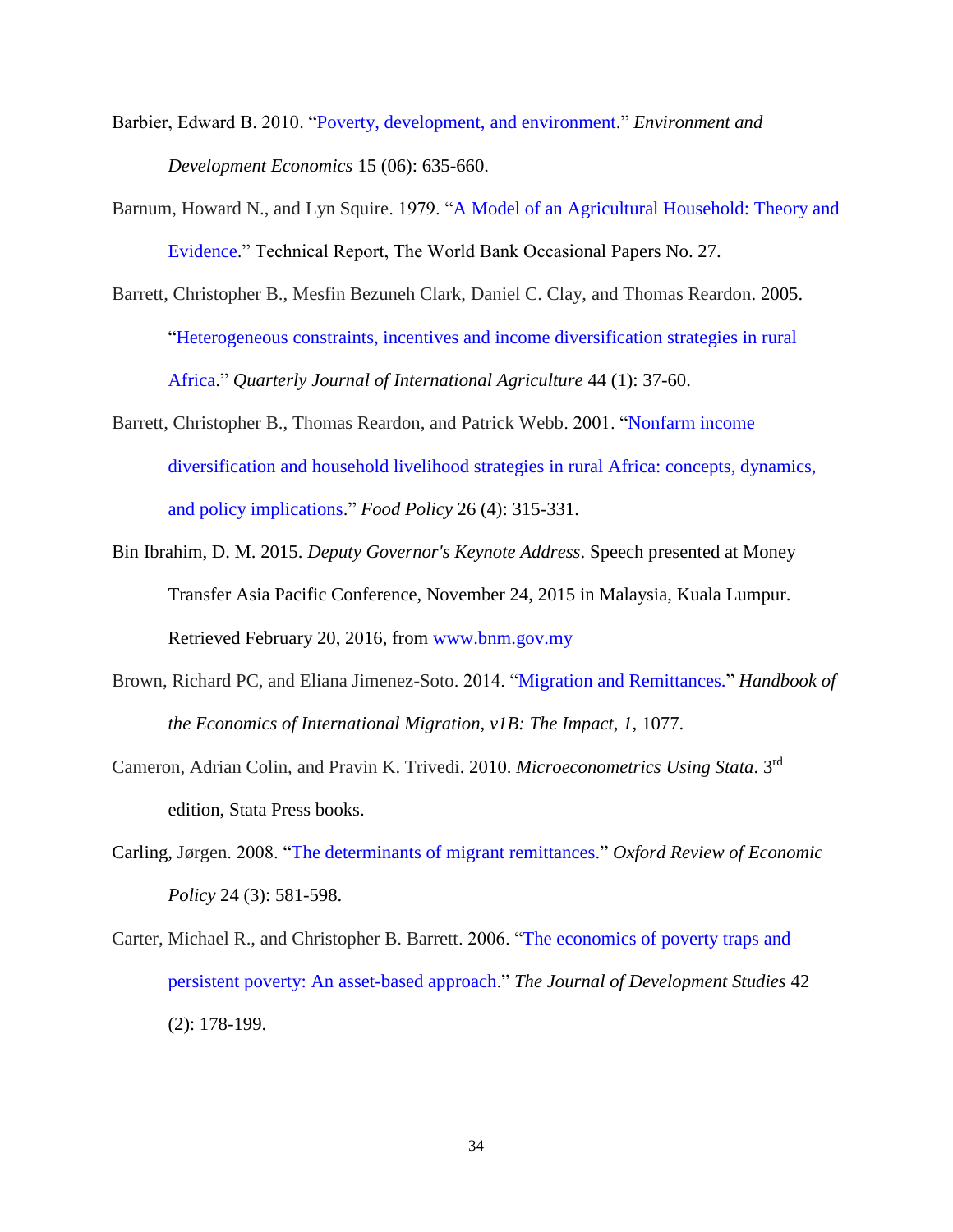- <span id="page-34-1"></span>Cinner, J. E., Tim Daw, and T. R. McClanahan. 2009. ["Socioeconomic factors that affect](http://onlinelibrary.wiley.com/doi/10.1111/j.1523-1739.2008.01041.x/full)  [artisanal fishers' readiness to exit a declining fishery.](http://onlinelibrary.wiley.com/doi/10.1111/j.1523-1739.2008.01041.x/full)" *Conservation Biology* 23 (1): 124- 130.
- <span id="page-34-5"></span>Coomes, Oliver T., Bradford L. Barham, and Yoshito Takasaki. 2004. ["Targeting conservation](http://www.sciencedirect.com/science/article/pii/S0921800904002101)[development initiatives in tropical forests: insights from analyses of rain forest use and](http://www.sciencedirect.com/science/article/pii/S0921800904002101)  [economic reliance among Amazonian peasants.](http://www.sciencedirect.com/science/article/pii/S0921800904002101)" *Ecological Economics* 51 (1-2): 47-64.
- <span id="page-34-4"></span>Corral, Leonardo, and Thomas Reardon. 2001. ["Rural nonfarm incomes in Nicaragua.](http://www.sciencedirect.com/science/article/pii/S0305750X00001091)" *World Development* 29 (3): 427-442.
- <span id="page-34-7"></span>Cragg, John G. 1971. ["Some statistical models for limited dependent variables with application](http://www.jstor.org/stable/1909582)  [to the demand for durable goods.](http://www.jstor.org/stable/1909582)" *Econometrica: Journal of the Econometric Society*, 829-844.
- <span id="page-34-2"></span>Daw, Tim M., Joshua E. Cinner, Timothy R. McClanahan, Katrina Brown, Selina M. Stead, Nicholas AJ Graham, and Joseph Maina. 2012. ["To fish or not to fish: factors at multiple](http://dx.plos.org/10.1371/journal.pone.0031460)  [scales affecting artisanal fishers' readiness to exit a declining fishery.](http://dx.plos.org/10.1371/journal.pone.0031460)" *PLoS ONE 7* (2): e31460.
- <span id="page-34-0"></span>de Sherbinin, Alex, Leah K. VanWey, Kendra McSweeney, Rimjhim Aggarwal, Alisson Barbieri, Sabine Henry, Lori M. Hunter, Wayne Twine, and Robert Walker. 2008. ["Rural](http://www.sciencedirect.com/science/article/pii/S0959378007000398)  [household demographics, livelihoods and the environment.](http://www.sciencedirect.com/science/article/pii/S0959378007000398)" *Global Environmental Change* 18 (1): 38-53.
- <span id="page-34-6"></span>Dustmann, Christian, and Josep Mestres. 2010. ["Remittances and temporary migration.](http://www.sciencedirect.com/science/article/pii/S0304387808001351)" *Journal of Development Economics* 92 (1): 62-70.
- <span id="page-34-3"></span>Dustmann, Christian, and Joseph-Simon Görlach. 2016a. ["Estimating immigrant earnings](http://www.sciencedirect.com/science/article/pii/S0927537116300471)  [profiles when migrations are temporary.](http://www.sciencedirect.com/science/article/pii/S0927537116300471)" *Labour Economics* [41\(](http://www.sciencedirect.com/science/journal/09275371/41/supp/C)August 2016): 1–8.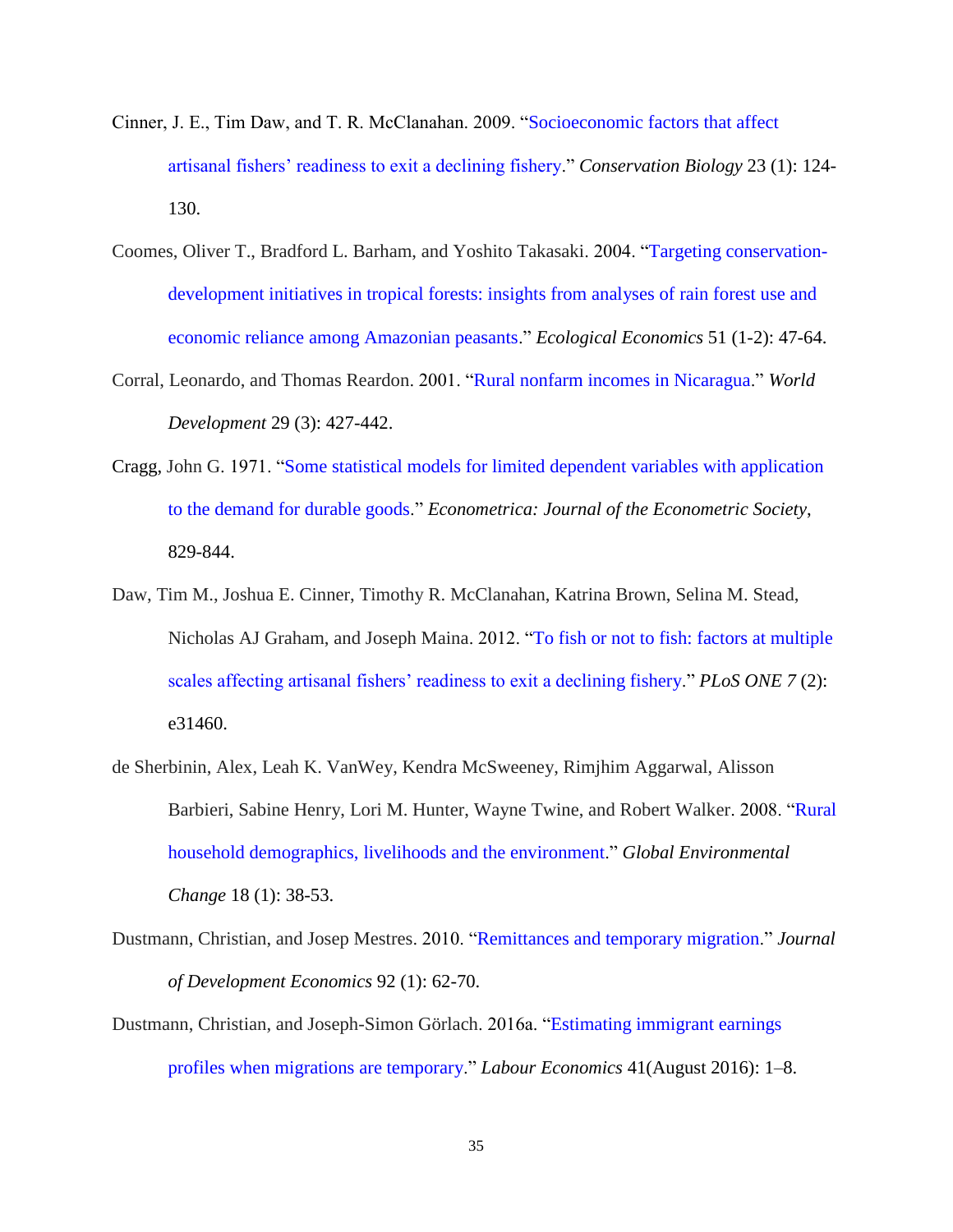- <span id="page-35-5"></span>Dustmann, Christian, and Joseph-Simon Görlach. 2016b. ["The economics of temporary](http://www.ingentaconnect.com/contentone/aea/jel/2016/00000054/00000001/art00003)  [migrations.](http://www.ingentaconnect.com/contentone/aea/jel/2016/00000054/00000001/art00003)" *Journal of Economic Literature* 54 (1): 98-136.
- <span id="page-35-2"></span>Escobal, Javier. 2001. ["The determinants of nonfarm income diversification in rural](http://www.sciencedirect.com/science/article/pii/S0305750X00001042)  [Peru.](http://www.sciencedirect.com/science/article/pii/S0305750X00001042)" *World Development* 29 (3): 497-508.
- <span id="page-35-1"></span>Fafchamps, Marcel, and Agnes R. Quisumbing. 1999. ["Human capital, productivity, and labor](http://www.jstor.org/stable/146350?seq=1#page_scan_tab_contents)  [allocation in rural Pakistan.](http://www.jstor.org/stable/146350?seq=1#page_scan_tab_contents)" *Journal of Human Resources* 369-406.
- <span id="page-35-7"></span>Faini, Riccardo. 1994. ["Workers remittances and the real exchange rate.](http://link.springer.com/article/10.1007/BF00173621)" *Journal of Population Economics* 7 (2): 235-245.
- <span id="page-35-4"></span>FAO. 2014. *[The state of world fisheries and](http://www.fao.org/3/a-i3720e.pdf) aquaculture*. FAO Fisheries and Aquaculture Department
- <span id="page-35-0"></span>Funkhouser, Edward. 1995. ["Remittances from international migration: A comparison of El](http://www.jstor.org/stable/2109999)  [Salvador and Nicaragua.](http://www.jstor.org/stable/2109999)" *The Review of Economics and Statistics* 137-146.
- <span id="page-35-6"></span>Gilbert, Ben, and Bee Hong Yeo. 2014. ["Technological Change and Managerial Ability:](http://le.uwpress.org/content/90/2/352.short)  [Evidence from a Malaysian Artisanal Fishery.](http://le.uwpress.org/content/90/2/352.short)" *Land Economics* 90 (2): 352-371.
- <span id="page-35-8"></span>Gisser, Micha. 1965. ["Schooling and the farm problem.](http://www.jstor.org/stable/1911753?seq=1#page_scan_tab_contents)" *Econometrica: Journal of the Econometric Society* 582-592.
- <span id="page-35-9"></span>Gould, Brian W., and William E. Saupe. 1989. [Off-Farm Labor Market Entry and Exit.](http://ajae.oxfordjournals.org/content/71/4/960.short) *American Journal of Agricultural Economics* 71: 672–83.
- <span id="page-35-3"></span>Grigorian, David A., and Tigran A. Melkonyan. 2011. ["Destined to receive: The impact of](http://onlinelibrary.wiley.com/doi/10.1111/j.1467-9361.2010.00598.x/full)  [remittances on household decisions in Armenia.](http://onlinelibrary.wiley.com/doi/10.1111/j.1467-9361.2010.00598.x/full)" *Review of Development Economics* 15 (1): 139-153.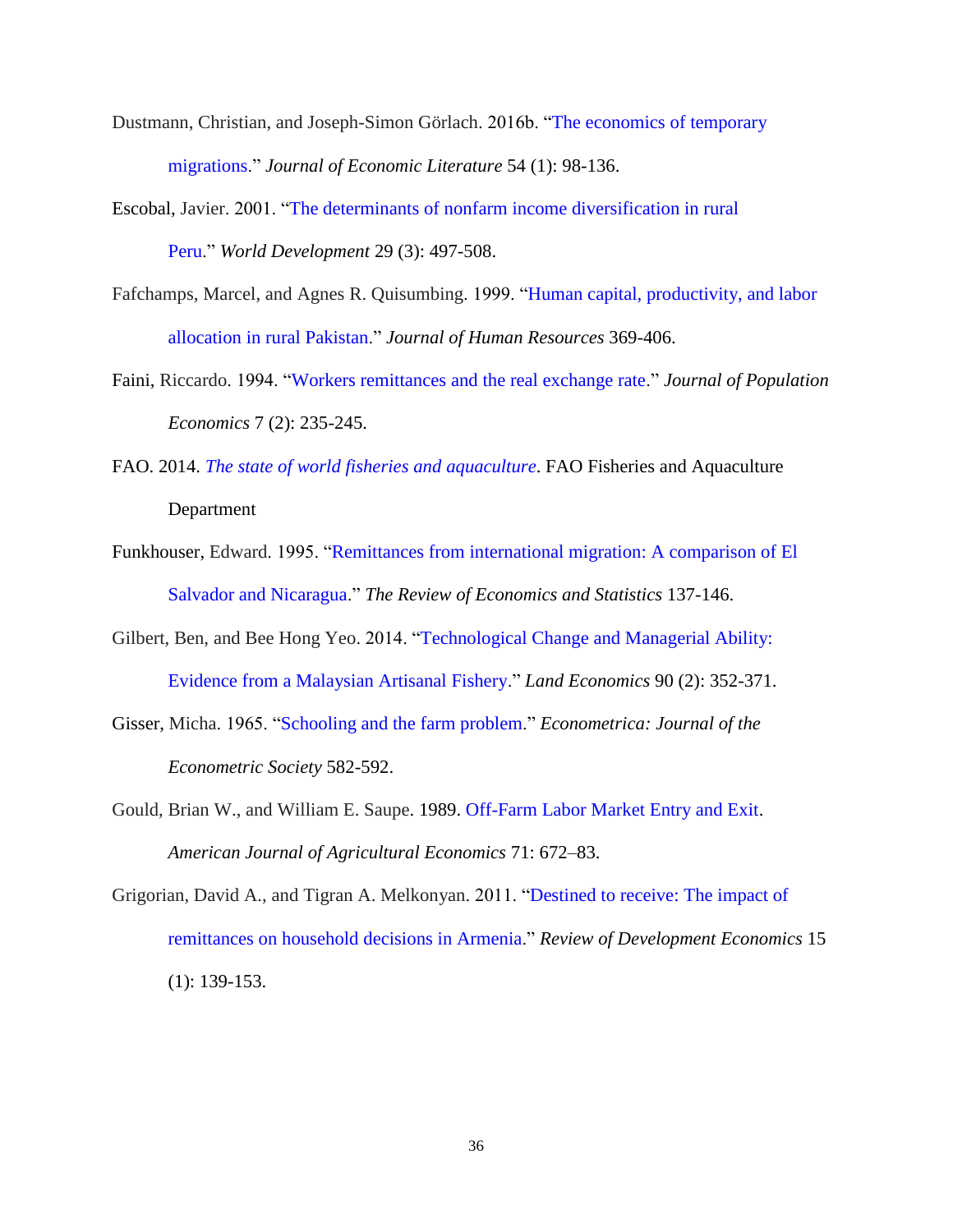- <span id="page-36-6"></span>Gröger, André, and Yanos Zylberberg. 2016. ["Internal Labor Migration as a Shock Coping](http://www.ingentaconnect.com/contentone/aea/aejae/2016/00000008/00000002/art00005)  [Strategy: Evidence from a Typhoon.](http://www.ingentaconnect.com/contentone/aea/aejae/2016/00000008/00000002/art00005)" *American Economic Journal: Applied Economics* 8 (2): 123-153.
- <span id="page-36-3"></span>Haberfeld, Yitchak, R. K. Menaria, Bibhuti Bhusan Sahoo, and R. N. Vyas. 1999. ["Seasonal](http://link.springer.com/article/10.1023/A:1006363628308)  [migration of rural labor in India.](http://link.springer.com/article/10.1023/A:1006363628308)" *Population Research and Policy Review* 18(5): 471- 487.
- <span id="page-36-7"></span>Heckman, James J. 1976. ["The common structure of statistical models of truncation, sample](http://www.nber.org/chapters/c10491.pdf)  [selection and limited dependent variables and a simple estimator for such models.](http://www.nber.org/chapters/c10491.pdf)" *Annals of Economic and Social Measurement* 5(4): 475-492. NBER.
- <span id="page-36-5"></span>Hernandez-Coss, Raul, Gillian Brown, Chitrawati Buchori, Isaku Endo, Emiko Todoroki, Tita Naovalitha, Wameek Noor, and Cynthia Mar. 2008. *The Malaysia-Indonesia Remittance Corridor: Making Formal Transfers the Best Option for Women and Undocumented Migrants.* The World Bank.
- <span id="page-36-2"></span>Hoddinott, John. 1994. ["A model of migration and remittances applied to Western](http://www.jstor.org/stable/2663576)  [Kenya.](http://www.jstor.org/stable/2663576)" *Oxford economic papers* 459-476.
- <span id="page-36-1"></span>Holden, Stein, Bekele Shiferaw, and John Pender. 2004. ["Non-farm income, household welfare,](http://www.sciencedirect.com/science/article/pii/S0306919204000466)  [and sustainable land management in a less-favoured area in the Ethiopian](http://www.sciencedirect.com/science/article/pii/S0306919204000466)  [highlands.](http://www.sciencedirect.com/science/article/pii/S0306919204000466)" *Food Policy* 29 (4): 369-392.
- <span id="page-36-4"></span>Huffman, Wallace E. 1974. ["Decision making: The role of education.](https://academic.oup.com/ajae/article/56/1/85/143742/Decision-Making-The-Role-of-Education)" *American Journal of Agricultural Economics* 56 (1): 85-97.
- <span id="page-36-0"></span>Huffman, Wallace E. 1980. ["Farm and off-farm work decisions: The role of human capital.](http://www.jstor.org/stable/1924268?seq=1#page_scan_tab_contents)" *The Review of Economics and Statistics* 14-23.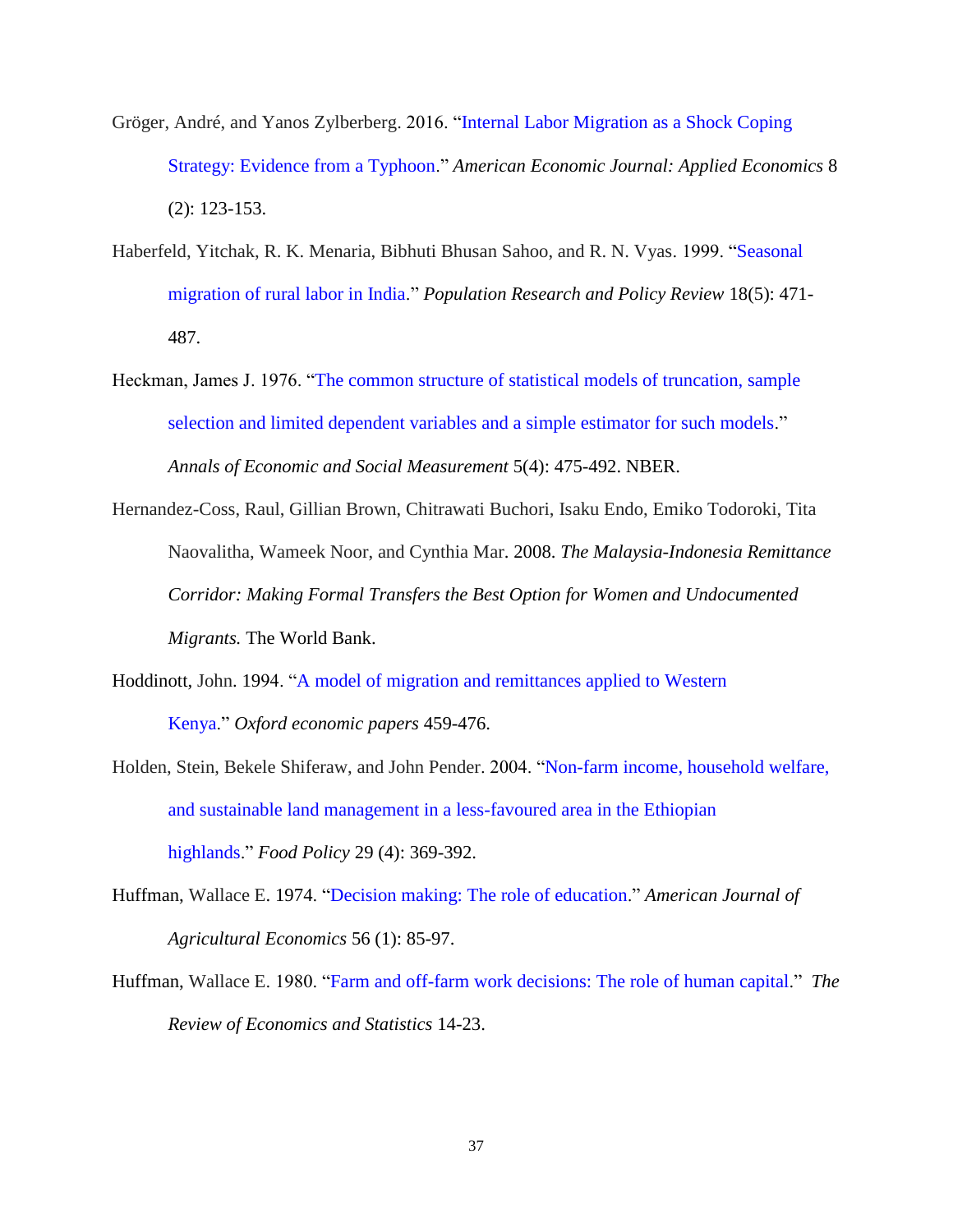- <span id="page-37-3"></span>Huffman, Wallace E., and Mark D. Lange. 1989. ["Off-Farm Work Decisions of Husband and](http://www.jstor.org/stable/1926904?seq=1#page_scan_tab_contents)  [Wife: Joint Decision Making.](http://www.jstor.org/stable/1926904?seq=1#page_scan_tab_contents)" *The Review of Economics and Statistics* 71: 471–80.
- Jacoby, Hanan G. 1993. ["Shadow wages and peasant family labour supply: an econometric](http://www.jstor.org/stable/2298105?seq=1#page_scan_tab_contents)  [application to the Peruvian Sierra.](http://www.jstor.org/stable/2298105?seq=1#page_scan_tab_contents)" *The Review of Economic Studies* 903-921.
- <span id="page-37-7"></span>Kirkley, James, Dale Squires, and Ivar E. Strand. 1998. ["Characterizing Managerial Skill and](http://link.springer.com/article/10.1023/A:1018308617630)  [Technical Efficiency in a Fishery.](http://link.springer.com/article/10.1023/A:1018308617630)" *Journal of Productivity Analysis* (9): 145-160.
- <span id="page-37-0"></span>Lucas, Robert EB, and Oded Stark. 1985. ["Motivations to remit: Evidence from Botswana.](http://www.jstor.org/stable/1833062)" *The Journal of Political Economy* 901-918.
- <span id="page-37-2"></span>McCormick, Barry, and Jackline Wahba. 2000. ["Overseas employment and remittances to a dual](http://onlinelibrary.wiley.com/doi/10.1111/1468-0297.00535/abstract)  [economy.](http://onlinelibrary.wiley.com/doi/10.1111/1468-0297.00535/abstract)" *The Economic Journal* 110 (463): 509-534.
- <span id="page-37-5"></span>Muallil, Richard N., Rollan C. Geronimo, Deborah Cleland, Reniel B. Cabral, Maria Victoria Doctor, Annabelle Cruz-Trinidad, and Porfirio M. Aliño. 2011. ["Willingness to exit the](http://www.sciencedirect.com/science/article/pii/S016578361100230X)  [artisanal fishery as a response to scenarios of declining catch or increasing monetary](http://www.sciencedirect.com/science/article/pii/S016578361100230X)  [incentives.](http://www.sciencedirect.com/science/article/pii/S016578361100230X)" *Fisheries Research 111* (1): 74-81.
- <span id="page-37-6"></span>Narain, Urvashi, Shreekant Gupta, and Klaas Van't Veld. 2008. ["Poverty and the environment:](http://le.uwpress.org/content/84/1/148.short)  [exploring the relationship between household incomes, private assets, and natural](http://le.uwpress.org/content/84/1/148.short)  [assets.](http://le.uwpress.org/content/84/1/148.short)" *Land Economics* 84 (1): 148-167.
- <span id="page-37-4"></span>Pollnac, Richard B., Robert S. Pomeroy, and Ingvild HT Harkes. 2001. ["Fishery policy and job](http://www.sciencedirect.com/science/article/pii/S0964569101000643)  [satisfaction in three southeast Asian fisheries.](http://www.sciencedirect.com/science/article/pii/S0964569101000643)" *Ocean & Coastal Management* 44 (7): 531-544.
- <span id="page-37-1"></span>Rapoport, Hillel, and Frédéric Docquier. 2006. ["The economics of migrants' remittances.](http://www.sciencedirect.com/science/article/pii/S1574071406020173)" *Handbook of the economics of giving, altruism and reciprocity, 2*, 1135-1198.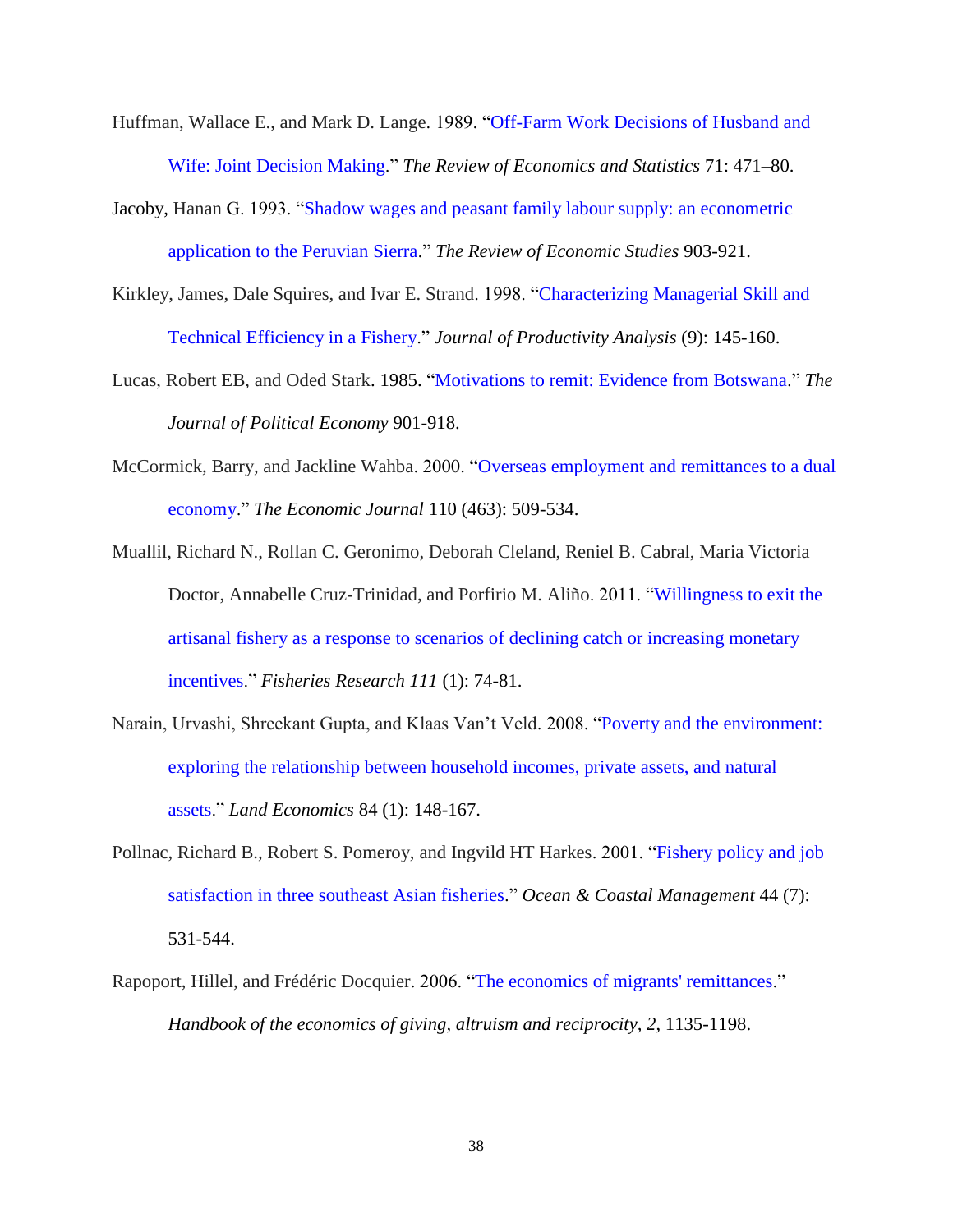- <span id="page-38-2"></span>Reddy, Sheila MW, Theodore Groves, and Sriniketh Nagavarapu. 2014. ["Consequences of a](http://journals.plos.org/plosone/article?id=10.1371/journal.pone.0096817)  [government-controlled agricultural price increase on](http://journals.plos.org/plosone/article?id=10.1371/journal.pone.0096817) fishing and the coral reef ecosystem [in the Republic of Kiribati.](http://journals.plos.org/plosone/article?id=10.1371/journal.pone.0096817)" *PLoS ONE* 9 (2014): e96817
- <span id="page-38-4"></span>Rozelle, Scott, J. Edward Taylor, and Alan DeBrauw. 1999. ["Migration, remittances, and](http://www.jstor.org/stable/117122)  [agricultural productivity in China.](http://www.jstor.org/stable/117122)" *The American Economic Review* 89 (2): 287-291.
- <span id="page-38-8"></span>Schultz, T. Paul. 1988. ["Education Investment and Returns.](https://scholar.google.com/scholar?q=Education+Investment+and+Returns+Schultz&btnG=&hl=en&as_sdt=0%2C51)" In *Handbook of Development Economics*, vol. 1, ed. H. Chenery and T. N. Srinivasan (New York: North-Holland).
- <span id="page-38-6"></span>Shively, Gerald, and Monica Fisher. 2004. ["Smallholder labor and deforestation: a systems](http://ajae.oxfordjournals.org/content/86/5/1361.short)  [approach.](http://ajae.oxfordjournals.org/content/86/5/1361.short)" *American Journal of Agricultural Economics* 86 (5): 1361-1366.
- <span id="page-38-1"></span>Slater, Matthew J., Faith A. Napigkit, and Selina M. Stead. 2013. ["Resource perception,](http://www.sciencedirect.com/science/article/pii/S096456911200316X)  [livelihood choices and fishery exit in a Coastal Resource Management area.](http://www.sciencedirect.com/science/article/pii/S096456911200316X)" *Ocean & Coastal Management 71*: 326-333.
- <span id="page-38-7"></span>Squires, Dale, R. Quentin Grafton, Mohammed Ferdous Alam, and Ishak Haji Omar. 2003. ["Technical efficiency in the Malaysian gill net artisanal fishery.](http://journals.cambridge.org/action/displayAbstract?fromPage=online&aid=162423&fileId=S1355770X03000263)" *Environment and Development Economics* 8 (3): 481-504.
- <span id="page-38-5"></span>Squires, Dale. 2016. ["Firm behavior under quantity controls: The theory of virtual quantities.](http://www.sciencedirect.com/science/article/pii/S0095069615000406)" *Journal of Environmental Economics and Management* 79: 70-86.

<span id="page-38-3"></span>Stark, Odded. 1991. *The migration of labor*. Cambridge, MA: Blackwell, 1991.

- <span id="page-38-0"></span>Stark, Oded, and David E. Bloom. 1985. ["The new economics of labor migration.](http://www.jstor.org/stable/1805591)" *The American Economic Review* 75 (2): 173-178.
- <span id="page-38-9"></span>Sumner, Daniel A. 1982. ["The Off-Farm Labor Supply of Farmers.](http://ajae.oxfordjournals.org/content/64/3/499.short)" *American Journal of Agricultural Economics* 64: 499–509.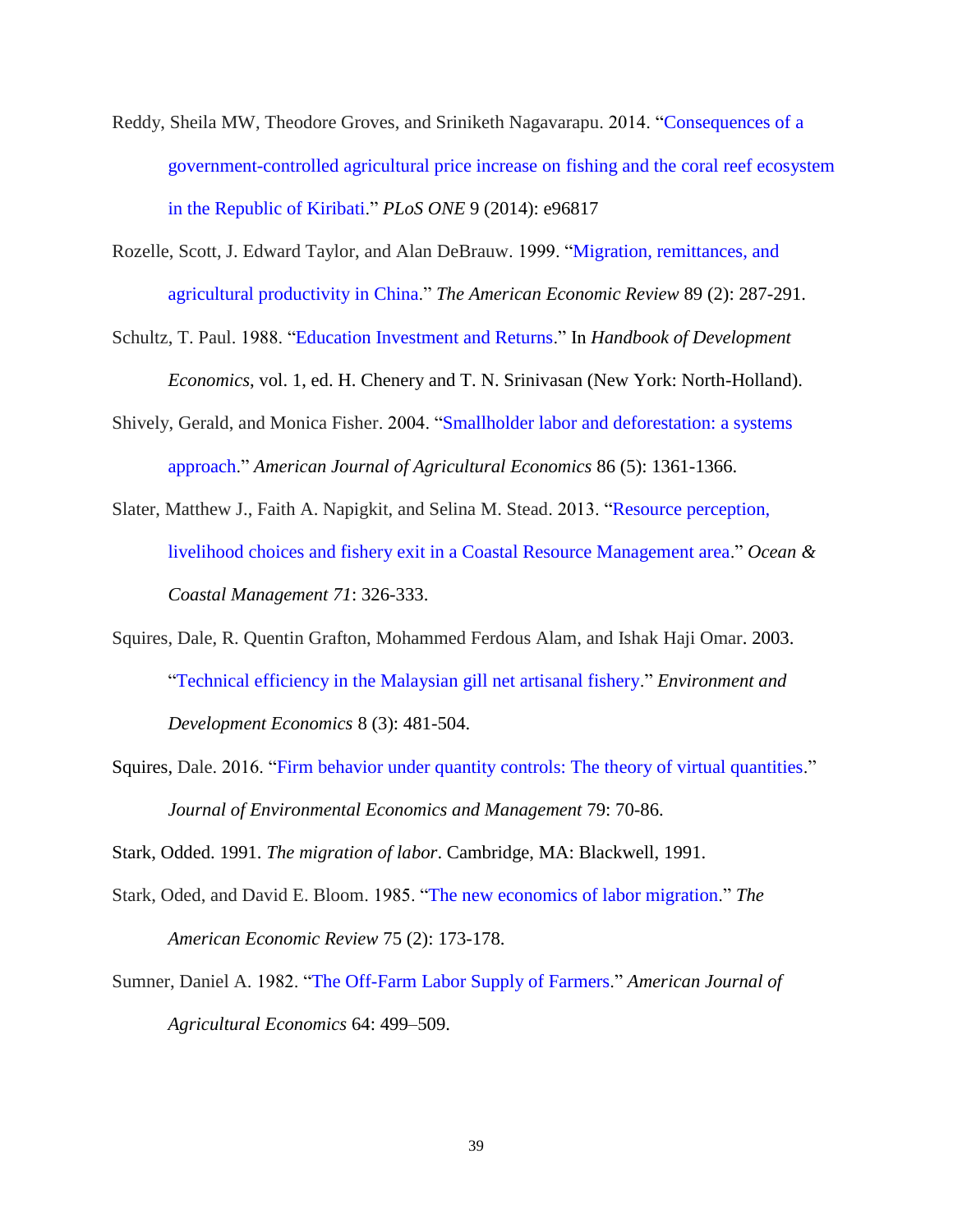- <span id="page-39-7"></span>Susilowati, Indah, Norman Bartoo, Ishak Haji Omar, Yongil Jeon, K. Kuperan, Dale Squires, and Niels Vestergaard. 2005. ["Productive efficiency, property rights, and sustainable](http://journals.cambridge.org/action/displayAbstract?fromPage=online&aid=355259&fileId=S1355770X0500255X)  [renewable resource development in the mini-purse seine fishery of the Java Sea.](http://journals.cambridge.org/action/displayAbstract?fromPage=online&aid=355259&fileId=S1355770X0500255X)" *Environment and Development Economics* 10 (6): 837-859.
- <span id="page-39-1"></span>Takasaki, Yoshito, Bradford L. Barham, and Oliver T. Coomes. 2004. ["Risk coping strategies](https://www.cambridge.org/core/journals/environment-and-development-economics/article/div-classtitlerisk-coping-strategies-in-tropical-forests-floods-illnesses-and-resource-extractiondiv/D5CAA4F4C943BFCD09E48A1D91225232) in [tropical forests: floods, illnesses, and resource extraction.](https://www.cambridge.org/core/journals/environment-and-development-economics/article/div-classtitlerisk-coping-strategies-in-tropical-forests-floods-illnesses-and-resource-extractiondiv/D5CAA4F4C943BFCD09E48A1D91225232)" *Environment and Development Economics* 9 (02): 203-224.
- <span id="page-39-0"></span>Takasaki, Yoshito, Bradford L. Barham, and Oliver T. Coomes. 2010. ["Smoothing income](http://onlinelibrary.wiley.com/doi/10.1111/j.1467-9361.2009.00538.x/full)  [against crop flood losses in Amazonia: rain forest or rivers as a safety net?.](http://onlinelibrary.wiley.com/doi/10.1111/j.1467-9361.2009.00538.x/full)" *Review of Development Economics* 14 (1): 48-63.
- <span id="page-39-2"></span>Takasaki, Yoshito. 2011. ["Do the commons help augment mutual insurance among the](http://www.sciencedirect.com/science/article/pii/S0305750X10001889)  [poor?.](http://www.sciencedirect.com/science/article/pii/S0305750X10001889)" *World development* 39 (3): 429-438.
- <span id="page-39-3"></span>Taylor, J. Edward, and Antonio Yunez-Naude. 2000. ["The returns from schooling in a](http://ajae.oxfordjournals.org/content/82/2/287.short)  [diversified rural economy.](http://ajae.oxfordjournals.org/content/82/2/287.short)" *American Journal of Agricultural Economics* 82 (2): 287- 297.
- <span id="page-39-6"></span>Viswanathan, K. Kuperan, Ishak Haji Omar, Yongil Jeon, James Kirkley, Dale Squires, and Indah Susilowati. 2001. ["Fishing Skill in Developing Countries: The Kedah, Malaysia](http://www.jstor.org/stable/42629339)  [Trawl Fishery.](http://www.jstor.org/stable/42629339)" *Marine Resource Economics* 16 (4): 293-314.
- <span id="page-39-8"></span>Vuong, Quang H. 1989. ["Likelihood ratio tests for model selection and non-nested hypotheses.](http://www.jstor.org/stable/1912557)" *Econometrica: Journal of the Econometric Society* 307-333.
- <span id="page-39-4"></span>Wooldridge, J. M. 2010. *Econometric analysis of cross section and panel data*. MIT press.
- <span id="page-39-5"></span>World Bank. 2014. *Report on the remittance agenda of the G20. Financial Inclusion and Infrastructure Global Practice of The World Bank*.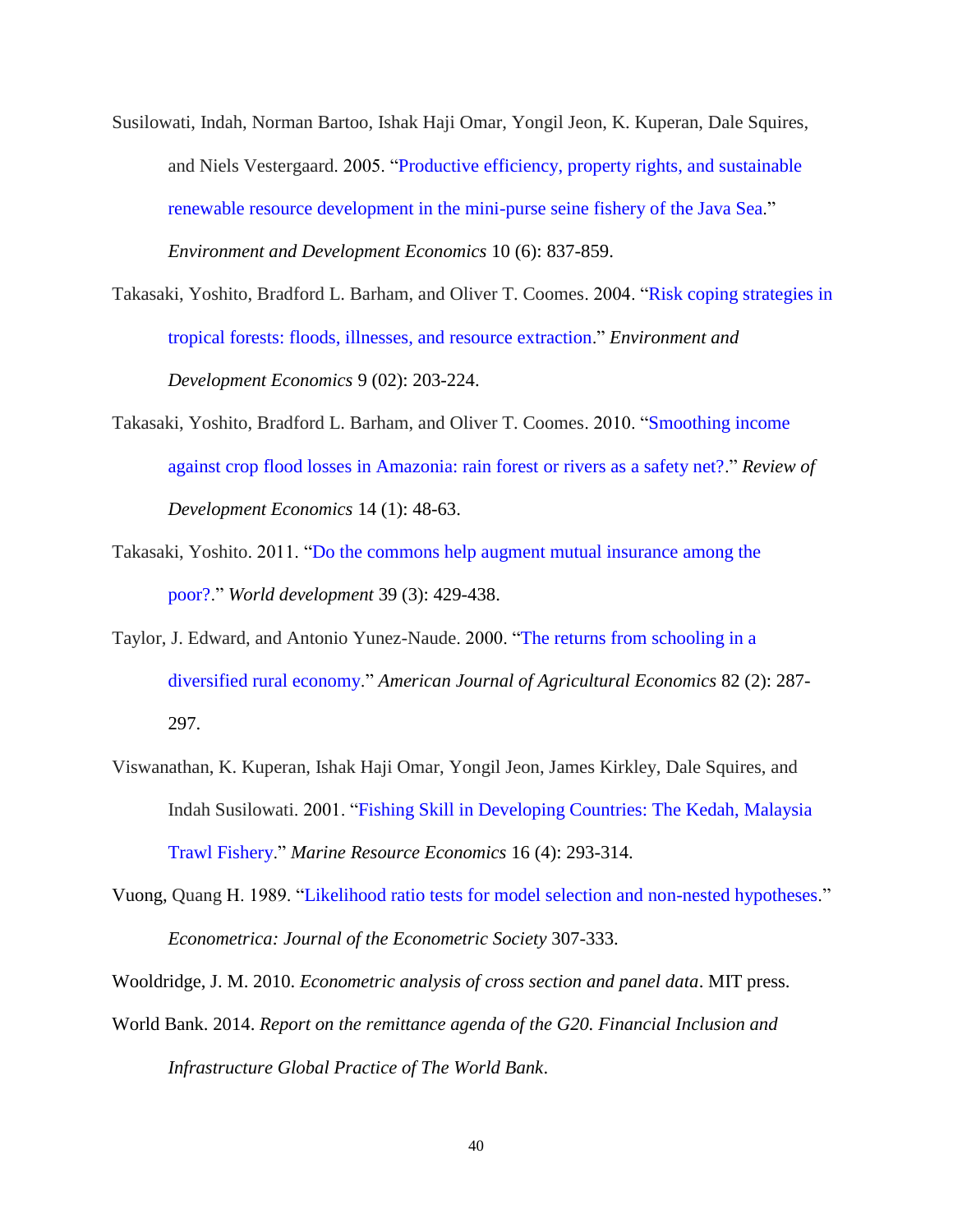- <span id="page-40-5"></span>Wozniak, Gregory D. 1984. ["The adoption of interrelated innovations: A human capital](http://www.jstor.org/stable/1924697)  [approach.](http://www.jstor.org/stable/1924697)" *The Review of Economics and Statistics* 70-79.
- <span id="page-40-6"></span>Wozniak, Gregory D. 1993. ["Joint information acquisition and new technology adoption: Late](http://www.jstor.org/stable/2109457?seq=1#page_scan_tab_contents)  [versus early adoption.](http://www.jstor.org/stable/2109457?seq=1#page_scan_tab_contents)" *The Review of Economics and Statistics* 438-445.
- <span id="page-40-7"></span>Yang, Dean, and HwaJung Choi. 2007. ["Are remittances insurance? Evidence from rainfall](http://wber.oxfordjournals.org/content/21/2/219.short)  [shocks in the Philippines.](http://wber.oxfordjournals.org/content/21/2/219.short)" *The World Bank Economic Review* 21 (2): 219-248.
- <span id="page-40-1"></span>Yang, Dean. 1997a. ["Education and Off](http://www.jstor.org/stable/10.1086/452293)‐Farm Work." *Economic Development and Cultural Change* 45 (3): 613-632.
- <span id="page-40-2"></span>Yang, Dean. 1997b. ["Education in Production: Measuring Labor Quality and Management.](http://ajae.oxfordjournals.org/content/79/3/764.short)" *American Journal of Agricultural Economics* 79 (3): 764-772.
- <span id="page-40-3"></span>Yang, Dean. 2008. ["International migration, remittances and household investment: Evidence](http://onlinelibrary.wiley.com/doi/10.1111/j.1468-0297.2008.02134.x/full)  [from Philippine migrants' exchange rate shocks\\*.](http://onlinelibrary.wiley.com/doi/10.1111/j.1468-0297.2008.02134.x/full)" *The Economic Journal* 118 (528): 591-630.
- <span id="page-40-0"></span>Yang, Dean. 2011. ["Migrant remittances.](http://www.ingentaconnect.com/content/aea/jep/2011/00000025/00000003/art00007)" *The Journal of Economic Perspectives* 25 (3): 129- 151.
- <span id="page-40-4"></span>Yeo, B.H., S.K. Syed Mohd. Kamil, K. Ibrahim, D. Squires, H. Gjertsen, T. Groves, and R. Zulkifli. 2007. *A socioeconomic study and survey of sea turtle-fishery interactions in Malaysia: case studies in Terengganu and North Pahang*. *Final report. Data collection on coastal fisheries and sea turtle conservation in Malaysia.* The WorldFish Center, Penang, Malaysia.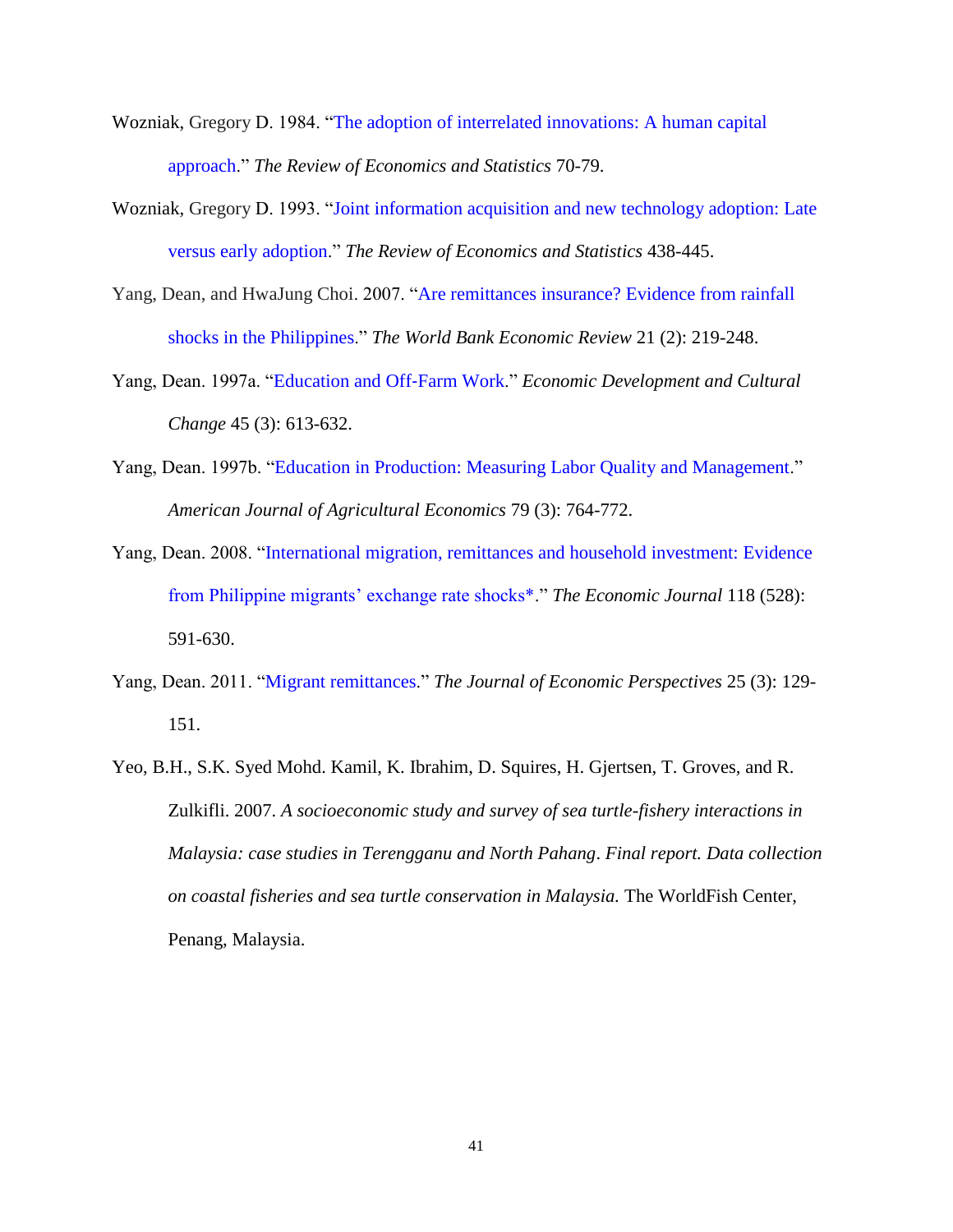# **TABLES**

<span id="page-41-0"></span>

| variable description and Summary Statistics |                                                                     |         |          |              |        |  |
|---------------------------------------------|---------------------------------------------------------------------|---------|----------|--------------|--------|--|
| Variables                                   | Descriptions                                                        | Mean    | S.D.     | Min.         | Max    |  |
|                                             |                                                                     |         |          |              |        |  |
| Schooling                                   | Dummy: 1 if the fisherman is at least secondary educated, 0 if not  | 0.30    | 0.46     | $\theta$     |        |  |
| Fishing Income                              | Monthly total fishing income                                        | 816.24  | 2896.15  | $\Omega$     | 50000  |  |
| Non-fishing Income                          | Monthly total non-fishing labor income                              | 247.97  | 1065.37  | $\Omega$     | 13000  |  |
| Live-in contributions                       | Financial support received from live-in children                    | 14.15   | 66.40    | $\Omega$     | 600    |  |
| Live-away Remittances                       | Financial support received from live-away children                  | 19.39   | 75.75    | $\Omega$     | 750    |  |
| <b>Family Size</b>                          | Total number of family members                                      | 7.64    | 3.51     |              | 35     |  |
| Age                                         | Proxy for age: Number of year the fisherman living in the village   | 36.46   | 15.88    |              | 80     |  |
| <b>Boat Ownership</b>                       | Dummy: 1 if the fisherman owns the fishing boat, 0 if not           | 0.74    | 0.44     | $\Omega$     |        |  |
| <b>Boat Size</b>                            | Dummy: 1 if bigger boat, 0 if smaller boat                          | 0.41    | 0.49     | $\Omega$     |        |  |
| Membership                                  | Dummy: 1 if the fisherman has any professional membership, 0 if not | 0.84    | 0.37     | $\Omega$     |        |  |
| Total fishing revenue                       | Total revenue earned from the last fishing trip                     | 2951.64 | 12205.11 | $\Omega$     | 162005 |  |
| Total cost                                  | total (input) cost in the last fishing trip                         | 253.91  | 328.16   | $\mathbf{0}$ | 2152.8 |  |
| Peak earning                                | Captain's total fishing income during the peak season               | 4897.85 | 23293.55 | 25           | 380000 |  |
| Lean earning                                | Captain's total fishing income during the lean season               | 657.64  | 2019.51  | $\Omega$     | 16000  |  |
| Peak catch                                  | Total catch (kg) during peak season                                 | 2507.67 | 8012.01  | $\theta$     | 100000 |  |
| Lean catch                                  | Total catch (kg) during the lean season                             | 443.88  | 1696.09  | $\Omega$     | 15000  |  |
| Trip people                                 | Number of people in the latest trip                                 | 6.35    | 8.35     |              | 40     |  |
| Trip duration                               | No. of hours spent in last trip                                     | 26.17   | 49.59    |              | 373    |  |
| Boat length                                 | Length of the boat used in the latest trip                          | 11.42   | 6.43     | 2            | 40     |  |
| Boat width                                  | Width of the boat used in the latest trip                           | 3.34    | 2.06     | 0.83         | 15     |  |
| Horsepower                                  | Horsepower of the boat engine in the latest trip                    | 115.52  | 226.42   | 1.30         | 3000   |  |
| Tonnage                                     | Gross tonnage of the boat in the latest trip                        | 10.26   | 16.07    | 0.02         | 160    |  |
| Owner share                                 | Owner's % share of total catch                                      | 0.54    | 0.30     | 0            |        |  |
| Captain share                               | Captain's % share of total catch                                    | 0.14    | 0.18     | $\theta$     |        |  |
| Crew share                                  | Crew's % share of total catch                                       | 0.27    | 0.20     | $\theta$     | 0.8    |  |

| <b>TABLE 1</b>                                     |  |
|----------------------------------------------------|--|
| <b>Variable Description and Summary Statistics</b> |  |

*Notes*: Total number of observation is 354. Income and cost figures are in 2005 Malaysian Ringgit (MYR). We define fiber boats, lesen sampan and zone-A boats as smaller, and zones B and C boats as bigger boats.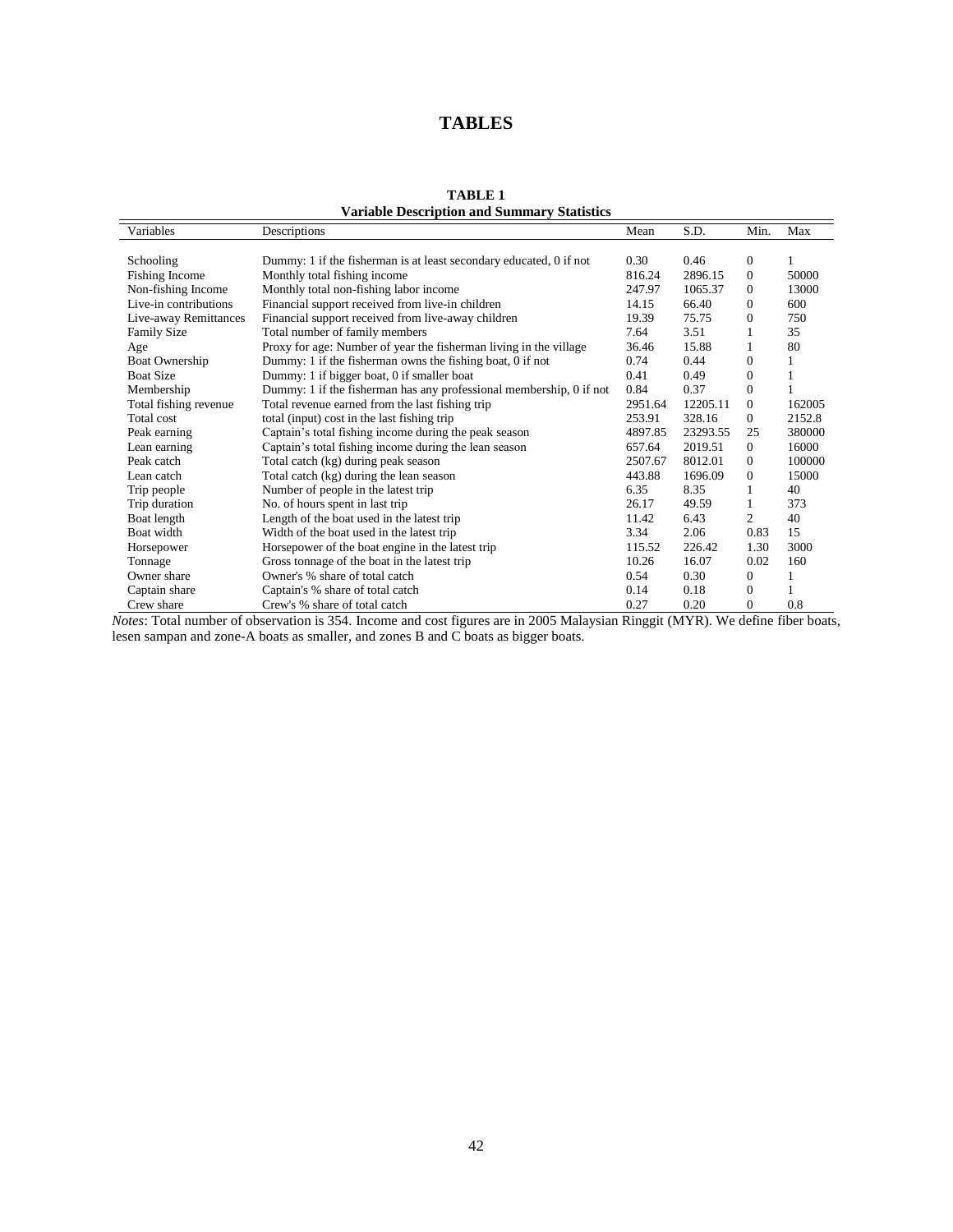<span id="page-42-0"></span>

| $NF>0$ , $FS=0$<br>Variables<br>$NF=0$ , $FS=0$<br>$NF=0$ , $FS>0$<br>$NF>0$ , $FS>0$<br>Schooling<br>0.32<br>0.15<br>0.14<br>0.35<br>(0.47)<br>(0.48)<br>(0.36)<br>(0.38)<br>Fishing Income<br>1023.74<br>464.36<br>524.55<br>685.71<br>(3703.53)<br>(366.07)<br>(275.28)<br>(452.51)<br>Non-fishing Income<br>1069.87<br>619.00<br>(2063.58)<br>(654.12)<br>Live-in contributions<br>75.64<br>121.43<br>(129.83)<br>(223.34)<br>Live-away Remittances<br>103.00<br>171.43<br>(132.64)<br>(264.35)<br><b>Family Size</b><br>7.48<br>6.81<br>9.16<br>9.29<br>(3.32)<br>(2.83)<br>(4.55)<br>(2.21)<br>35.38<br>36.40<br>40.04<br>42.14<br>Age<br>(15.70)<br>(14.24)<br>(18.54)<br>(13.63)<br>0.73<br>0.72<br>0.80<br><b>Boat Ownership</b><br>0.86<br>(0.44)<br>(0.40)<br>(0.45)<br>(0.38)<br><b>Boat Size</b><br>0.47<br>0.44<br>0.31<br>0.14<br>(0.50)<br>(0.46)<br>(0.50)<br>(0.38)<br>0.79<br>0.92<br>0.87<br>1.00<br>Membership<br>(0.41)<br>(0.27)<br>(0.34)<br>(0.00)<br>Total fishing revenue<br>3934.01<br>1827.12<br>1058.28<br>576.29<br>(5675.16)<br>(15217.24)<br>(2694.52)<br>(987.03)<br>Total cost<br>295.38<br>197.64<br>165.90<br>184.22<br>(290.82)<br>(288.76)<br>(365.01)<br>(176.62)<br>Peak earning<br>4279.32<br>8818.36<br>1909.79<br>4676.00<br>(10929.14)<br>(46571.11)<br>(5818.15)<br>(3846.97)<br>Lean earning<br>893.91<br>691.38<br>250.02<br>136.00<br>(2953.16)<br>(834.10)<br>(260.25)<br>(1835.79)<br>Peak catch<br>2754.60<br>2953.08<br>1038.82<br>1591.67<br>(6695.98)<br>(12520.66)<br>(3025.18)<br>(2275.61)<br>Lean catch<br>471.04<br>517.01<br>266.31<br>171.67<br>(2200.85)<br>(1575.88)<br>(1406.50)<br>(405.83) |             | Groups |      |      |      |  |  |
|---------------------------------------------------------------------------------------------------------------------------------------------------------------------------------------------------------------------------------------------------------------------------------------------------------------------------------------------------------------------------------------------------------------------------------------------------------------------------------------------------------------------------------------------------------------------------------------------------------------------------------------------------------------------------------------------------------------------------------------------------------------------------------------------------------------------------------------------------------------------------------------------------------------------------------------------------------------------------------------------------------------------------------------------------------------------------------------------------------------------------------------------------------------------------------------------------------------------------------------------------------------------------------------------------------------------------------------------------------------------------------------------------------------------------------------------------------------------------------------------------------------------------------------------------------------------------------------------------------------------------------------------------------------|-------------|--------|------|------|------|--|--|
|                                                                                                                                                                                                                                                                                                                                                                                                                                                                                                                                                                                                                                                                                                                                                                                                                                                                                                                                                                                                                                                                                                                                                                                                                                                                                                                                                                                                                                                                                                                                                                                                                                                               |             |        |      |      |      |  |  |
|                                                                                                                                                                                                                                                                                                                                                                                                                                                                                                                                                                                                                                                                                                                                                                                                                                                                                                                                                                                                                                                                                                                                                                                                                                                                                                                                                                                                                                                                                                                                                                                                                                                               |             |        |      |      |      |  |  |
|                                                                                                                                                                                                                                                                                                                                                                                                                                                                                                                                                                                                                                                                                                                                                                                                                                                                                                                                                                                                                                                                                                                                                                                                                                                                                                                                                                                                                                                                                                                                                                                                                                                               |             |        |      |      |      |  |  |
|                                                                                                                                                                                                                                                                                                                                                                                                                                                                                                                                                                                                                                                                                                                                                                                                                                                                                                                                                                                                                                                                                                                                                                                                                                                                                                                                                                                                                                                                                                                                                                                                                                                               |             |        |      |      |      |  |  |
|                                                                                                                                                                                                                                                                                                                                                                                                                                                                                                                                                                                                                                                                                                                                                                                                                                                                                                                                                                                                                                                                                                                                                                                                                                                                                                                                                                                                                                                                                                                                                                                                                                                               |             |        |      |      |      |  |  |
|                                                                                                                                                                                                                                                                                                                                                                                                                                                                                                                                                                                                                                                                                                                                                                                                                                                                                                                                                                                                                                                                                                                                                                                                                                                                                                                                                                                                                                                                                                                                                                                                                                                               |             |        |      |      |      |  |  |
|                                                                                                                                                                                                                                                                                                                                                                                                                                                                                                                                                                                                                                                                                                                                                                                                                                                                                                                                                                                                                                                                                                                                                                                                                                                                                                                                                                                                                                                                                                                                                                                                                                                               |             |        |      |      |      |  |  |
|                                                                                                                                                                                                                                                                                                                                                                                                                                                                                                                                                                                                                                                                                                                                                                                                                                                                                                                                                                                                                                                                                                                                                                                                                                                                                                                                                                                                                                                                                                                                                                                                                                                               |             |        |      |      |      |  |  |
|                                                                                                                                                                                                                                                                                                                                                                                                                                                                                                                                                                                                                                                                                                                                                                                                                                                                                                                                                                                                                                                                                                                                                                                                                                                                                                                                                                                                                                                                                                                                                                                                                                                               |             |        |      |      |      |  |  |
|                                                                                                                                                                                                                                                                                                                                                                                                                                                                                                                                                                                                                                                                                                                                                                                                                                                                                                                                                                                                                                                                                                                                                                                                                                                                                                                                                                                                                                                                                                                                                                                                                                                               |             |        |      |      |      |  |  |
|                                                                                                                                                                                                                                                                                                                                                                                                                                                                                                                                                                                                                                                                                                                                                                                                                                                                                                                                                                                                                                                                                                                                                                                                                                                                                                                                                                                                                                                                                                                                                                                                                                                               |             |        |      |      |      |  |  |
|                                                                                                                                                                                                                                                                                                                                                                                                                                                                                                                                                                                                                                                                                                                                                                                                                                                                                                                                                                                                                                                                                                                                                                                                                                                                                                                                                                                                                                                                                                                                                                                                                                                               |             |        |      |      |      |  |  |
|                                                                                                                                                                                                                                                                                                                                                                                                                                                                                                                                                                                                                                                                                                                                                                                                                                                                                                                                                                                                                                                                                                                                                                                                                                                                                                                                                                                                                                                                                                                                                                                                                                                               |             |        |      |      |      |  |  |
|                                                                                                                                                                                                                                                                                                                                                                                                                                                                                                                                                                                                                                                                                                                                                                                                                                                                                                                                                                                                                                                                                                                                                                                                                                                                                                                                                                                                                                                                                                                                                                                                                                                               |             |        |      |      |      |  |  |
|                                                                                                                                                                                                                                                                                                                                                                                                                                                                                                                                                                                                                                                                                                                                                                                                                                                                                                                                                                                                                                                                                                                                                                                                                                                                                                                                                                                                                                                                                                                                                                                                                                                               |             |        |      |      |      |  |  |
|                                                                                                                                                                                                                                                                                                                                                                                                                                                                                                                                                                                                                                                                                                                                                                                                                                                                                                                                                                                                                                                                                                                                                                                                                                                                                                                                                                                                                                                                                                                                                                                                                                                               |             |        |      |      |      |  |  |
|                                                                                                                                                                                                                                                                                                                                                                                                                                                                                                                                                                                                                                                                                                                                                                                                                                                                                                                                                                                                                                                                                                                                                                                                                                                                                                                                                                                                                                                                                                                                                                                                                                                               |             |        |      |      |      |  |  |
|                                                                                                                                                                                                                                                                                                                                                                                                                                                                                                                                                                                                                                                                                                                                                                                                                                                                                                                                                                                                                                                                                                                                                                                                                                                                                                                                                                                                                                                                                                                                                                                                                                                               |             |        |      |      |      |  |  |
|                                                                                                                                                                                                                                                                                                                                                                                                                                                                                                                                                                                                                                                                                                                                                                                                                                                                                                                                                                                                                                                                                                                                                                                                                                                                                                                                                                                                                                                                                                                                                                                                                                                               |             |        |      |      |      |  |  |
|                                                                                                                                                                                                                                                                                                                                                                                                                                                                                                                                                                                                                                                                                                                                                                                                                                                                                                                                                                                                                                                                                                                                                                                                                                                                                                                                                                                                                                                                                                                                                                                                                                                               |             |        |      |      |      |  |  |
|                                                                                                                                                                                                                                                                                                                                                                                                                                                                                                                                                                                                                                                                                                                                                                                                                                                                                                                                                                                                                                                                                                                                                                                                                                                                                                                                                                                                                                                                                                                                                                                                                                                               |             |        |      |      |      |  |  |
|                                                                                                                                                                                                                                                                                                                                                                                                                                                                                                                                                                                                                                                                                                                                                                                                                                                                                                                                                                                                                                                                                                                                                                                                                                                                                                                                                                                                                                                                                                                                                                                                                                                               |             |        |      |      |      |  |  |
|                                                                                                                                                                                                                                                                                                                                                                                                                                                                                                                                                                                                                                                                                                                                                                                                                                                                                                                                                                                                                                                                                                                                                                                                                                                                                                                                                                                                                                                                                                                                                                                                                                                               |             |        |      |      |      |  |  |
|                                                                                                                                                                                                                                                                                                                                                                                                                                                                                                                                                                                                                                                                                                                                                                                                                                                                                                                                                                                                                                                                                                                                                                                                                                                                                                                                                                                                                                                                                                                                                                                                                                                               |             |        |      |      |      |  |  |
|                                                                                                                                                                                                                                                                                                                                                                                                                                                                                                                                                                                                                                                                                                                                                                                                                                                                                                                                                                                                                                                                                                                                                                                                                                                                                                                                                                                                                                                                                                                                                                                                                                                               |             |        |      |      |      |  |  |
|                                                                                                                                                                                                                                                                                                                                                                                                                                                                                                                                                                                                                                                                                                                                                                                                                                                                                                                                                                                                                                                                                                                                                                                                                                                                                                                                                                                                                                                                                                                                                                                                                                                               |             |        |      |      |      |  |  |
|                                                                                                                                                                                                                                                                                                                                                                                                                                                                                                                                                                                                                                                                                                                                                                                                                                                                                                                                                                                                                                                                                                                                                                                                                                                                                                                                                                                                                                                                                                                                                                                                                                                               |             |        |      |      |      |  |  |
|                                                                                                                                                                                                                                                                                                                                                                                                                                                                                                                                                                                                                                                                                                                                                                                                                                                                                                                                                                                                                                                                                                                                                                                                                                                                                                                                                                                                                                                                                                                                                                                                                                                               |             |        |      |      |      |  |  |
|                                                                                                                                                                                                                                                                                                                                                                                                                                                                                                                                                                                                                                                                                                                                                                                                                                                                                                                                                                                                                                                                                                                                                                                                                                                                                                                                                                                                                                                                                                                                                                                                                                                               |             |        |      |      |      |  |  |
|                                                                                                                                                                                                                                                                                                                                                                                                                                                                                                                                                                                                                                                                                                                                                                                                                                                                                                                                                                                                                                                                                                                                                                                                                                                                                                                                                                                                                                                                                                                                                                                                                                                               |             |        |      |      |      |  |  |
|                                                                                                                                                                                                                                                                                                                                                                                                                                                                                                                                                                                                                                                                                                                                                                                                                                                                                                                                                                                                                                                                                                                                                                                                                                                                                                                                                                                                                                                                                                                                                                                                                                                               |             |        |      |      |      |  |  |
|                                                                                                                                                                                                                                                                                                                                                                                                                                                                                                                                                                                                                                                                                                                                                                                                                                                                                                                                                                                                                                                                                                                                                                                                                                                                                                                                                                                                                                                                                                                                                                                                                                                               |             |        |      |      |      |  |  |
|                                                                                                                                                                                                                                                                                                                                                                                                                                                                                                                                                                                                                                                                                                                                                                                                                                                                                                                                                                                                                                                                                                                                                                                                                                                                                                                                                                                                                                                                                                                                                                                                                                                               |             |        |      |      |      |  |  |
|                                                                                                                                                                                                                                                                                                                                                                                                                                                                                                                                                                                                                                                                                                                                                                                                                                                                                                                                                                                                                                                                                                                                                                                                                                                                                                                                                                                                                                                                                                                                                                                                                                                               |             |        |      |      |      |  |  |
|                                                                                                                                                                                                                                                                                                                                                                                                                                                                                                                                                                                                                                                                                                                                                                                                                                                                                                                                                                                                                                                                                                                                                                                                                                                                                                                                                                                                                                                                                                                                                                                                                                                               |             |        |      |      |      |  |  |
|                                                                                                                                                                                                                                                                                                                                                                                                                                                                                                                                                                                                                                                                                                                                                                                                                                                                                                                                                                                                                                                                                                                                                                                                                                                                                                                                                                                                                                                                                                                                                                                                                                                               | Trip people | 7.39   | 4.90 | 4.69 | 4.29 |  |  |
| (9.33)<br>(6.98)<br>(5.35)<br>(5.48)                                                                                                                                                                                                                                                                                                                                                                                                                                                                                                                                                                                                                                                                                                                                                                                                                                                                                                                                                                                                                                                                                                                                                                                                                                                                                                                                                                                                                                                                                                                                                                                                                          |             |        |      |      |      |  |  |
| 32.30<br>16.91<br>16.23<br>19.96<br>Trip duration                                                                                                                                                                                                                                                                                                                                                                                                                                                                                                                                                                                                                                                                                                                                                                                                                                                                                                                                                                                                                                                                                                                                                                                                                                                                                                                                                                                                                                                                                                                                                                                                             |             |        |      |      |      |  |  |
| (55.90)<br>(44.29)<br>(20.96)<br>(35.31)                                                                                                                                                                                                                                                                                                                                                                                                                                                                                                                                                                                                                                                                                                                                                                                                                                                                                                                                                                                                                                                                                                                                                                                                                                                                                                                                                                                                                                                                                                                                                                                                                      |             |        |      |      |      |  |  |
| 12.31<br>Boat length<br>9.69<br>10.41<br>11.84                                                                                                                                                                                                                                                                                                                                                                                                                                                                                                                                                                                                                                                                                                                                                                                                                                                                                                                                                                                                                                                                                                                                                                                                                                                                                                                                                                                                                                                                                                                                                                                                                |             |        |      |      |      |  |  |
| (6.94)<br>(5.74)<br>(4.75)<br>(4.71)                                                                                                                                                                                                                                                                                                                                                                                                                                                                                                                                                                                                                                                                                                                                                                                                                                                                                                                                                                                                                                                                                                                                                                                                                                                                                                                                                                                                                                                                                                                                                                                                                          |             |        |      |      |      |  |  |
| Boat width<br>3.63<br>2.80<br>2.96<br>3.41                                                                                                                                                                                                                                                                                                                                                                                                                                                                                                                                                                                                                                                                                                                                                                                                                                                                                                                                                                                                                                                                                                                                                                                                                                                                                                                                                                                                                                                                                                                                                                                                                    |             |        |      |      |      |  |  |
| (2.17)<br>(2.06)<br>(1.38)<br>(1.57)                                                                                                                                                                                                                                                                                                                                                                                                                                                                                                                                                                                                                                                                                                                                                                                                                                                                                                                                                                                                                                                                                                                                                                                                                                                                                                                                                                                                                                                                                                                                                                                                                          |             |        |      |      |      |  |  |
| 128.42<br>109.41<br>81.22<br>61.14<br>Horsepower                                                                                                                                                                                                                                                                                                                                                                                                                                                                                                                                                                                                                                                                                                                                                                                                                                                                                                                                                                                                                                                                                                                                                                                                                                                                                                                                                                                                                                                                                                                                                                                                              |             |        |      |      |      |  |  |
| (241.70)<br>(250.46)<br>(111.15)<br>(63.61)                                                                                                                                                                                                                                                                                                                                                                                                                                                                                                                                                                                                                                                                                                                                                                                                                                                                                                                                                                                                                                                                                                                                                                                                                                                                                                                                                                                                                                                                                                                                                                                                                   |             |        |      |      |      |  |  |
| Tonnage<br>12.27<br>8.13<br>6.84<br>6.53                                                                                                                                                                                                                                                                                                                                                                                                                                                                                                                                                                                                                                                                                                                                                                                                                                                                                                                                                                                                                                                                                                                                                                                                                                                                                                                                                                                                                                                                                                                                                                                                                      |             |        |      |      |      |  |  |
| (9.94)<br>(18.80)<br>(10.25)<br>(6.74)                                                                                                                                                                                                                                                                                                                                                                                                                                                                                                                                                                                                                                                                                                                                                                                                                                                                                                                                                                                                                                                                                                                                                                                                                                                                                                                                                                                                                                                                                                                                                                                                                        |             |        |      |      |      |  |  |
| Owner share<br>0.52<br>0.59<br>0.55<br>0.49                                                                                                                                                                                                                                                                                                                                                                                                                                                                                                                                                                                                                                                                                                                                                                                                                                                                                                                                                                                                                                                                                                                                                                                                                                                                                                                                                                                                                                                                                                                                                                                                                   |             |        |      |      |      |  |  |
| (0.29)<br>(0.29)<br>(0.31)<br>(0.31)                                                                                                                                                                                                                                                                                                                                                                                                                                                                                                                                                                                                                                                                                                                                                                                                                                                                                                                                                                                                                                                                                                                                                                                                                                                                                                                                                                                                                                                                                                                                                                                                                          |             |        |      |      |      |  |  |
| Captain share<br>0.14<br>0.14<br>0.12<br>0.14                                                                                                                                                                                                                                                                                                                                                                                                                                                                                                                                                                                                                                                                                                                                                                                                                                                                                                                                                                                                                                                                                                                                                                                                                                                                                                                                                                                                                                                                                                                                                                                                                 |             |        |      |      |      |  |  |
| (0.18)<br>(0.18)<br>(0.21)<br>(0.21)                                                                                                                                                                                                                                                                                                                                                                                                                                                                                                                                                                                                                                                                                                                                                                                                                                                                                                                                                                                                                                                                                                                                                                                                                                                                                                                                                                                                                                                                                                                                                                                                                          |             |        |      |      |      |  |  |
| 0.29<br>0.21<br>0.27<br>0.30<br>Crew share                                                                                                                                                                                                                                                                                                                                                                                                                                                                                                                                                                                                                                                                                                                                                                                                                                                                                                                                                                                                                                                                                                                                                                                                                                                                                                                                                                                                                                                                                                                                                                                                                    |             |        |      |      |      |  |  |
| (0.21)<br>(0.20)<br>(0.24)<br>(0.17)                                                                                                                                                                                                                                                                                                                                                                                                                                                                                                                                                                                                                                                                                                                                                                                                                                                                                                                                                                                                                                                                                                                                                                                                                                                                                                                                                                                                                                                                                                                                                                                                                          |             |        |      |      |      |  |  |
| Number of observations<br>214 (60.45%)<br>78 (22.03%)<br>55 (15.54%)<br>7(1.98%)                                                                                                                                                                                                                                                                                                                                                                                                                                                                                                                                                                                                                                                                                                                                                                                                                                                                                                                                                                                                                                                                                                                                                                                                                                                                                                                                                                                                                                                                                                                                                                              |             |        |      |      |      |  |  |

**TABLE 2 Summary Statistics by Groups**

*Notes*: Standard deviations in parentheses, unless otherwise mentioned. Income and cost figures are in 2005 Malaysian Ringgit (MYR). NF and FS, respectively, stand for non-fishing incomes and financial support. We define fiber boats, lesen sampan and zone-A boats as smaller, and zones B and C boats as bigger boats.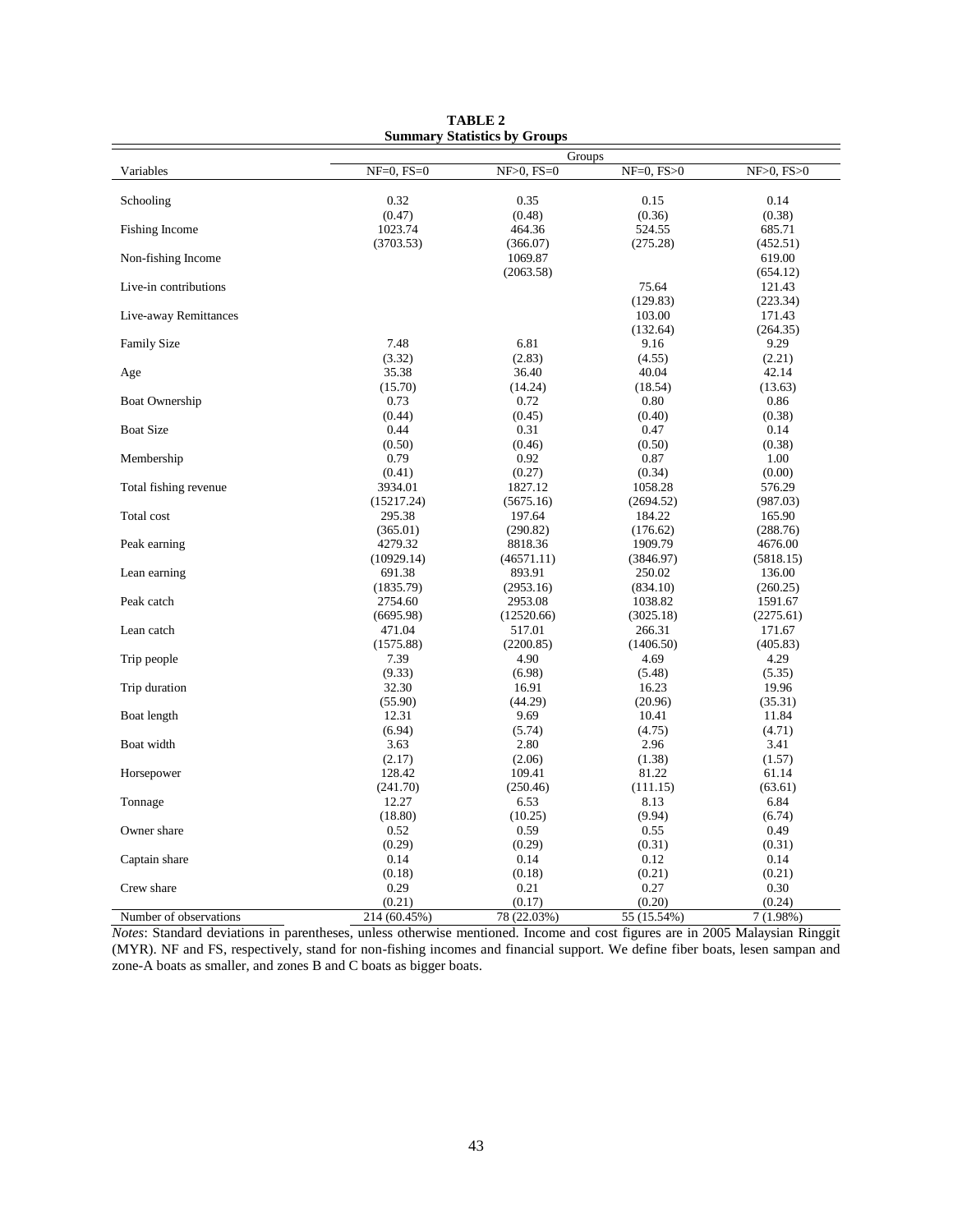<span id="page-43-0"></span>

|                               | (2)                                                  |             |               | (3)                         | (4)        |
|-------------------------------|------------------------------------------------------|-------------|---------------|-----------------------------|------------|
|                               | (1)<br>Participation equations                       |             |               | Amount equations            |            |
|                               | (Bivariate probit coefficients and marginal effects) |             |               | (Linear maximum likelihood) |            |
| Variables                     | dnf                                                  | dfs         |               | lnf                         | lfs        |
|                               | [PI0]                                                | [POII]      | [POO]         |                             |            |
|                               |                                                      |             |               |                             |            |
| Schooling                     | $-0.725**$                                           | $-0.536$    |               | $-1.374**$                  | 2.991***   |
|                               | (0.365)                                              | (0.420)     |               | (0.659)                     | (0.884)    |
|                               | $[-0.161*]$                                          | $[-0.079]$  | $[0.284**]$   |                             |            |
| Family Size                   | $-0.081***$                                          | $0.064**$   |               | 0.004                       | 0.042      |
|                               | (0.026)                                              | (0.030)     |               | (0.051)                     | (0.028)    |
|                               | $[-0.022***]$                                        | $[0.015**]$ | [0.008]       |                             |            |
| Schooling*Size                | $0.125***$                                           | 0.025       |               | $0.155*$                    | $-0.286**$ |
|                               | (0.048)                                              | (0.047)     |               | (0.085)                     | (0.114)    |
|                               | $[0.030***]$                                         | [0.000]     | $[-0.036**]$  |                             |            |
| Age                           | $0.038*$                                             | $-0.019$    |               | $0.087**$                   | $-0.013$   |
|                               | (0.019)                                              | (0.019)     |               | (0.043)                     | (0.019)    |
|                               | $[0.010**]$                                          | $[-0.005]$  | $[-0.006]$    |                             |            |
| Squared Age                   | $-0.001*$                                            | 0.000       |               | $-0.001*$                   | 0.000      |
|                               | (0.000)                                              | (0.000)     |               | (0.001)                     | (0.000)    |
|                               | $[-0.000**]$                                         | $[0.000*]$  | [0.000]       |                             |            |
| Boat Ownership                | $-0.207$                                             | 0.041       |               | 0.079                       | 0.227      |
|                               | (0.159)                                              | (0.207)     |               | (0.317)                     | (0.354)    |
|                               | $[-0.053]$                                           | [0.015]     | [0.044]       |                             |            |
| <b>Boat Size</b>              | $-0.234$                                             | $0.377*$    |               | 0.395                       | $-0.173$   |
|                               | (0.232)                                              | (0.206)     |               | (0.326)                     | (0.193)    |
|                               | $[-0.072]$                                           | $[0.081**]$ | $[-0.014]$    |                             |            |
| Membership                    | $0.693***$                                           | 0.414       |               | 0.269                       | $-0.437$   |
|                               | (0.217)                                              | (0.257)     |               | (0.412)                     | (0.280)    |
|                               | $[0.158***]$                                         | [0.056]     | $[-0.252***]$ |                             |            |
|                               |                                                      |             |               |                             |            |
| District dummies              | <b>YES</b>                                           | <b>YES</b>  |               | <b>YES</b>                  | <b>YES</b> |
| Observations                  | 339                                                  |             |               | 81                          | 61         |
| chi <sub>2</sub>              | 170.5***                                             |             |               |                             |            |
| Wald test of rho=0: $chi2(1)$ | $7.71**$                                             |             |               |                             |            |
| Pseudo- $R^2$                 |                                                      |             |               | 0.0899                      | 0.105      |
| F statistics                  |                                                      |             |               | 4.483***                    | 5.557***   |
| Tests of joint significance   |                                                      |             |               |                             |            |
| (1)                           | $9.37*$                                              |             |               | 2.20                        | 9.74***    |
| (2)                           | $17.45***$                                           |             |               | 3.88**                      | $3.23**$   |
| (3)                           | 24.76***                                             |             |               | $2.69**$                    | $6.53***$  |

**TABLE 3 Non-fishing Labor Income and Financial Support**

*Notes:* Coefficient standard errors clustered at the village level are in parentheses, and marginal effects are in bracketed italics. \*\*\*,\*\* and \* represent statistical significance of 1%, 5% and 10%, respectively. Dependent variables  $dnf$  and  $dfs$ , respectively, are binary outcomes denoting non-fishing wage income (1 if the fisherman earns any non-fishing wage income and 0 if not) and financial support (1 if the fisherman receives any financial support from children and 0 if not), and logged values of non-fishing labor income (i.e.,  $ln f$ ) and financial support (i.e.,  $lfs$ ). We denote P10=Pr(NF>0, FS=0), P01=Pr(NF=0, FS>0), and P00=Pr(NF=0, FS=0). The null hypotheses in tests of joint significance are (1) *Schooling and Schooling-Family interactions are jointly zero*, (2) *Family and Schooling-Family interactions are jointly zero*, (3) *Schooling, Family, and Schooling-Family interactions are jointly zero*.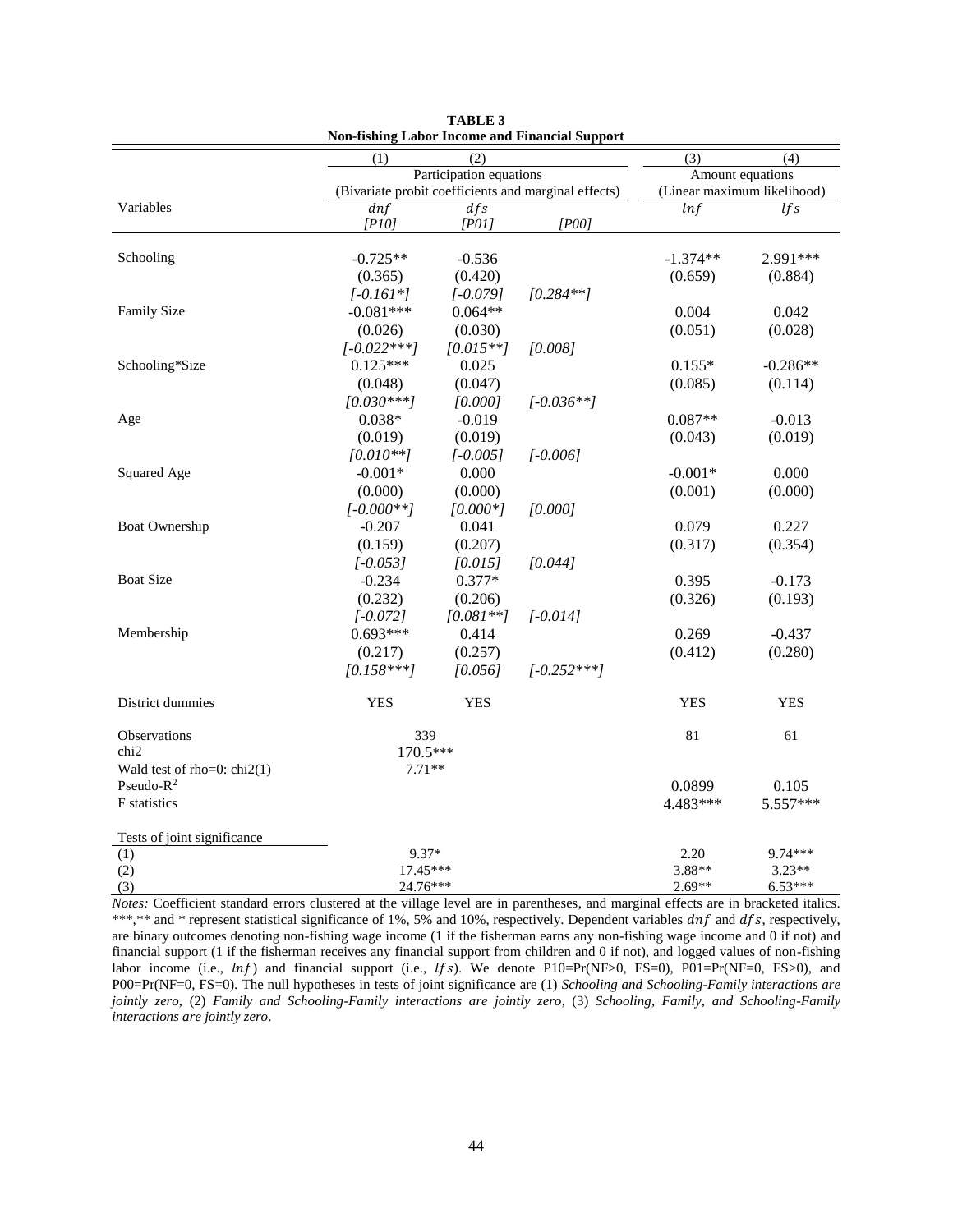<span id="page-44-0"></span>

|                       | (1)                     | (2)                              | (3)              | (4)        | (5)                         | (6)         |  |  |
|-----------------------|-------------------------|----------------------------------|------------------|------------|-----------------------------|-------------|--|--|
|                       | Participation equations |                                  | Amount equations |            |                             |             |  |  |
|                       |                         | (Trivariate probit coefficients) |                  |            | (Linear maximum likelihood) |             |  |  |
| Variables             | dnf                     | dfs1                             | dfs2             | lnf        | lfs1                        | lfs2        |  |  |
|                       |                         |                                  |                  |            |                             |             |  |  |
| Schooling             | $-0.720*$               | $-0.011$                         | $-0.804$         | $-1.289*$  | $-3.298$                    | $3.694***$  |  |  |
|                       | (0.369)                 | (0.846)                          | (0.513)          | (0.717)    | (6.390)                     | (0.663)     |  |  |
| <b>Family Size</b>    | $-0.079***$             | $0.124***$                       | 0.030            | 0.010      | $-0.034$                    | $-0.008$    |  |  |
|                       | (0.026)                 | (0.031)                          | (0.029)          | (0.051)    | (0.030)                     | (0.035)     |  |  |
| Schooling*Size        | $0.121**$               | $-0.059$                         | 0.071            | 0.136      | 0.447                       | $-0.330***$ |  |  |
|                       | (0.047)                 | (0.046)                          | (0.050)          | (0.093)    | (0.883)                     | (0.077)     |  |  |
| Age                   | $0.035*$                |                                  |                  | $0.090**$  |                             |             |  |  |
|                       | (0.018)                 |                                  |                  | (0.043)    |                             |             |  |  |
| Squared Age           | $-0.000*$               |                                  |                  | $-0.001*$  |                             |             |  |  |
|                       | (0.000)                 |                                  |                  | (0.001)    |                             |             |  |  |
| <b>Boat Ownership</b> | $-0.142$                |                                  | $-0.145$         | 0.039      |                             | $0.712*$    |  |  |
|                       | (0.156)                 |                                  | (0.250)          | (0.337)    |                             | (0.389)     |  |  |
| <b>Boat Size</b>      |                         | 0.109                            | $0.391*$         |            | 0.340                       | $-0.020$    |  |  |
|                       |                         | (0.325)                          | (0.226)          |            | (0.254)                     | (0.275)     |  |  |
| Membership            | $0.700***$              | 0.131                            | $0.587**$        | 0.204      | $-0.342$                    | $-0.160$    |  |  |
|                       | (0.206)                 | (0.342)                          | (0.239)          | (0.411)    | (0.256)                     | (0.380)     |  |  |
|                       |                         |                                  |                  |            |                             |             |  |  |
| District dummies      | <b>YES</b>              | <b>YES</b>                       | <b>YES</b>       | <b>YES</b> | <b>YES</b>                  | <b>YES</b>  |  |  |
| Observations          | 339                     | 339                              | 339              | 81         | 28                          | 39          |  |  |
| Tests of joint        |                         |                                  |                  |            |                             |             |  |  |
| significance          |                         |                                  |                  |            |                             |             |  |  |
| (1)                   | 14.74**                 |                                  |                  | 1.77       | 0.14                        | $20.61***$  |  |  |
| (2)                   | 47.11***                |                                  |                  | $3.01*$    | 0.69                        | $10.39***$  |  |  |
| (3)                   | 76.25***                |                                  |                  | 2.15       | 0.51                        | $13.93***$  |  |  |

**TABLE 4 Non-fishing Labor Income and Financial Support: Separating Live-in Adult Children and Migrants**

*Notes:* Coefficient standard errors clustered at the village level are in parentheses. \*\*\*,\*\* and \* represent statistical significance of 1%, 5% and 10%, respectively. Dependent variables  $dnf$  and  $dfs$ , respectively, are binary outcomes denoting non-fishing wage income (1 if the fisherman earns any non-fishing wage income and 0 if not) and financial support (1 if the fisherman receives any financial support from children and 0 if not), and logged values of non-fishing labor income (i.e.,  $ln f$ ), live-in contributions (i.e., 1) and live-away remittances (i.e., 2). The null hypotheses in tests of joint significance are (1) *Schooling and Schooling-Family interactions are jointly zero*, (2) *Family and Schooling-Family interactions are jointly zero*, (3) *Schooling, Family, and Schooling-Family interactions are jointly zero*.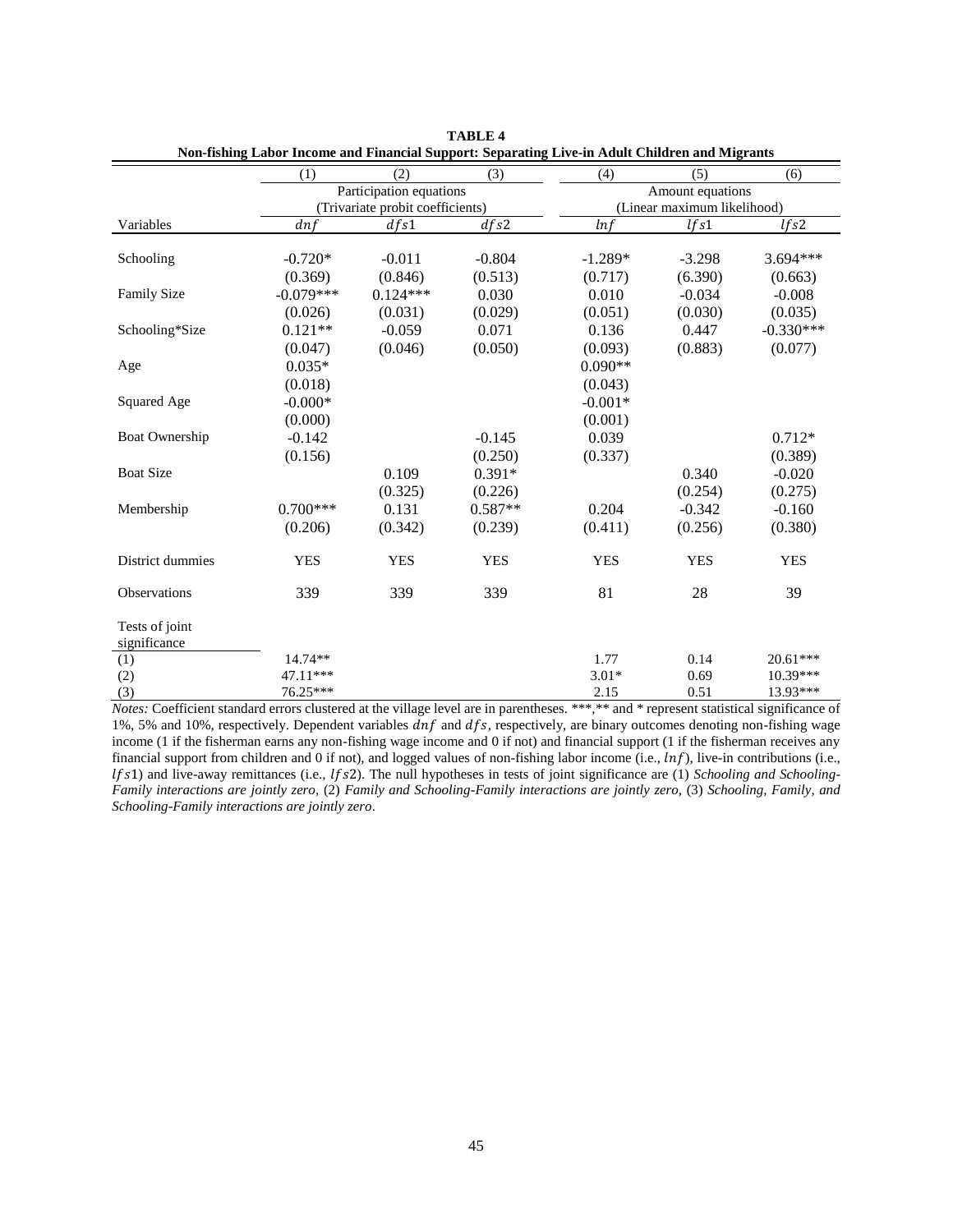<span id="page-45-0"></span>

| Variables                                       | (1)        | (2)        |
|-------------------------------------------------|------------|------------|
|                                                 |            |            |
| <b>Total Labor Services</b>                     | $0.49***$  | $0.49***$  |
|                                                 | (0.09)     | (0.09)     |
| Boat Area                                       | $0.24*$    | $0.25*$    |
|                                                 | (0.13)     | (0.14)     |
| Engine Horsepower                               | $0.27**$   | $0.23*$    |
|                                                 | (0.12)     | (0.12)     |
| Live-in Members                                 |            | 0.07       |
|                                                 |            | (0.04)     |
| Schooling                                       |            | 0.15       |
|                                                 |            | (0.24)     |
| Experience                                      |            | 0.02       |
|                                                 |            | (0.03)     |
| <b>Squared Experience</b>                       |            | $-0.00$    |
|                                                 |            | (0.00)     |
| District dummies                                | <b>YES</b> | <b>YES</b> |
| Observations                                    | 309        | 309        |
| R-squared                                       | 0.55       | 0.55       |
| Tests of joint significance of Live-in Members, |            |            |
| Schooling, and Experience<br>$\mathbf{F}$       |            | 1.49       |
| p-value                                         |            | 0.21       |

**TABLE 5 Fishing Productivity and Secondary School Attainment**

*Notes:* Standard errors clustered at the village level are in parentheses. \*\*\*,\*\* and \* represent statistical significance of 1%, 5% and 10%, respectively. The dependent variable is the natural log of fishing revenue earned during the respondent's most recent fishing trip. The explanatory variables are also in natural logs, except for Schooling which is a dummy variable that takes the value of one if the respondent has a secondary education, and Experience which is measured in years. District dummies are included in each regression; their coefficients are available upon request.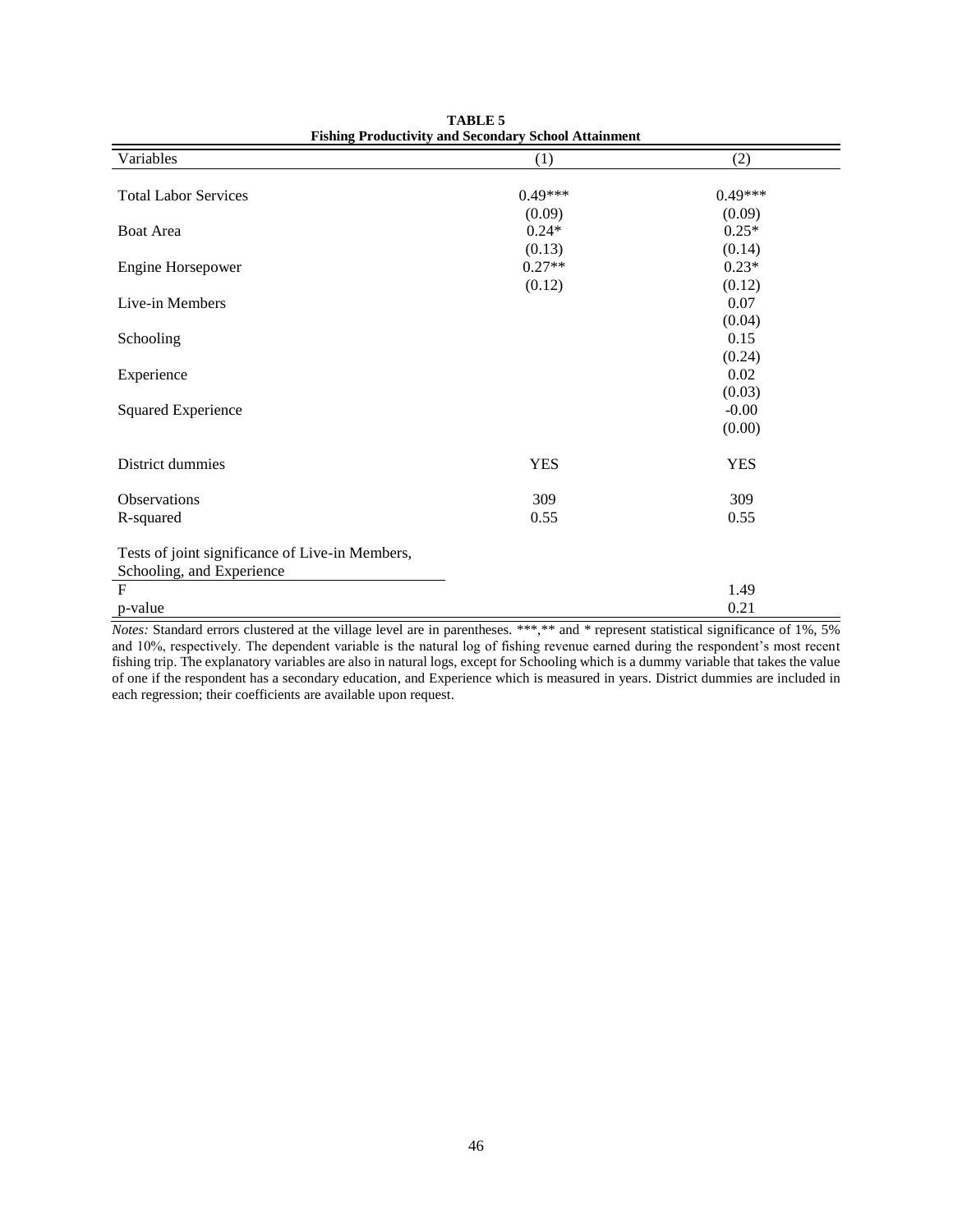## **FIGURES**

# **Figure 1**

<span id="page-46-1"></span><span id="page-46-0"></span>

# **Optimal solutions**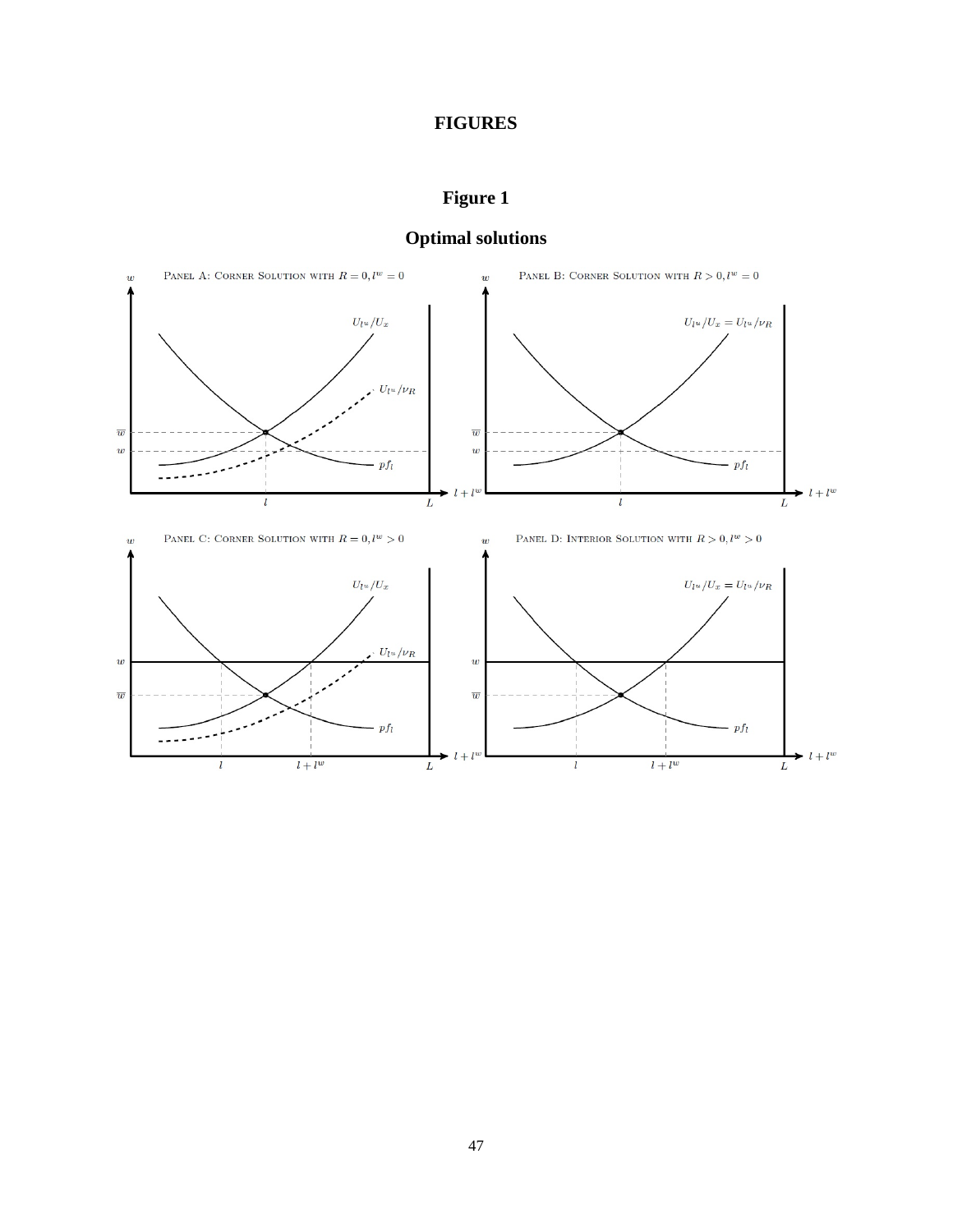# **Figure 2**

# **Comparative statics**

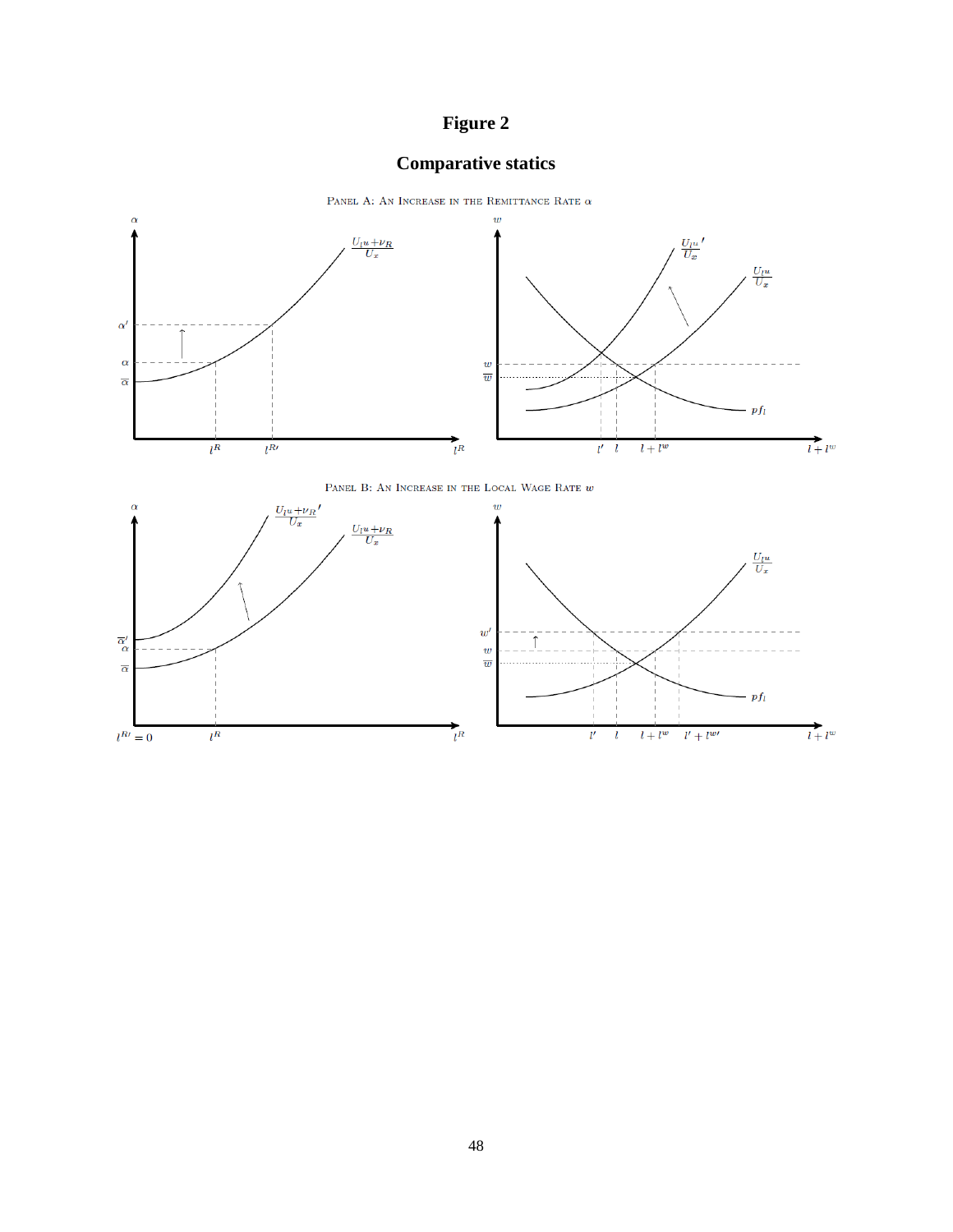l

<sup>2</sup> Exceptions includ[e Coomes, Barham, and Takasaki \(2004\),](#page-34-5) [Takasaki, Barham, and Coomes \(2004\),](#page-39-1) [Barbier](#page-32-4)  [\(2007\),](#page-32-4) [Barbier \(2010\),](#page-33-3) an[d Reddy, Groves, and Nagavarapu](#page-38-2) (2014). However, none these papers considers the issue of remittance demand jointly with off-resource labor supply.

<sup>3</sup> For example, [Kirkley, Squires and Strand \(1998\)](#page-37-7) find a positive relationship between education and productivity in a U.S. fishery; [Viswanathan](#page-39-6) *et al.* (2001) an[d Susilowati](#page-39-7) *et al.* (2005) find no relationship in Malaysian and Indonesian fisheries (respectively); [Gilbert and Yeo \(2014\)](#page-35-6) find a negative relationship among an artisanal subsample of the Malaysian vessels studied in this paper; and finally [Squires](#page-38-7) *et al.* (2003) find different relationships in fisheries on different sides of Peninsular Malaysia. One interpretation is that the relationship between education and fishing productivity may depend on the development status and market integration of the fishery being studied. <sup>4</sup> Existing literature on remittances focuses on either the microeconomic determinants of the likeliness and flow of remittances or the macroeconomic impacts of the flow of remittances (e.g., [Lucas and Stark 1985;](#page-37-0) [Rapoport and](#page-37-1)  [Docquier 2006;](#page-37-1) [Yang 2011;](#page-40-0) [Brown and Jimenez-Soto 2014\)](#page-33-0). Microeconomic literature primarily focuses on the determinants and motives of migrants' remittances: while the decision to migrate depends on migrant's characteristics [\(Funkhouser 1995\)](#page-35-0), likeliness and flow of remittances are determined by migrants' motives to remit such as altruism, self-interest, loan repayment, inheritances [\(Lucas and Stark 1985;](#page-37-0) [Rapoport and Docquier 2006\)](#page-37-1). One exception i[s McCormick and Wahba \(2000\),](#page-37-2) who considered both the demand and supply sides in a simple general equilibrium model, still with heavy emphasis on the supply side and policy implications for brain-drain. <sup>5</sup> For example, [McCormick and Wahba \(2000\)](#page-37-2) assumed unlimited land resources available to the agricultural sector in migrant's source country when drawing direct implications for brain-drain. However, their model is not suitable to study natural resource management in a decaying industry.

<sup>&</sup>lt;sup>1</sup> For example, [Takasaki, Barham, and Coomes \(2010\)](#page-39-0) found that, irrespective of labor and capital endowments, riverine households in the Peruvian Amazon intensify fishing effort through increased ex post labor supply in smoothing income in response to crop losses caused by large floods.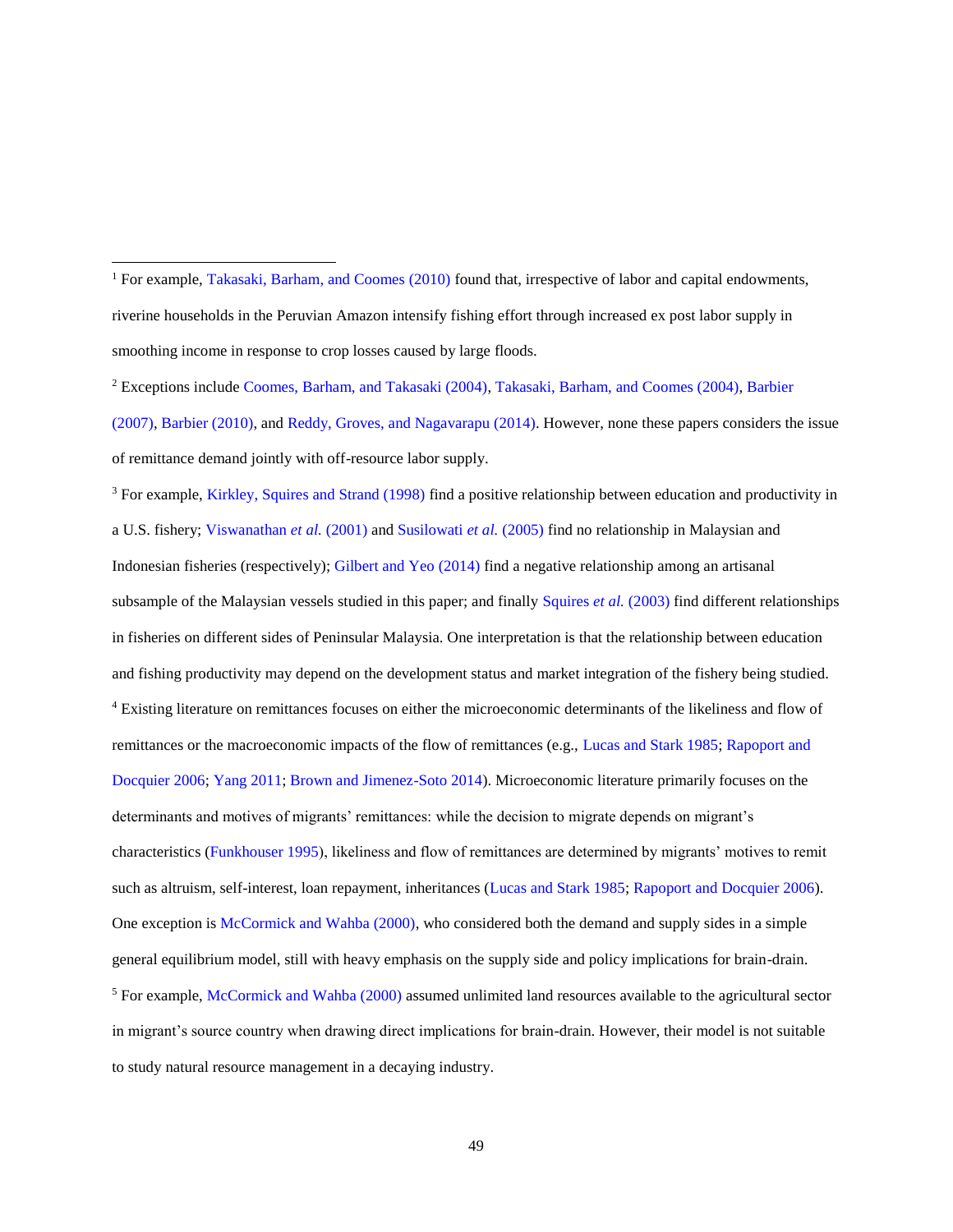<sup>6</sup> The LH model was chosen as the best fit among a class of two part Tobit models for the presence of optimallychosen corner solutions (as opposed to incidental truncation or sample selection) [\(Wooldridge 2010\)](#page-39-4).

 $\overline{\phantom{a}}$ 

<sup>7</sup> There may be differences in labor endowment by gender, age, or migratory status. An alternative approach would be to consider a joint household utility function that takes the utility of different categories of household members as separate arguments, with separate labor time constraints (e.g., migrants and non-migrants, males and females, parents and children). This is the approach, for example, in [McCormick and Wahba \(2000\)](#page-37-2) who model the joint household utility of migrants and non-migrants. A more detailed approach serves McCormick & Wahba's purpose to develop a multi-sector general equilibrium model of both the local and the distant labor market. The purpose of our model is to motivate our empirical study and clarify the key tradeoffs for the household, and we do not observe gender differences in household composition, detailed age information about members other than the household head, or information about the migrants' labor market. For our purpose, a more detailed approach like McCormick & Wahba's applied to different categories of household membership substantially complicates the model without providing additional insight for what we can observe with our data. Our simplified approach nevertheless treats each household member's labor supply as an integral part of the household's jointly optimal resource allocation, which is in the spirit of the NELM literature.

<sup>8</sup> Associating disutility with financial support from children has some indirect support in the literature. Apart from altruism, which is empirically less robust, other motives behind remitting money from children to parents include tacit agreements regarding future financial and asset transfers from parents to children (e.g., [Lucas and Stark 1985;](#page-37-0) [Yang 2011\)](#page-40-0). Especially in the case of more than one child, such financial support from one child can bias the future allocation of inheritances. Such obligations may also generate disutility for the household head.

<sup>9</sup> Since we do not have any information of host sector, we define risk in terms of fishing income. Therefore, the relationship between risk and remittances empirically resembles to investigating the altruism motive (e.g.[, Amuedo-](#page-32-3)[Dorantes and Pozo 2006\). Amuedo-Dorantes and Pozo \(2006\)](#page-32-3) argued that if migrants remit more in response risks in home encountered by the left-behind family members, migrants' remittance-sending behavior is consistent with altruism and inconsistent with insurance.

<sup>10</sup> Common motives for migrants' remittances include asset accumulation, insurance and altruism. Irrespective of the motive, remittances help rural households to smooth their income especially in response to income shocks [\(Yang](#page-40-7)  [and Choi 2007;](#page-40-7) [Amuedo-Dorantes and Pozo 2011\)](#page-32-7), which is particularly true for the poor households from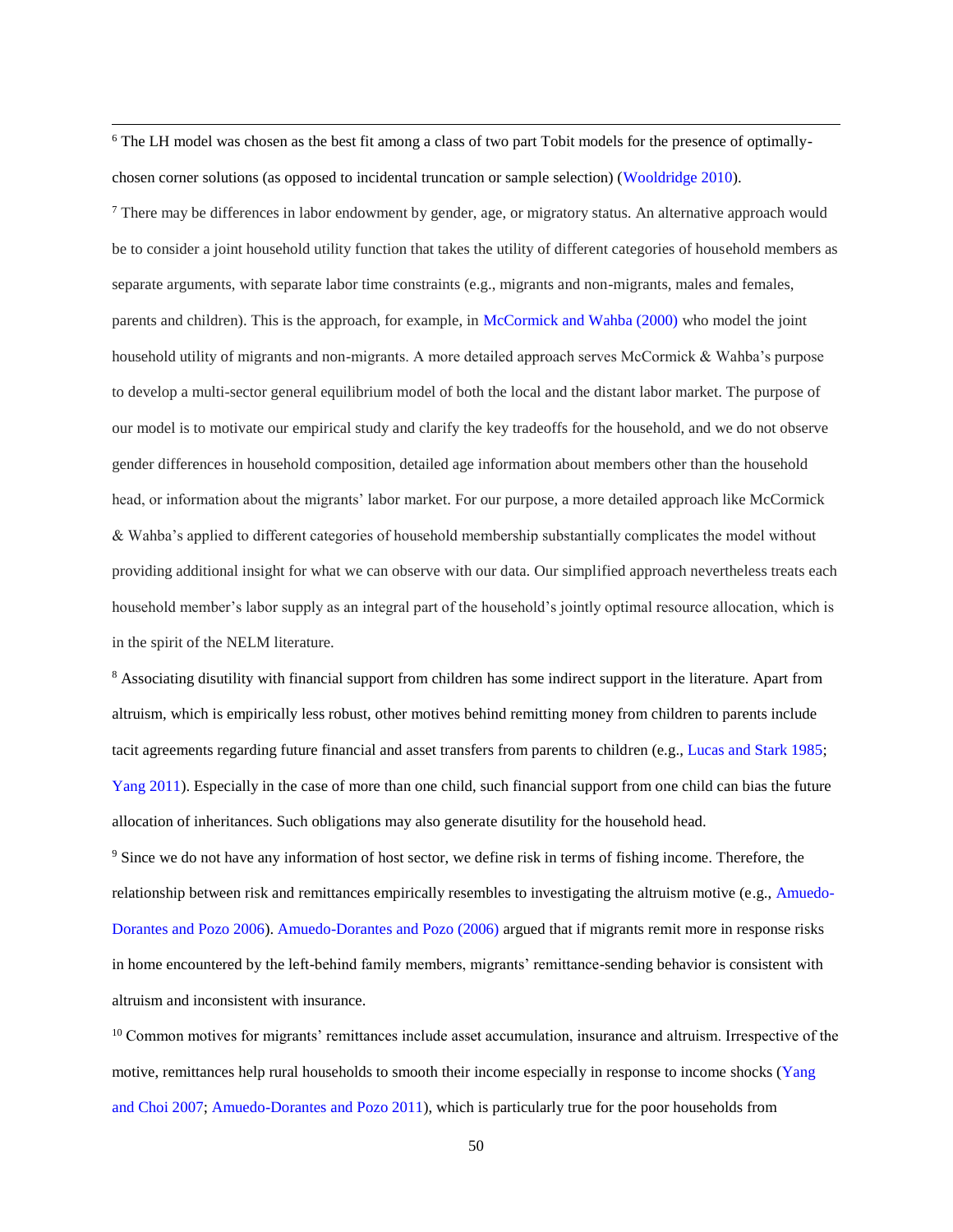developing countries often experience lack of reliable social insurance programs, inadequate liquid savings, and binding borrowing constraints [\(Amuedo-Dorantes and Pozo 2011\)](#page-32-7). Especially since credit constraint restricts relatively deprived or poorer households and individuals from moving from agriculture to modern sector [\(Banerjee](#page-32-8)  [and Newman 1998\)](#page-32-8), and temporary migrants are more likely to remit more [\(Dustmann and Mestres 2010\)](#page-34-6), internal temporary migration is a common coping strategy in many developing countries [\(Gröger and Zylberberg 2016\).](#page-36-6)  [Gröger and Zylberberg \(2016\)](#page-36-6) found that Vietnamese households with settled migrants ex ante receive more remittances; whereas non-migrant households send family members away to diversify the sources of income. <sup>11</sup> We have accounted for the number of dependent children attending school, the number of nonworking dependents (e.g., smaller children and elderly relatives), as well as the number of adult, working-age children living either at home (i.e., live-in) or away from home (i.e., live-away), which allows for the possibility that not all working-age family members contribute to the household labor endowment. Literature identifying these determinants include, among others, [Lucas and Stark \(1985\),](#page-37-0) [Faini \(1994\),](#page-35-7) [McCormick and Wahba \(2000\),](#page-37-2) [Funkhouser \(1995\)](#page-35-0) an[d Yang](#page-40-0)  [\(2011\).](#page-40-0)

 $\overline{\phantom{a}}$ 

 $12$  For simplicity, we analyze a static setting and do not explicitly model the dynamics of capital accumulation or resource stock growth and depletion. The average boat in our sample is halfway through the expected total lifespan of 18 years, so our assumption that marginal labor supply and financial support demand decisions are made conditional on predetermined capital choices is reasonable in the context of our empirical application. Our setup also implicitly assumes that all boats have equal access to resource stocks and equal exposure to fishing regulations N. In our empirical setting stocks may vary across allowable fishing zones within different regions, but access to different fishing zones is determined by vessel type, and we control for vessel type and location in our econometric specifications.

<sup>13</sup> This simplification follows the works of [Gisser \(1965\),](#page-35-8) [Gould and Saupe \(1989\),](#page-35-9) [Huffman and Lange \(1989\),](#page-37-3) [Schultz \(1988\),](#page-38-8) [Sumner \(1982\),](#page-38-9) [Yang \(1997a\),](#page-40-1) among others. [Schultz \(1988\)](#page-38-8) documented that higher schooling often leads farming households to prioritize off-farm employment over farm labor. [Gisser \(1965\)](#page-35-8) and [Huffman](#page-36-0)  [\(1980\)](#page-36-0) find that education increases the off-farm employment of farm operators. [Huffman and Lange \(1989\)](#page-37-3) and [Gould and Saupe \(1989\)](#page-35-9) find that a husband or wife with higher schooling has a significantly greater probability of engaging in nonfarm jobs.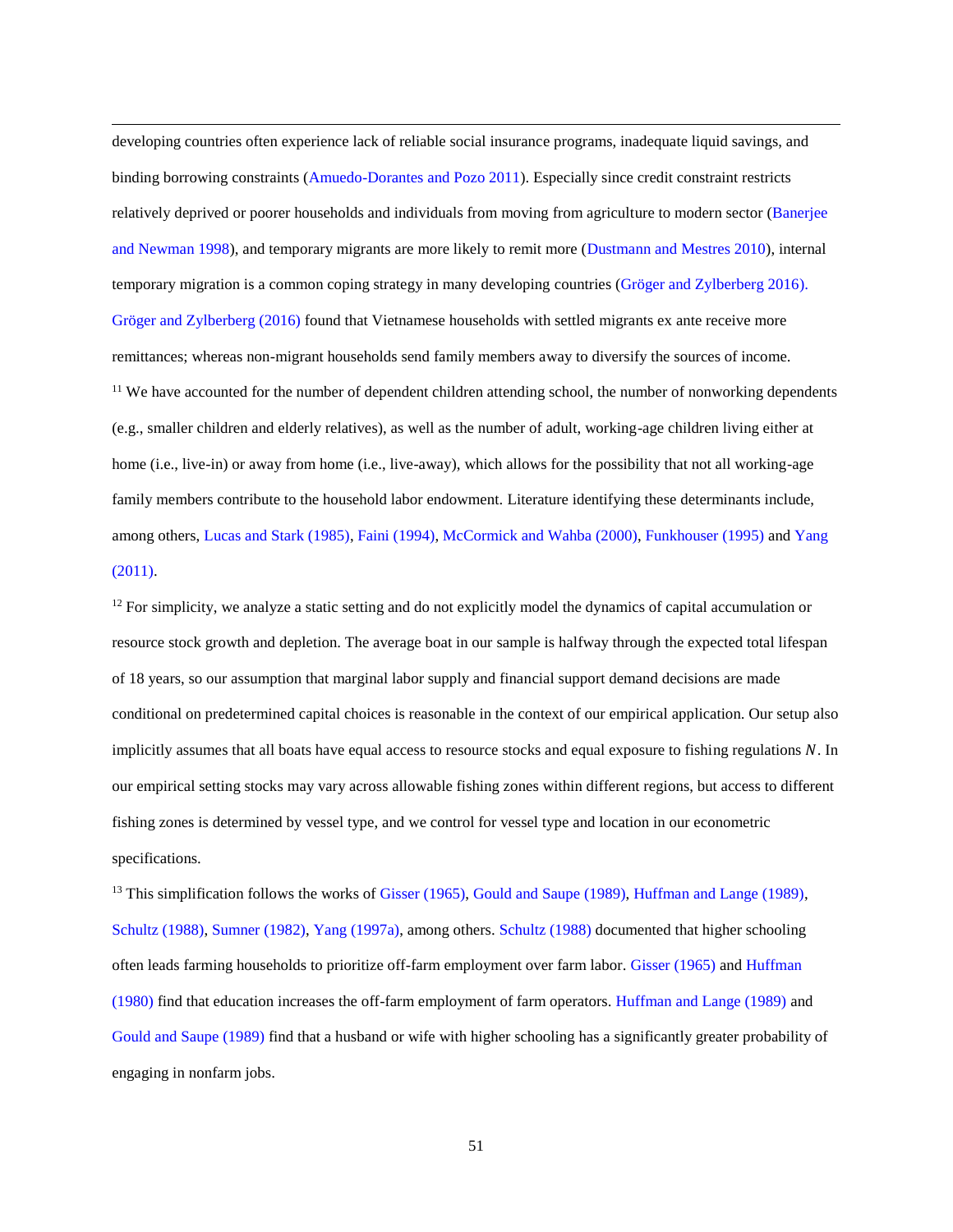<sup>14</sup> In our empirical application, almost all of the households are in Panels A, B, or  $C$  – very few pursue outside employment and receive remittances – but those that do have larger than average families and lower than average secondary school attainment (see Table [1\)](#page-41-0). It is also worth noting that only the cases in Panels C and D, in which positive non-fishing labor is supplied, are fully recursive in the sense that labor supply and leisure demand decisions can be made independently because the market wage for non-fishing labor equates the marginal values of labor and leisure along a continuum of allocations [\(Jacoby 1993\)](#page-36-4), and none of the cases allow labor allocation and remittance demand decisions to be made independently. Our empirical approach will specifically allow for dependence across the labor supply and remittance demand decisions.

 $\overline{\phantom{a}}$ 

<sup>15</sup> A standard Type I Tobit model, a Truncated Normal Hurdle model [\(Cragg 1971\)](#page-34-7), and an Exponential Type II Tobit (ET2T) model [\(Wooldridge 2010\)](#page-39-4) produced qualitatively similar results and were rejected in favor of the Lognormal Hurdle model on the basis of model fit using Likelihood Ratio tests and Vuong's [\(1989\)](#page-39-8) tests. The ET2T model allows for correlation between the errors in the participation equation and the errors in the amount equation, and is most similar to the well-known Heckman two-step approach [\(Heckman 1976\)](#page-36-7), except that the outcome is defined by an exponential function. Our ET2T estimates of the correlation between the participation and amount equations (available upon request) were either marginally significant or not statistically significant and of the wrong sign, even when allowing for an exclusion restriction, and the fit of the ET2T model is inferior to the LH model. This is consistent with the discussion and findings in [Wooldridge \(2010\)](#page-39-4) for labor supply data. We therefore favor the LH model in the reported results. The additional results for all models are available upon request.

<sup>16</sup> This is consistent with [Carling \(2008\),](#page-33-8) who argued that remittances decisions are made in two-steps: 1) whether to remit or not, and 2) if yes, how much to remit.

 $17$  This last assumption is relaxed in the ET2T model, which we rule out empirically in results that are available upon request. See footnote 15.

<sup>18</sup> Our model departs from Wooldridge's exposition of the LH model only in that we allow a system of two participation and two amount equations, with correlation across the participation equations. Our approach is otherwise identical to [Wooldridge \(2010\).](#page-39-4)

 $19$  Such log-transformations of dependent variables greatly reduce the variances and skewness and kurtosis statistics, and, therefore, justify the use of lognormal models (e.g., [Cameron and Trivedi 2010\)](#page-33-6).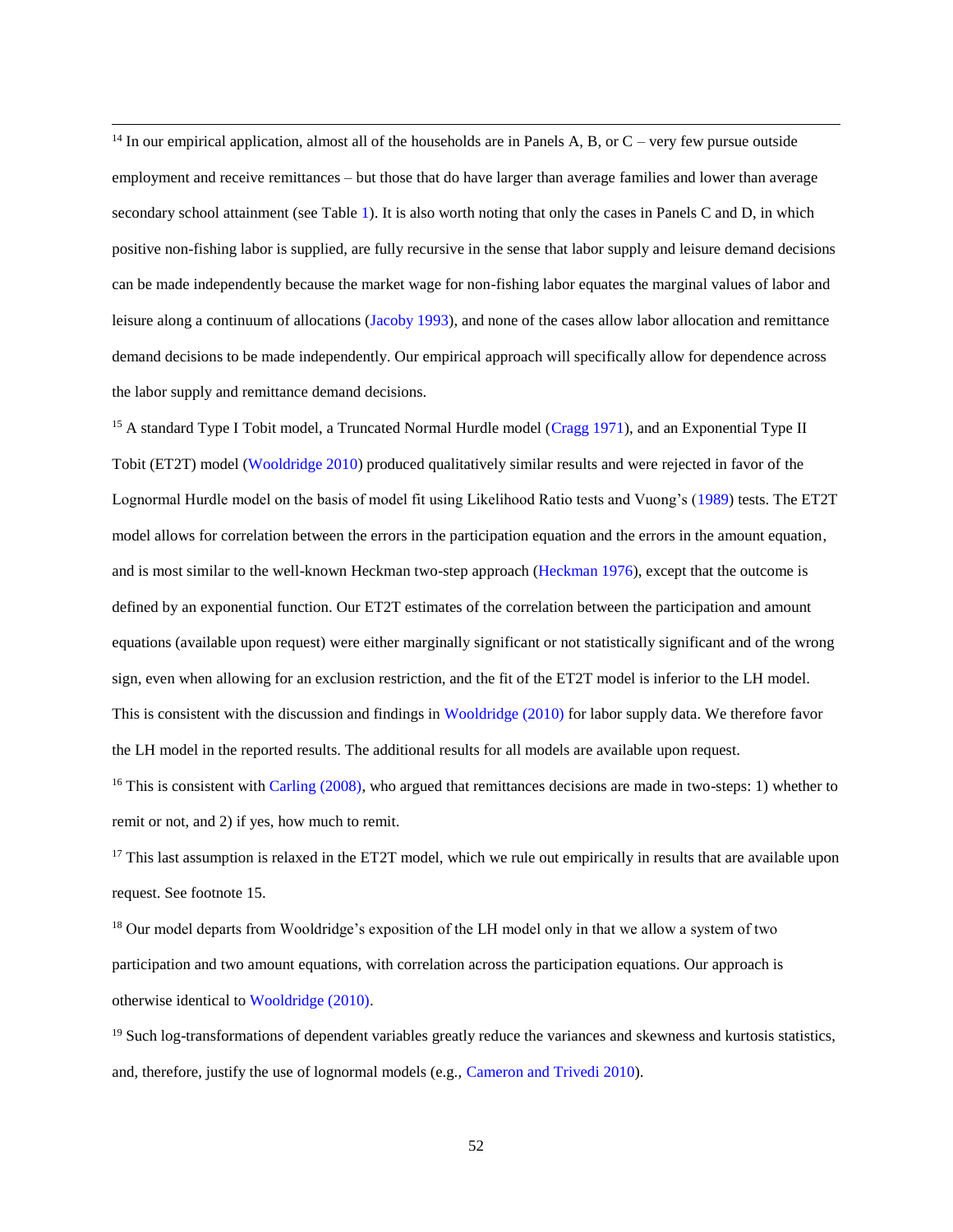<sup>20</sup> We unfortunately do not have a continuous measure for educational attainment. The survey instrument asks respondents whether they have completed primary school or secondary school, and the majority of the variation occurs at secondary school attainment.

<sup>21</sup> Our findings are also robust to the inclusion of a control for total fishing earnings, which captures the need for supplementary income. Because fishing earnings are also endogenous to the household labor allocation problem, we omit this variable in reported results.

<sup>22</sup> Details of the data collection can be found in Yeo *et al.* [\(2007\).](#page-40-4)

 $\overline{\phantom{a}}$ 

<sup>23</sup> We do not report the district dummies in the regression tables, but coefficients are available upon request. <sup>24</sup> We use the notation P11=Pr(NF>0, FS>0), P10=Pr(NF>0, FS=0), P01=Pr(NF=0, FS>0) and P00=Pr(NF=0,  $FS=0$ ).

 $25$  As an additional exercise to better understand how educational attainment creates a divergent effect of family size, we disaggregate the family size variable into the three family composition variables: student household members and adult live-in and live-away members. The estimated results are consistent with those reported in Table 3. However, there are two important caveats associated with these family composition variables. First, respondents do not directly provide the number of working-age children living outside the home (i.e., the number of migrants), although they do directly provide the total family size and the number of students and working-age children living inside the household, as well as the amount of money contributed to household income by live-in working-age children and working-age children living outside the home. We proxy for the number of working-age children living outside the home using the total family size, less the number of school age children and the working-age children living in the home. While this proxy may overestimate the number of migrants if there are also infant children or elderly family members living at home, our results are more consistent with the likelihood that this variable captures the intended variation. Second, the allocation of family members by the household to school, local work, and migrant work is endogenous to the total remittance and non-fishing labor earnings. We do not include this specification in main text due to the unavailability of direct measures of family composition variables in the MTS-2005 dataset; rather left them as a potential future research using an appropriate dataset.

 $26$  For detailed information about fishing activity, the survey instrument asks about the most recent fishing trip because survey respondents can recall recent events more accurately than they can guess their annual totals or monthly averages.